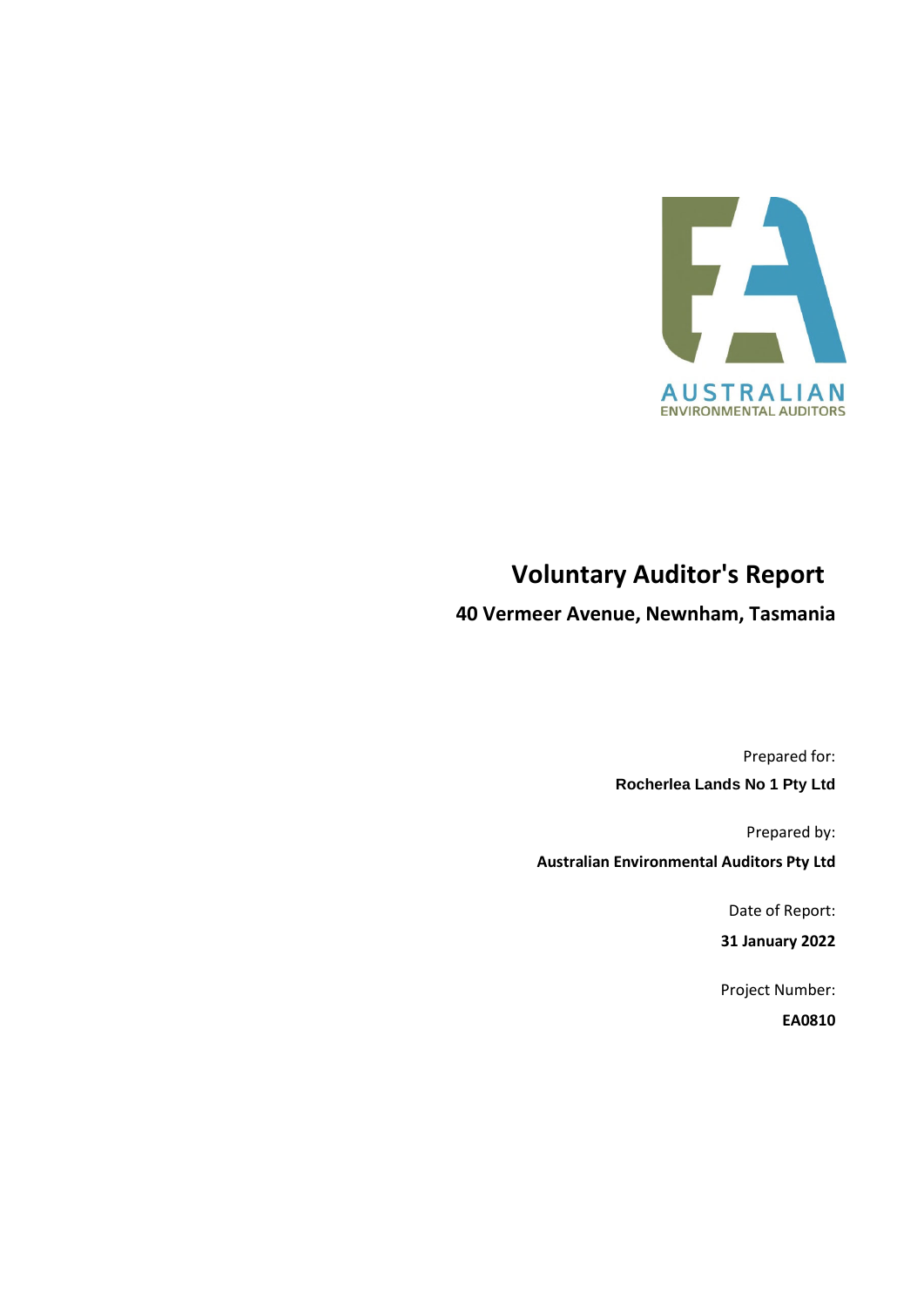

## **Voluntary Auditor's Report**

40 Vermeer Avenue, Newnham, Tasmania

### *Prepared for:*

Rocherlea Lands No 1 Pty Ltd PO Box 647 North Sydney, NSW 2059

#### *Prepared by:*

Australian Environmental Auditors Pty Ltd 335 Carrington Street Adelaide SA 5000 T: 08 8223 3488

#### *Date of Report:*

31 January 2022



WA DWER Accredited Contaminated Sites Auditor (MR0030)

#### **Disclaimer:**

THIS DOCUMENT IS SUBJECT TO LIMITATIONS NOTED

#### **Version Control Record**

| <b>Document File Name</b> | <b>Internal Auditor</b><br><b>Reviewer</b> | <b>Auditor</b>  | <b>Distribution</b>                                    |  |
|---------------------------|--------------------------------------------|-----------------|--------------------------------------------------------|--|
| EA0810                    |                                            |                 | Rocherlea Lands No. 1 Pty Ltd<br>٠                     |  |
|                           | <b>Principal Assistant</b>                 |                 | <b>Environment Protection Authority</b><br>$\bullet$   |  |
|                           |                                            |                 | (EPA) Tasmania                                         |  |
| <b>Version</b>            | <b>Date Reviewed</b>                       | Date Issued     | <b>Australian Environmental Auditors</b><br>٠<br>(AEA) |  |
| <b>VAR</b>                | 23 February 2021                           | 24 June 2021    |                                                        |  |
| Reissued                  |                                            | 31 January 2022 | As Above                                               |  |

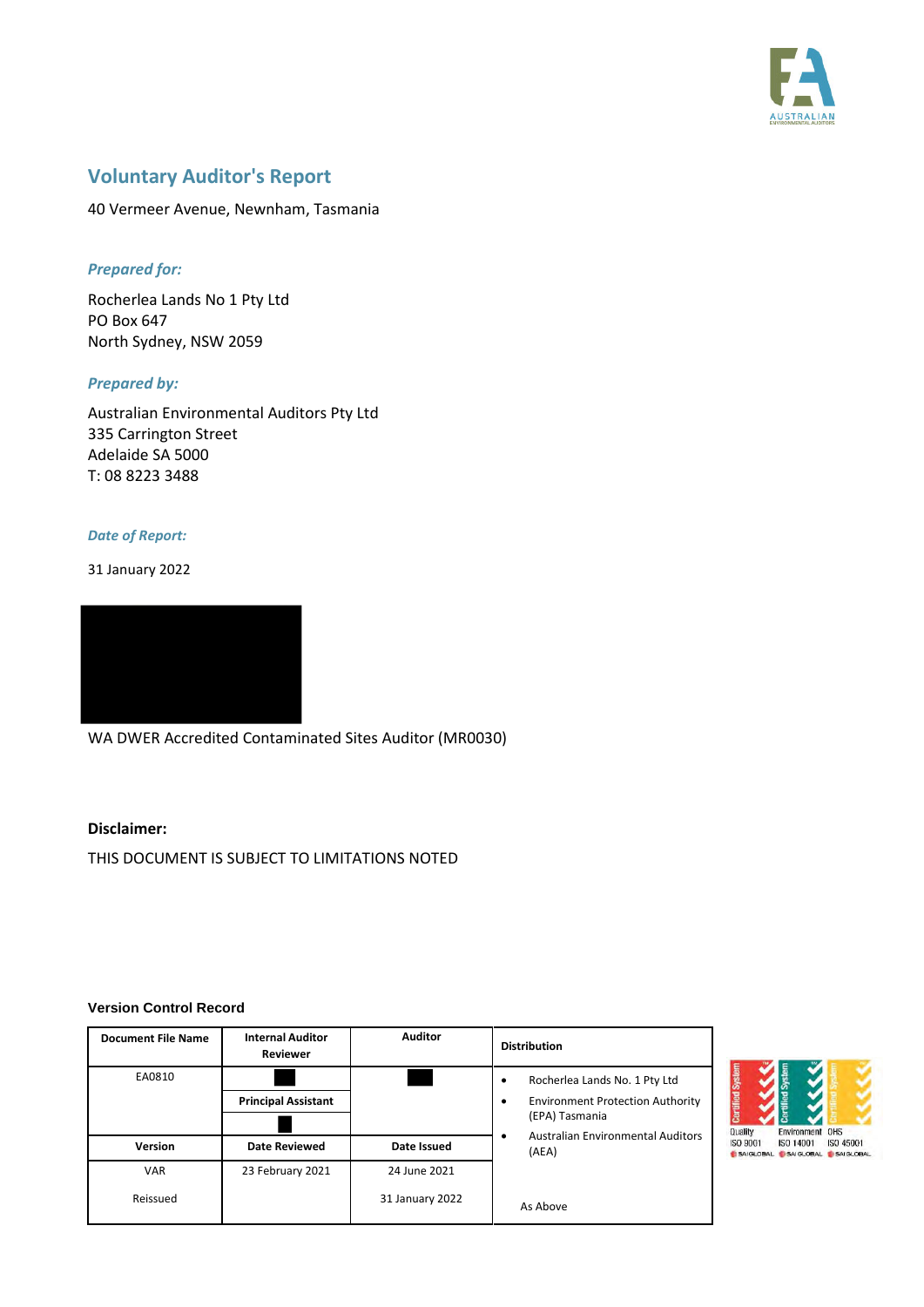

# **Table of Contents**

| 1. |       |  |  |  |
|----|-------|--|--|--|
|    | 1.1   |  |  |  |
|    | 1.2   |  |  |  |
| 2. |       |  |  |  |
| 3. |       |  |  |  |
|    | 3.1   |  |  |  |
|    | 3.2   |  |  |  |
|    | 3.3   |  |  |  |
|    | 3.4   |  |  |  |
| 4. |       |  |  |  |
|    | 4.1   |  |  |  |
|    | 4.1.1 |  |  |  |
|    | 4.1.2 |  |  |  |
|    | 4.1.3 |  |  |  |
|    | 4.2   |  |  |  |
|    | 4.3   |  |  |  |
|    | 4.3.1 |  |  |  |
|    | 4.3.2 |  |  |  |
|    | 4.4   |  |  |  |
| 5. |       |  |  |  |
|    | 5.1   |  |  |  |
|    | 5.2   |  |  |  |
| 6. |       |  |  |  |
|    | 6.1   |  |  |  |
|    | 6.2   |  |  |  |
|    | 6.3   |  |  |  |
|    | 6.4   |  |  |  |
| 7. |       |  |  |  |
|    | 7.1   |  |  |  |
|    | 7.2   |  |  |  |
|    | 7.3   |  |  |  |
| 8. |       |  |  |  |
|    | 8.1   |  |  |  |
|    | 8.2   |  |  |  |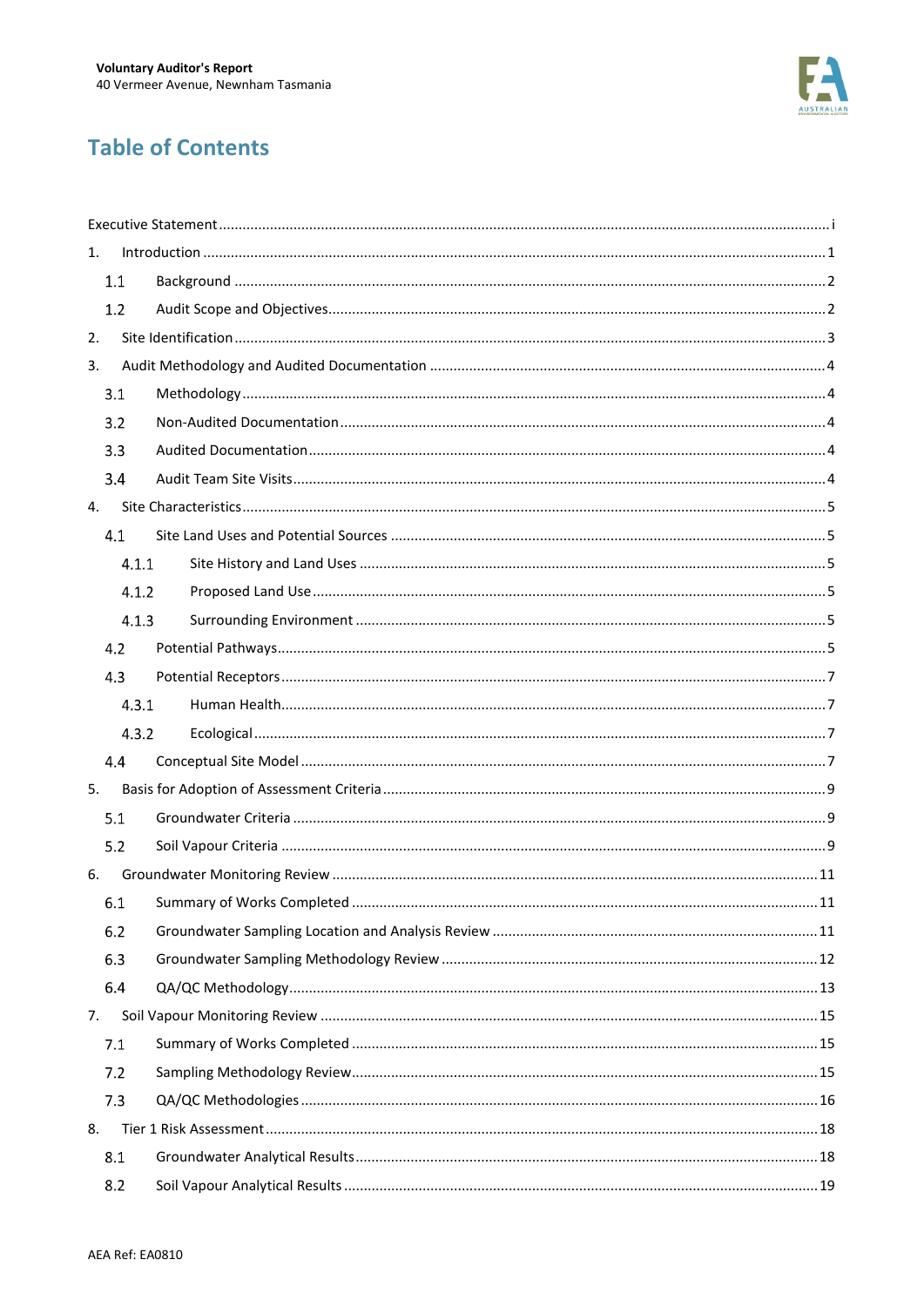

| 9.   |  |
|------|--|
| 10.  |  |
| 11.  |  |
| 11.1 |  |
| 11.2 |  |
| 11.3 |  |
| 12.  |  |
| 13.  |  |
| 13.1 |  |
| 13.2 |  |
| 13.3 |  |
| 14.  |  |
| 15.  |  |
| 16.  |  |

# **Tables**

| Table 11: Groundwater Monitoring Well Installation and Sampling Methodology Assessment 12    |  |
|----------------------------------------------------------------------------------------------|--|
|                                                                                              |  |
|                                                                                              |  |
|                                                                                              |  |
|                                                                                              |  |
|                                                                                              |  |
|                                                                                              |  |
|                                                                                              |  |
| Table 19: Auditor Conclusions and Recommendations for 40 Vermeer Avenue, Newnham Tasmania 27 |  |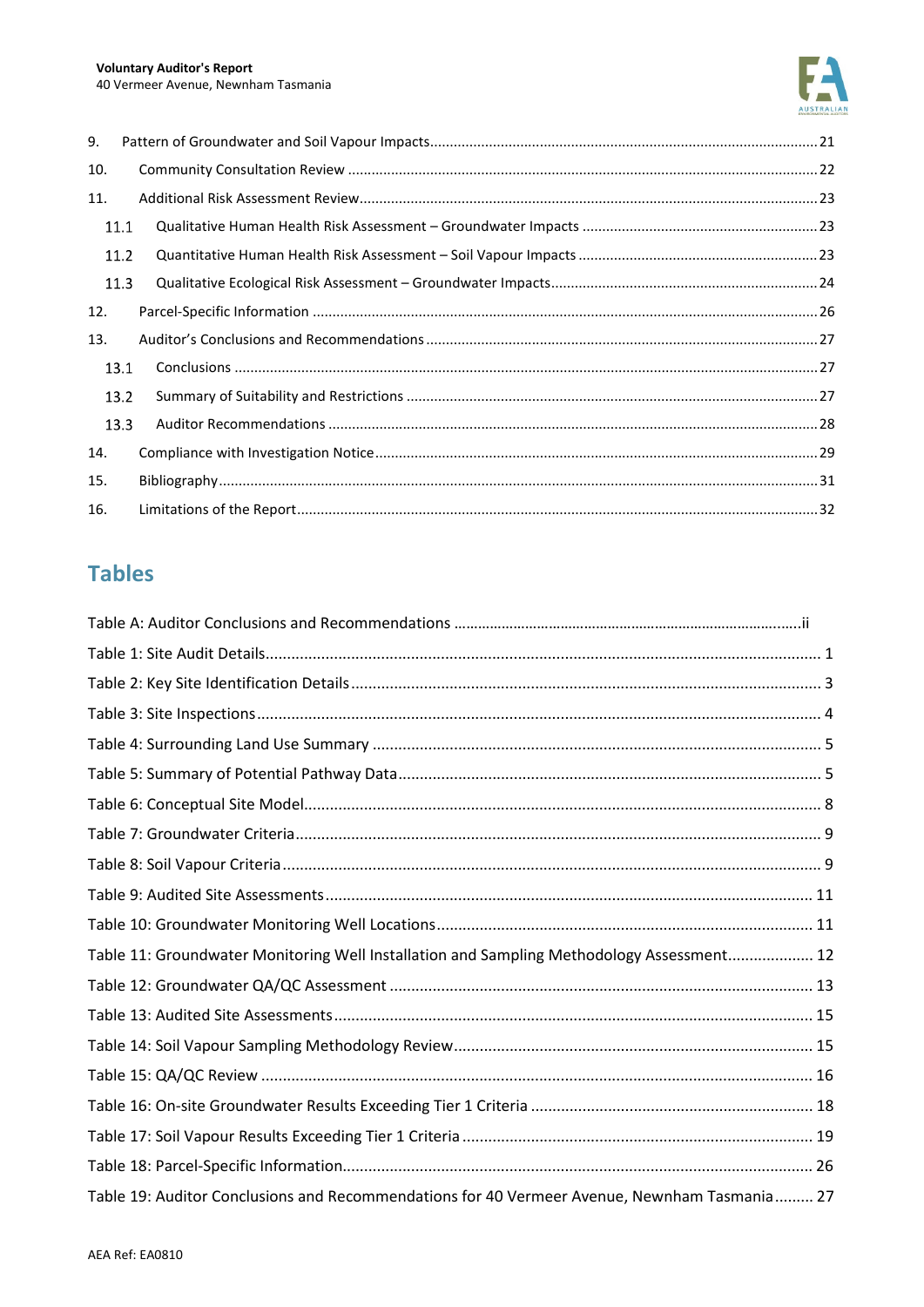

Table 20: Auditors Opinion on Compliance with the Investigation Notice ..................................................... 29

## **List of Attachments**

Attachment 1: Site Location Plan Attachment 2: Surrounding Land Use Attachment 3: Groundwater Monitoring Well Locations and Groundwater Flow Attachment 4: Soil Vapour Bore Locations Attachment 5: Topography Attachment 6: ESA Groundwater TCE Concentrations Attachment 7: ESA Soil Vapour TCE Concentrations Attachment 8: Conceptual Site Model Attachment 9: ACL Site Feature

## **Appendices**

Appendix A: Audit Declaration Forms

- Appendix B: Certificate of Title
- Appendix C: Audit Correspondence and EPA Tasmania Investigation Notice
- Appendix D: Consultants Report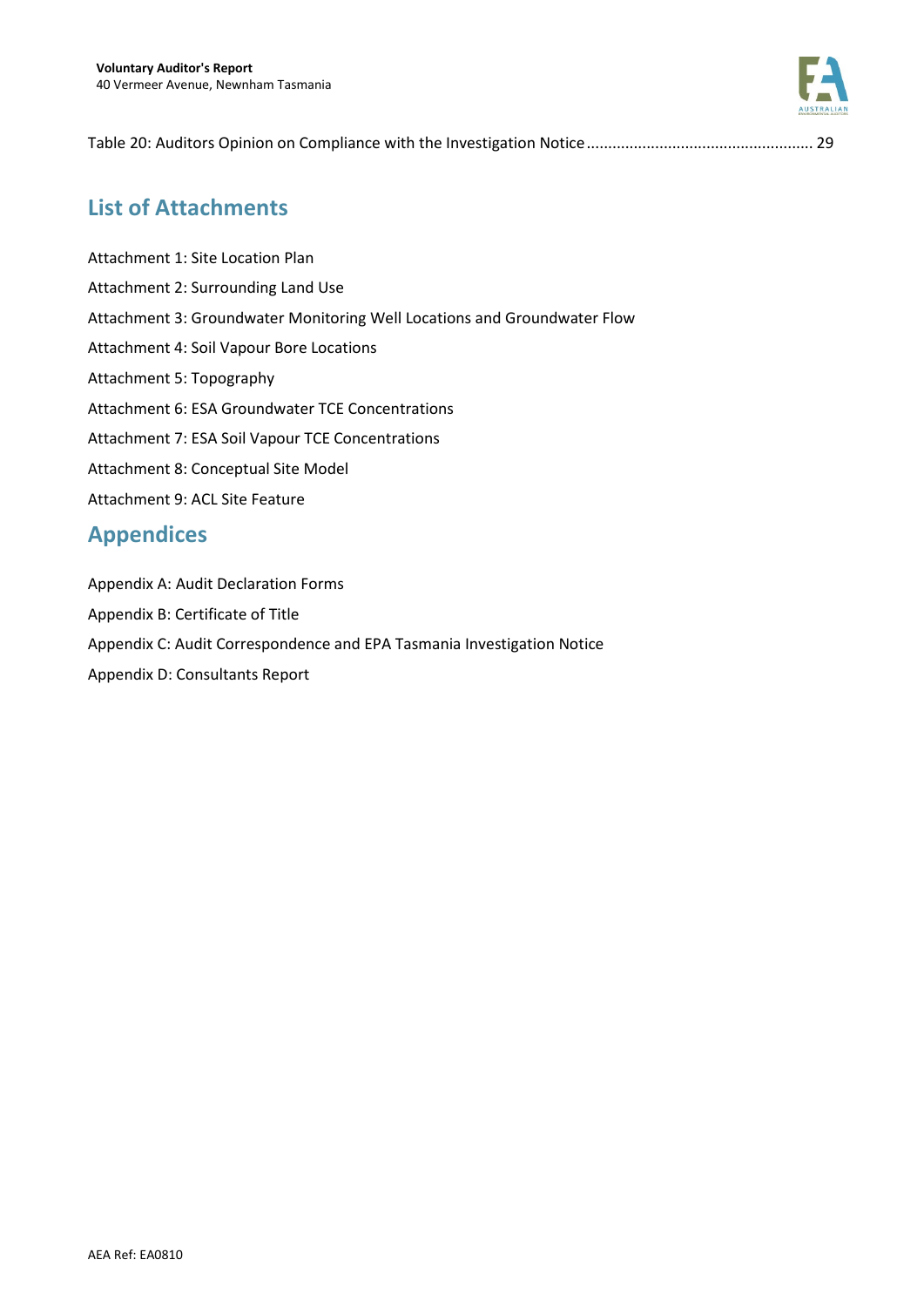

# **Abbreviations**

| <b>Abbreviation</b> | <b>Description</b>                                                              |
|---------------------|---------------------------------------------------------------------------------|
| ANZG                | Australian and New Zealand Guidelines for Fresh and Marine Water Quality (2018) |
| AoEC                | Areas of Environmental Concern                                                  |
| <b>ASC NEPM</b>     | National Environmental Protection (Assessment of Site Contamination) Measure    |
| <b>BTEX</b>         | Benzene, Toluene, Ethylbenzene and Xylenes                                      |
| CEs                 | Chlorinated ethenes                                                             |
| <b>CSM</b>          | Conceptual Site Model                                                           |
| DQ <sub>O</sub>     | Data Quality Objectives                                                         |
| <b>ESA</b>          | <b>Environmental Site Assessment</b>                                            |
| <b>FWG</b>          | <b>Fresh Water Guidelines</b>                                                   |
| <b>HHRA</b>         | Human Health Risk Assessment                                                    |
| HIL                 | Health Investigation Level                                                      |
| <b>HSL</b>          | <b>Health Screening Levels</b>                                                  |
| LOR                 | Limits of reporting                                                             |
| MAH                 | Monocyclic Aromatic Hydrocarbons                                                |
| <b>mAHD</b>         | metres Australian Height Datum                                                  |
| mbgl                | metres below ground level                                                       |
| <b>NATA</b>         | National Association of Testing Authorities                                     |
| <b>NHMRC</b>        | National Health Medical Research Council                                        |
| <b>PAH</b>          | Polycyclic Aromatic Hydrocarbons                                                |
| <b>PFAS</b>         | Perfluorinated alkyl substances                                                 |
| PQL                 | <b>Practical Quantitation Limit</b>                                             |
| QA/QC               | Quality Assurance/Quality Control                                               |
| <b>RPD</b>          | <b>Relative Percent Difference</b>                                              |
| <b>RSL</b>          | <b>Regional Screening Levels</b>                                                |
| SAQP                | Sampling and Analysis Quality Plan                                              |
| SMP                 | Site Management Plan                                                            |
| <b>SPR</b>          | Source-pathway-receptor                                                         |
| <b>SVRA</b>         | Soil Vapour Risk Assessment                                                     |
| <b>TCE</b>          | Trichloro-ethene                                                                |
| <b>TDS</b>          | <b>Total Dissolved Solids</b>                                                   |
| TRH                 | <b>Total Recoverable Hydrocarbons</b>                                           |
| VAR                 | Voluntary Auditor's Report                                                      |
| VI                  | Vapour intrusion                                                                |
| VOC                 | <b>Volatile Organic Compounds</b>                                               |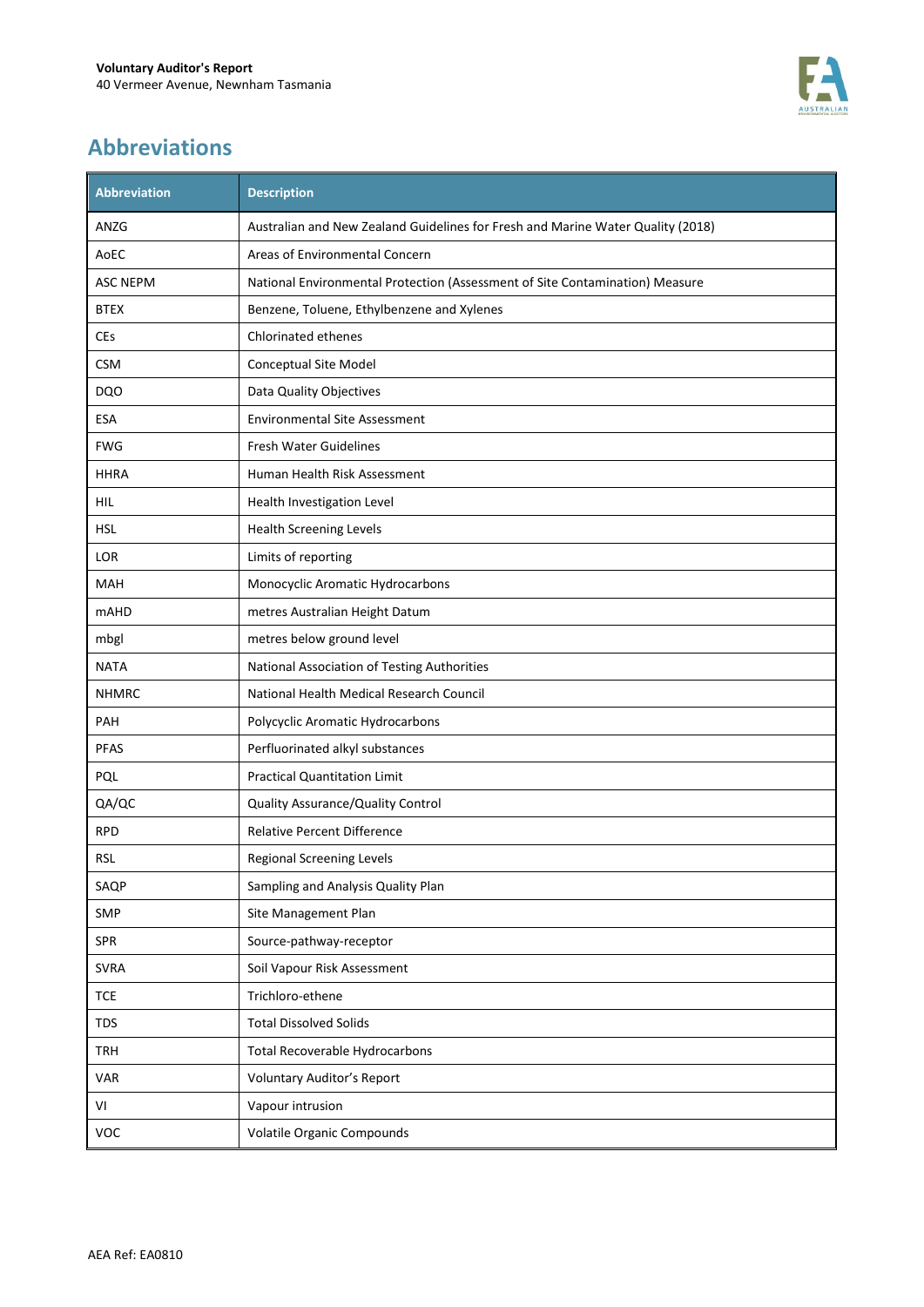

# **Executive Statement**

This Voluntary Auditor's Report (VAR) presents the findings of a Voluntary Contaminated Sites Audit (the Audit) undertaken by in relation to 40 Vermeer Avenue, Newnham, Tasmania (the Site) (refer **Attachment 1**).

The (Audit) Site is currently used for agricultural purposes and is located to the west and down-hydraulic gradient of 253-293 George Town Road, Rocherlea (herein referred to as the 'ACL site'). The ACL site is known to have elevated concentrations of chlorinated ethenes (CEs) in groundwater. The ACL site has historically been used for bearing cutting and electroplating, metallurgy and powder production and continues to be so.

In 2021 an Environmental Site Assessment (ESA) was conducted which included groundwater and soil vapour investigations at the Site to assess the risk to current (agricultural) and future site users (residential), from chlorinated ethenes migrating via groundwater from the adjacent source site (ACL site). The works were conducted as a result of an EPA Tasmania Investigation Notice on the Site (10534/1 dated 7 January 2021) and included the installation of 9 groundwater wells and 13 soil vapour probes.

Based on the results of the ESA, the auditor does not consider that there is any beneficial use of groundwater on site due to the expected low yield of the aquifer and the results are summarised below:

- Elevated concentrations of TCE in groundwater and soil vapour are present on site as a result of the migration of the TCE groundwater plume from the adjacent ACL site. Due to the low risk posed by these concentrations the site is not identified as a 'contaminated site' as per the Environmental Management and Pollution Control Act 1994;
- Groundwater concentrations of TCE exceeding human health criteria for potable and recreational use were identified, although withdrawal of groundwater is unlikely given the expected low yield, no abstraction is recommended without prior testing of the water to confirm suitability; and
- Current soil vapour concentrations of TCE and 1,2,4-trimethylbenzene were found **not to present** a risk to current (agricultural) and potential site users (any residential land use) with a high margin of safety. Less sensitive uses such as commercial or industrial are also permitted. It is noted that habitable basement use has not been considered however the presence of shallow and competent bedrock renders this an unlikely future scenario, and given the levels of vapour found, the risk for this use is unlikely to be significant.

| <b>Current Nature and Extent of Contamination</b>                                             |                                                                                                                          |                                                                   |                    |                      |                  |
|-----------------------------------------------------------------------------------------------|--------------------------------------------------------------------------------------------------------------------------|-------------------------------------------------------------------|--------------------|----------------------|------------------|
| <b>Land Parcel</b>                                                                            | Soil                                                                                                                     | Groundwater                                                       | <b>Soil Vapour</b> | <b>Surface Water</b> | <b>Sediments</b> |
| 40 Vermeer Avenue, Newnham<br>Tasmania<br>Lot 1 on Diagram 106901<br>(volume/folio: 106901/1) | Not<br>Applicable<br>(NA)                                                                                                | Copper, chromium,<br>nickel, zinc > FWG<br>$TCE > WHO$ guidelines | None               | NA.                  | <b>NA</b>        |
| <b>Suitability for use</b>                                                                    |                                                                                                                          |                                                                   |                    |                      |                  |
| 40 Vermeer Avenue, Newnham<br>Tasmania                                                        | The Site is considered suitable for any land use including low density residential as<br>defined in the risk assessment. |                                                                   |                    |                      |                  |

Table A: Auditor Summary of Suitability and Restrictions, 40 Vermeer Avenue, Newnham Tasmania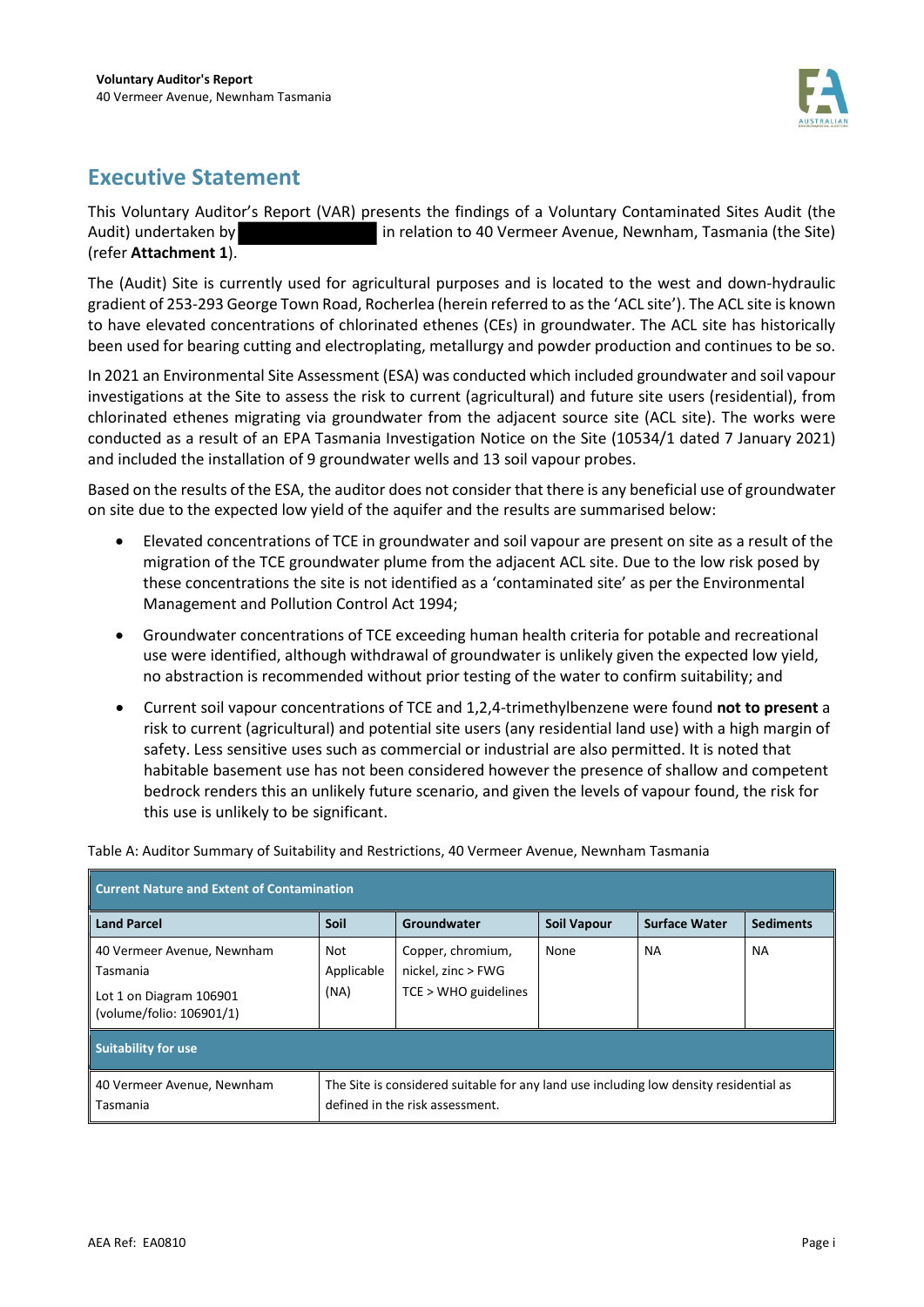

| Lot 1 on Diagram 106901<br>(volume/folio: 106901/1)                                           |                                                                                              |
|-----------------------------------------------------------------------------------------------|----------------------------------------------------------------------------------------------|
| <b>Restrictions on Use</b>                                                                    |                                                                                              |
| 40 Vermeer Avenue, Newnham<br>Tasmania<br>Lot 1 on Diagram 106901<br>(volume/folio: 106901/1) | Groundwater should not be abstracted for any purpose other than environmental<br>monitoring. |

The ESA recommended the following additional works:

- Targeted remediation, or an appropriate barrier, at the ACL site to prevent potential migration of higher TCE groundwater concentrations currently present at the ACL site onto the Site;
- Development and implementation of a soil vapour and groundwater monitoring plan to ensure that there is no change to the risk profile;
- No extraction of groundwater for beneficial use at the Site, without adequate testing and confirmation of the suitability of groundwater for the proposed beneficial use; and
- Review of the HHRA on provision of a specific development plan for the Site.

The Auditor supports these suggestions and also recommends that:

- A monitoring plan (soil vapour and groundwater) be prepared for the audit site to ensure impacts from further migration of the TCE plume do not change the risk profile and the plume is further defined in the downgradient direction, and
- A groundwater plume stability assessment is undertaken to inform possible or likely future groundwater concentrations and what remediation is required at the ACL site.

The ESA and audit report are considered to address the requirements of the Investigation Notice IN10534/1 as summarised in **Section 14**.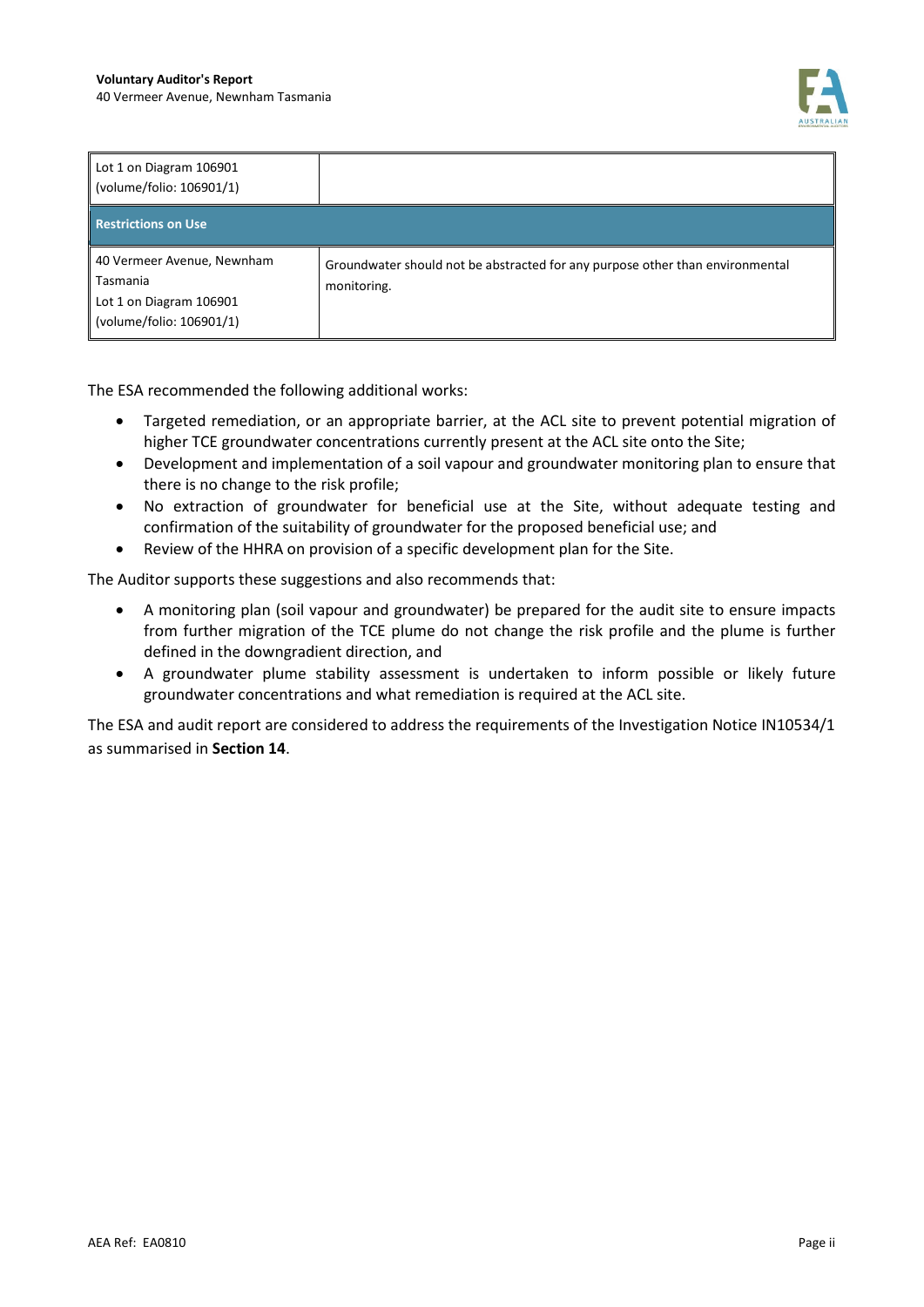

## **1. Introduction**

This Voluntary Auditor's Report (VAR) presents the findings of a Contaminated Sites Audit (the Audit) undertaken by Department of Water and Environmental Regulation (DWER) accredited contaminated site auditor (the Auditor) in relation to 40 Vermeer Avenue, Newnham, Tasmania (the Site). The Site location is shown in **Attachment 1**.

Site background and the initiation of the Audit are detailed in **Section 1.1** and scope and objectives in **Section 1.2**.

The following table presents key VAR details.

| <b>Table 1: Site Audit Details</b>  |                                                                                                                                                                                                         |  |
|-------------------------------------|---------------------------------------------------------------------------------------------------------------------------------------------------------------------------------------------------------|--|
| <b>Audit Identifier</b>             | <b>Detail</b>                                                                                                                                                                                           |  |
| <b>Auditor</b>                      |                                                                                                                                                                                                         |  |
|                                     | Australian Environmental Auditors Pty Ltd<br>335 Carrington Street                                                                                                                                      |  |
|                                     | ADELAIDE SA 5000                                                                                                                                                                                        |  |
|                                     | T: 08 8223 3488                                                                                                                                                                                         |  |
| <b>DWER Auditor accreditation</b>   | F: 08 8223 2523<br>MR0030                                                                                                                                                                               |  |
| no. and date accredited             | 13 December 2006                                                                                                                                                                                        |  |
|                                     | The Auditor's declaration is provided in Appendix A.                                                                                                                                                    |  |
| Person requesting audit             |                                                                                                                                                                                                         |  |
|                                     | Rocherlea Lands No. 1 Pty Ltd                                                                                                                                                                           |  |
|                                     | Authorisation to proceed is provided in Appendix A.                                                                                                                                                     |  |
| Requestor's relationship to<br>site | Representative of the site owner                                                                                                                                                                        |  |
| <b>Property Owner</b>               |                                                                                                                                                                                                         |  |
| <b>Site Address</b>                 | 40 Vermeer Avenue, Newnham Tasmania (Attachment 1).                                                                                                                                                     |  |
| <b>Property identification</b>      | Certificate of Title 106901/1                                                                                                                                                                           |  |
|                                     | The certificate of title are provided in Appendix B.                                                                                                                                                    |  |
| Date audit commenced                | 26 February 2021                                                                                                                                                                                        |  |
| Date audit completed                | 31 January 2022                                                                                                                                                                                         |  |
| <b>Reason for audit</b>             | The Audit was initiated in response to Investigation Notice No. 10534/1 to assess the risks of the<br>TCE plume to the Audit Site, and draft Remediation Notice No. 9775/1 relating to the source site. |  |
| <b>Audit Support Team</b>           | The Auditor has referred to the following external Expert Support Team member                                                                                                                           |  |
|                                     | of EP Risk Management for Risk Assessment.<br>$\bullet$                                                                                                                                                 |  |
|                                     | The Expert Support declarations are provided in Appendix A.                                                                                                                                             |  |
|                                     | The following Australian Environmental Auditors Pty Ltd staff members were utilised on this<br>project:                                                                                                 |  |
|                                     | Senior Audit Support (Adelaide, SA office)<br>$\bullet$                                                                                                                                                 |  |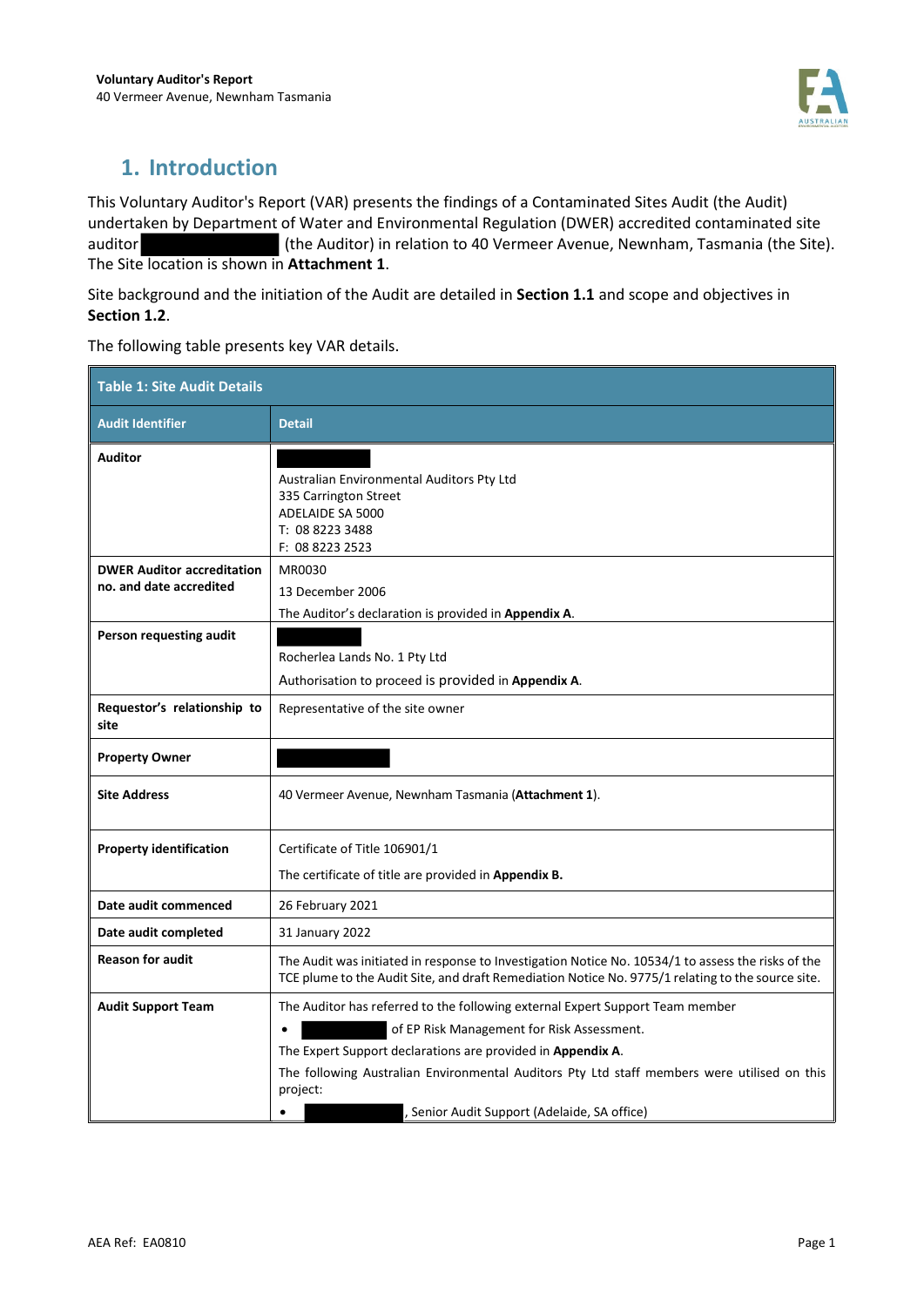

## **1.1 Background**

The Site is located to the west and down-hydraulic gradient of 253-293 George Town Road, Rocherlea (herein referred to as the 'ACL site'), which is known to have elevated concentrations of chlorinated ethenes (CEs) in groundwater. The ACL site has historically been used for bearing cutting and electroplating, metallurgy and powder production and continues to be so. The (Audit) Site is currently used for agricultural purposes.

## **1.2 Audit Scope and Objectives**

There is no statutory requirement, so accordingly the Audit is voluntary. Note that there is an EPA Tasmania Investigation Notice on the Site (IN 10534/1 dated 7 January 2021) requiring an Environmental Site Assessment (ESA) to be completed. Details are provided in Schedule 2 of the notice and the covering letter (Refer to **Appendix C**). The scope of the ESA must include '*whether an actual adverse effect on the health and safety of human beings that is not negligible and/or an actual adverse effect on the environment which is not negligible is occurring or is likely to occur taking into account:* 

- *1.1 current and intended land uses(s) including residential use. The ESA must include but not be limited to vapour risk posed by chlorinated ethenes in groundwater and direct contact with groundwater; and*
- *1.2 environmental values of groundwater and the use of groundwater (taking into consideration suitability for current and realistic future uses).'*

The Remediation Notice for the ACL site (253-293 George Town Road, Rocherlea, Tasmania; 9775/1 dated 25 July 2018) outlines the expectations of an audit to assess the risks of the TCE plume. As such, the purpose of this voluntary audit is to provide a suitability statement for the Audit Site (40 Vermeer Avenue, Newnham).

Based on the above, the Auditor's objectives include:

- To provide a VAR to EPA Tasmania, detailing the works that have been completed;
- To determine the suitability of the Site for the current/proposed use; and
- To determine if any restrictions on the use of the Site are required.

To this end, it is the opinion of the Auditor that the Site has been satisfactorily assessed as to form a recommendation on site suitability.

This report has been prepared by the Auditor in accordance with the *Contaminated Sites Act 2003* and the *Contaminated Sites Regulations 2006*.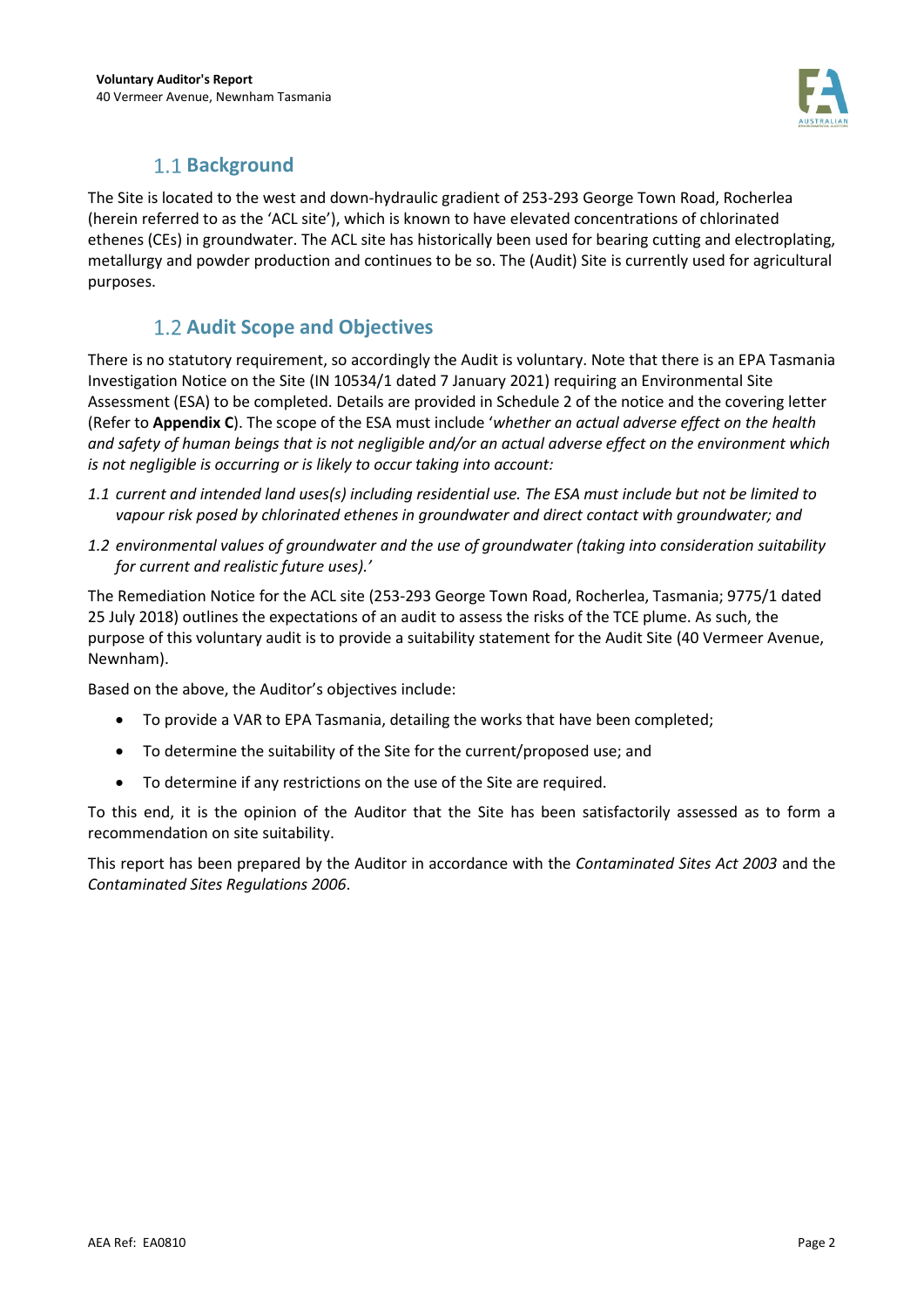

# **2. Site Identification**

The following table presents key site identification details.

| Table 2: Key Site Identification Details     |                                                                     |  |
|----------------------------------------------|---------------------------------------------------------------------|--|
| Item                                         | <b>Detail</b>                                                       |  |
| <b>Owner &amp; Site Street Address</b>       |                                                                     |  |
|                                              | The site address is:                                                |  |
|                                              | 40 Vermeer Avenue, Newnham Tasmania                                 |  |
|                                              | See Attachment 1, Site Location Plan.                               |  |
| Source Site Certificate of Title Description | Certificate of Title 106901/1                                       |  |
|                                              | Lot 1 on Diagram 106901                                             |  |
|                                              | See Appendix B for Certificate of Title (CoT).                      |  |
|                                              | The ACL site and Audit Site areas are shown in <b>Attachment 1.</b> |  |
| Site Plan                                    | <b>Attachment 1</b>                                                 |  |
| Site Area                                    | Approximately 167,500 m <sup>2</sup>                                |  |
| Local Government Authority and Zoning        | City of Launceston                                                  |  |
|                                              | Zoning: 26.0 Rural Resource                                         |  |

### *Auditor's Opinion*

*The Auditor considers that site identification is complete, accurate and compliant with DWER requirements.*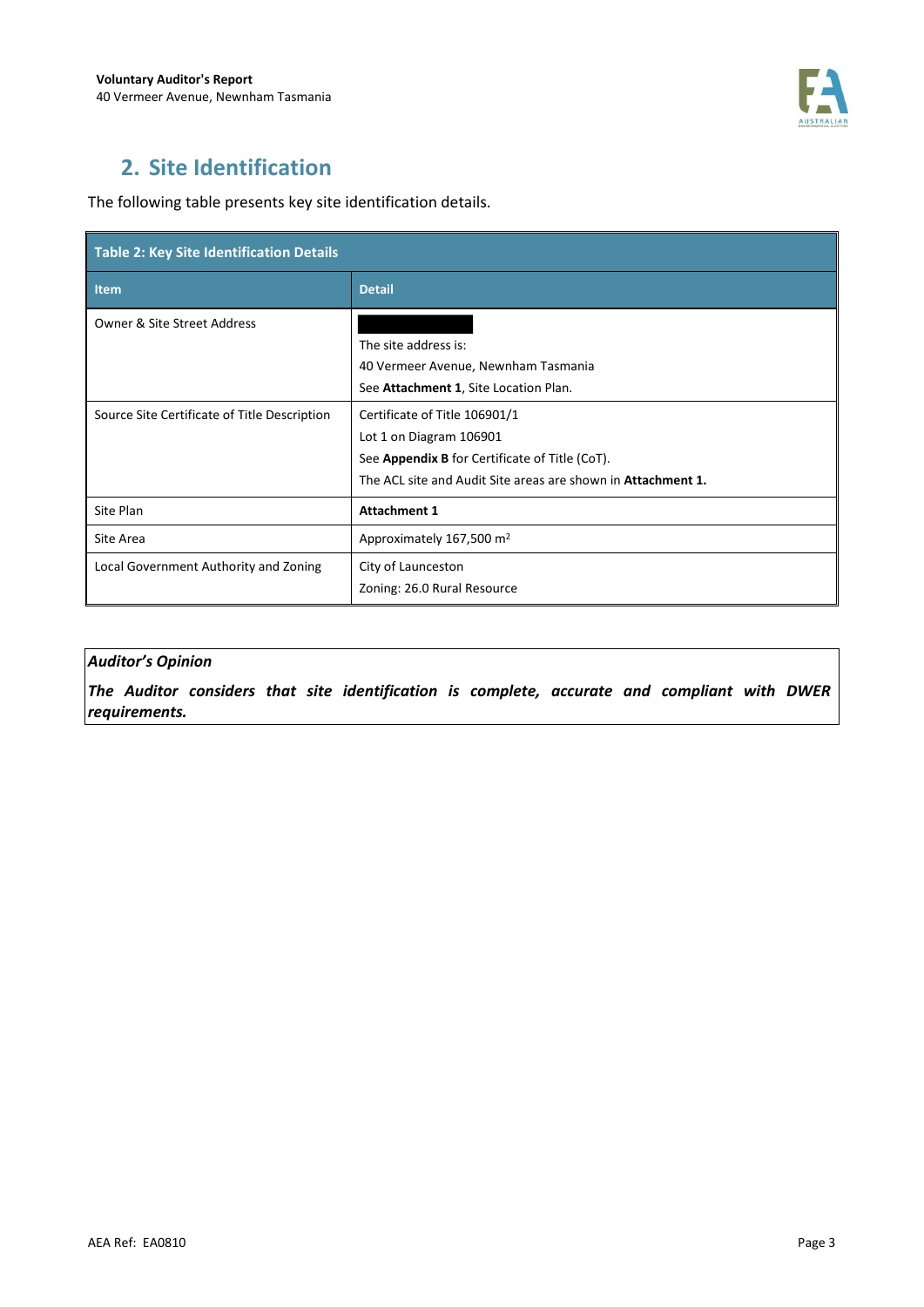

# **3. Audit Methodology and Audited Documentation**

## **3.1 Methodology**

The Audit was undertaken in accordance with DWER's *The Western Australian Contaminated Sites Auditor Scheme* (DER 2016c). The Audit included site inspections by the Auditor, review and comment on contaminated sites consultant reports and preparation of this VAR.

The VAR has been prepared based upon the framework recommended in DWER's *Contaminated Sites Guidelines, Requirements for Mandatory Auditors Reports* (DER 2016a).

The conformance of the works undertaken by JBS&G with respect to relevant Commonwealth and DWER Contaminated Sites Guidelines is assessed by stage of contaminated site works in the sections below.

## **3.2 Non-Audited Documentation**

Not Applicable.

## **3.3 Audited Documentation**

The following report has been reviewed by the Auditor:

1. JBS&G (2021) Environmental Assessment Works Required Under Investigation Notice 10534/1 – 40 Vermeer Avenue, Newnham, Tasmania. Dated 16 June 2021.

A copy of the above listed final report is included as **Appendix D**. Correspondence relating to the report reviews is presented as **Appendix C**.

## **Audit Team Site Visits**

To ensure that the environmental Consultant's field practices (sampling, logging etc.) and site descriptions (potential sources, pathways and receptors) are sound, the Site was visited by the audit team on the following occasion.

| Table 3: Site Inspections |                                                                                       |  |
|---------------------------|---------------------------------------------------------------------------------------|--|
| <b>Date</b>               | <b>Personnel &amp; Purpose of Inspection</b>                                          |  |
| 11 March 2021             | Auditor – Site and surrounds inspected and groundwater and soil vapour investigations |  |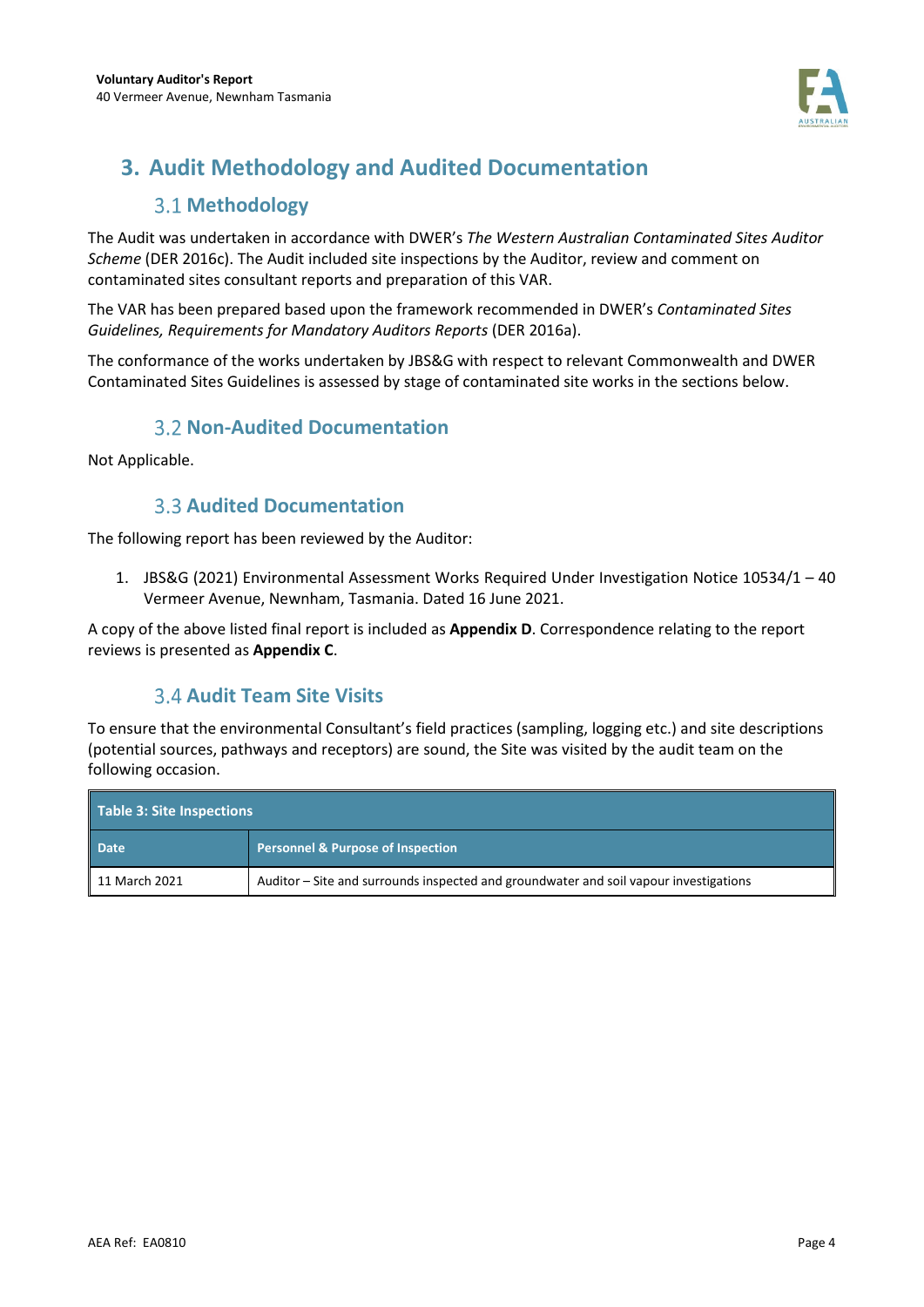

## **4. Site Characteristics**

## **4.1 Site Land Uses and Potential Sources**

### **4.1.1 Site History and Land Uses**

The Site is located adjacent the ACL site which is considered to be the source of a groundwater chlorinated ethene (CE) plume which has migrated off site to the east beneath the Audit Site. The ACL site has historically been used for bearing cutting and electroplating, metallurgy and powder production and continues to be so. The Audit Site is used for agricultural purposes.

No other historical activities have been identified on the Audit Site.

### **Proposed Land Use**

The Site is currently agricultural and is proposed to be developed for residential land use.

### **4.1.3 Surrounding Environment**

The surrounding land use is summarised in the table below and shown in **Attachment 2**.

| Table 4: Surrounding Land Use Summary |                                                                      |  |
|---------------------------------------|----------------------------------------------------------------------|--|
| <b>Direction from Site</b>            | <b>Site Use (Nature of Activity)</b>                                 |  |
| North                                 | Agricultural land                                                    |  |
| East                                  | ACL site and other commercial/industrial uses along George Town Road |  |
| South                                 | Residential properties                                               |  |
| West                                  | Agricultural land                                                    |  |

### *Auditor's Opinion*

*The Auditor considers that the site characteristics, land use and surrounding land use were adequately described.* 

## **Potential Pathways**

The following table summarises the relevant pathways for the Site and surrounding area.

| Table 5: Summary of Potential Pathway Data |                                                                                                                                                                                                                                                                                                                               |
|--------------------------------------------|-------------------------------------------------------------------------------------------------------------------------------------------------------------------------------------------------------------------------------------------------------------------------------------------------------------------------------|
| <b>Aspect</b>                              | <b>Summary</b>                                                                                                                                                                                                                                                                                                                |
| Surface coverings                          | The Site is vacant and heavily grassed.                                                                                                                                                                                                                                                                                       |
| Topography                                 | The Site slopes downwards from the ACL Site to the west. The highest point is the northern<br>corner of the Site and the lowest point is the drain in the southern portion of the Site, 80 to 39<br>mAHD over a distance of approximately 500 m. A topographic survey of the surface contours is<br>provided as Attachment 5. |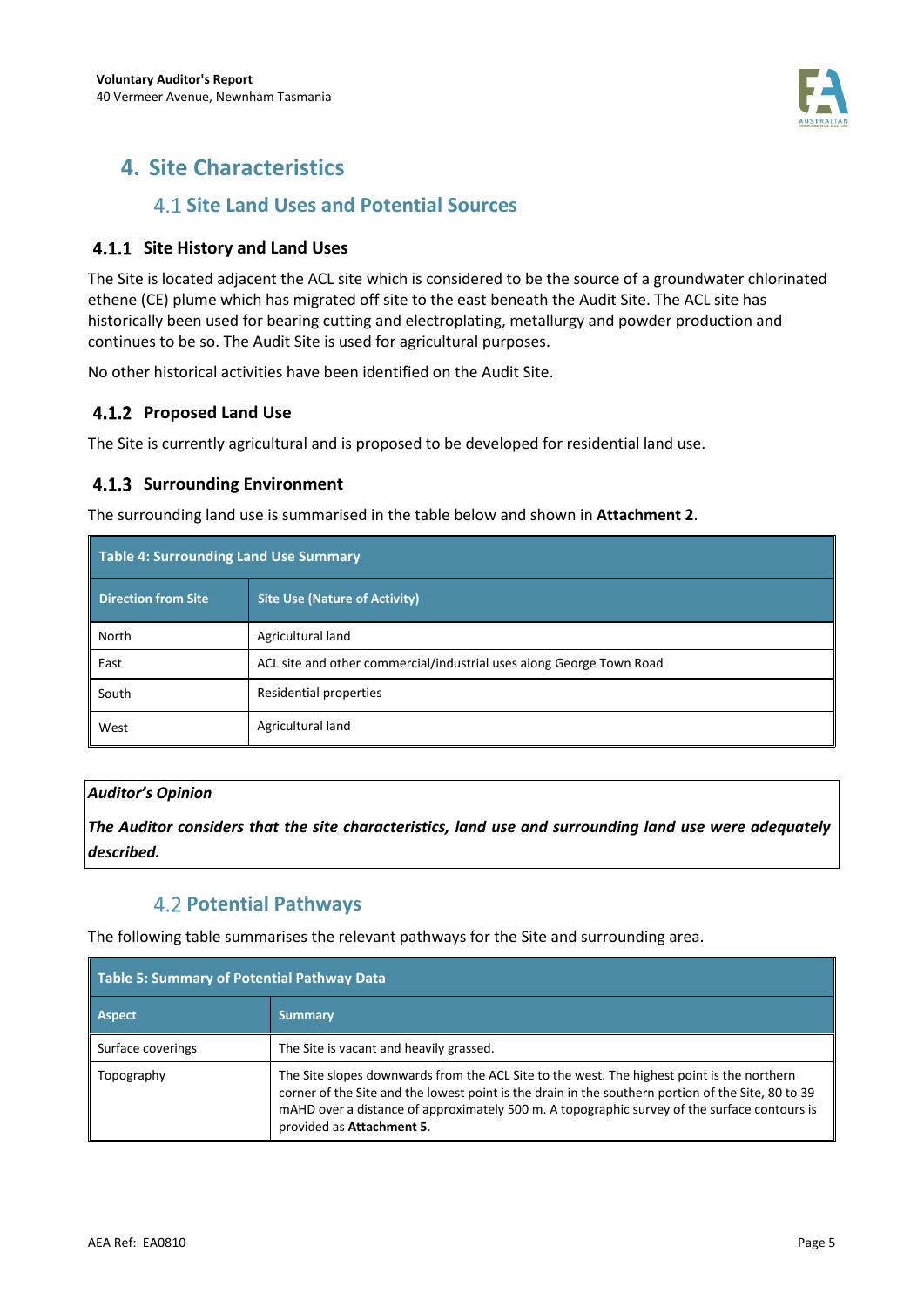**F** 



 $\blacksquare$ 

| <b>Table 5: Summary of Potential Pathway Data</b>     |                                                                                                                                                                                                                                                                                                                                                                                                                                                                                                                                                                                                                                                                                      |  |  |
|-------------------------------------------------------|--------------------------------------------------------------------------------------------------------------------------------------------------------------------------------------------------------------------------------------------------------------------------------------------------------------------------------------------------------------------------------------------------------------------------------------------------------------------------------------------------------------------------------------------------------------------------------------------------------------------------------------------------------------------------------------|--|--|
| <b>Aspect</b>                                         | <b>Summary</b>                                                                                                                                                                                                                                                                                                                                                                                                                                                                                                                                                                                                                                                                       |  |  |
| Geology                                               | The Tasmania landslide Hazard Series (12005) 1:250,000 Launceston Geology map (map 3 of 5)<br>describes the underlying geology as Tertiary aged moderately consolidated, dolerite-derived<br>conglomerate with some sandstone and rare siltstone.<br>JBS&G reported the following typical profile:<br>0-1 metres below ground level (mbgl): silty clays/sandy clays/gravelly clays/clays of low to                                                                                                                                                                                                                                                                                   |  |  |
|                                                       | medium plasticity<br>1-25 mbgl: weathered dolerite<br>Fill material was minimal, with no fill recorded at any of the investigation locations.                                                                                                                                                                                                                                                                                                                                                                                                                                                                                                                                        |  |  |
| <b>Groundwater Conditions</b>                         | The Site is underlain by an unconfined aquifer or low permeability noting that dolerite is known<br>for its hardness, limited fracturing (being an igneous intrusive rock) and low permeability.                                                                                                                                                                                                                                                                                                                                                                                                                                                                                     |  |  |
| Depth to Groundwater                                  | Depth to groundwater ranged from approximately 2 to 19 mbgl. The range is due to the change<br>in topography with the shallow water levels occurring in an incised gully.<br>The groundwater monitoring wells are shown in Attachment 3.                                                                                                                                                                                                                                                                                                                                                                                                                                             |  |  |
| <b>Groundwater Flow Direction</b>                     | Groundwater flow is to the south west.                                                                                                                                                                                                                                                                                                                                                                                                                                                                                                                                                                                                                                               |  |  |
| <b>Groundwater Flow Rate</b>                          | This was not provided in the background ACL reports but based on the results of 17 slug tests<br>conducted on the ACL site (and an assumed porosity of 5% and the hydraulic gradient presented<br>on Attachment 3) the mean (geomean) flow rate was calculated to be about 0.5m/day and<br>range from 0.05 - 38 m/day. The wide range of flow rates is considered typical of fractured rock<br>aquifers where fractures, although not likely to be well connected, provide localised areas if<br>higher flow rates. When considering flow as a whole the mean is considered more appropriate<br>to use when considering contaminant transport from the source to the affected suite. |  |  |
| <b>Groundwater Quality</b>                            | The groundwater quality on site was neutral ( $\gamma$ pH 6.6 to 8.5), and total dissolved solids (TDS)<br>ranged up to 660 mg/L.                                                                                                                                                                                                                                                                                                                                                                                                                                                                                                                                                    |  |  |
| Local Usage of Groundwater                            | JBS&G reported no licenced bores within a 2 km radius of the Site. The closest licenced bore is<br>approximately 2.6 km south east of the Site, and the closest licenced bore to the south west<br>(inferred groundwater flow direction) is approximately 3 km from the Site.<br>Unregistered bores may be present in proximity to the Site.                                                                                                                                                                                                                                                                                                                                         |  |  |
| Proximity to Public Drinking<br><b>Water Supplies</b> | No licenced public drinking wells were identified within a 2 km radius of the Site. It is considered<br>unlikely that the groundwater would be extracted for use as drinking water given the low yield,<br>the presence of a municipal water system and the likely utilisation of rainwater.                                                                                                                                                                                                                                                                                                                                                                                         |  |  |
| Proximity to Aquatic<br>Ecosystems                    | The nearest surface water bodies are:<br>The drain/creek - located on site (this is not considered an ecological ecosystem)<br>Landfall Lake - approximately 680 m north east of the Site<br>$\bullet$<br>Barnards Creek - approximately 1 km north east of the Site<br>$\bullet$<br>Tamar River - approximately 1.5 km west of the Site<br>$\bullet$<br>Newnham Creek - approximately 1.8 km south of the Site<br>$\bullet$<br>Dams on agricultural land - three dams within 2 km; the closest dam is 90 m south<br>$\bullet$<br>west of the Site                                                                                                                                   |  |  |
| Potential Beneficial Usage of<br>Groundwater          | The Site is within an agricultural area, the unconfined aquifer has potential to be used as an<br>irrigation source, recreational use or potable source (based on the low salinity). However, these<br>uses are highly unlikely give the mean hydraulic conductivity is low at $3 \times 10^{-6}$ m/s and the likely<br>low specific yield (related to porosity). Potable and recreational use values are used later in this<br>report just to benchmark the contaminant levels.<br>The Tamar River is down-hydraulic gradient of the Site and is considered to potentially be used<br>for aquaculture and recreation.                                                               |  |  |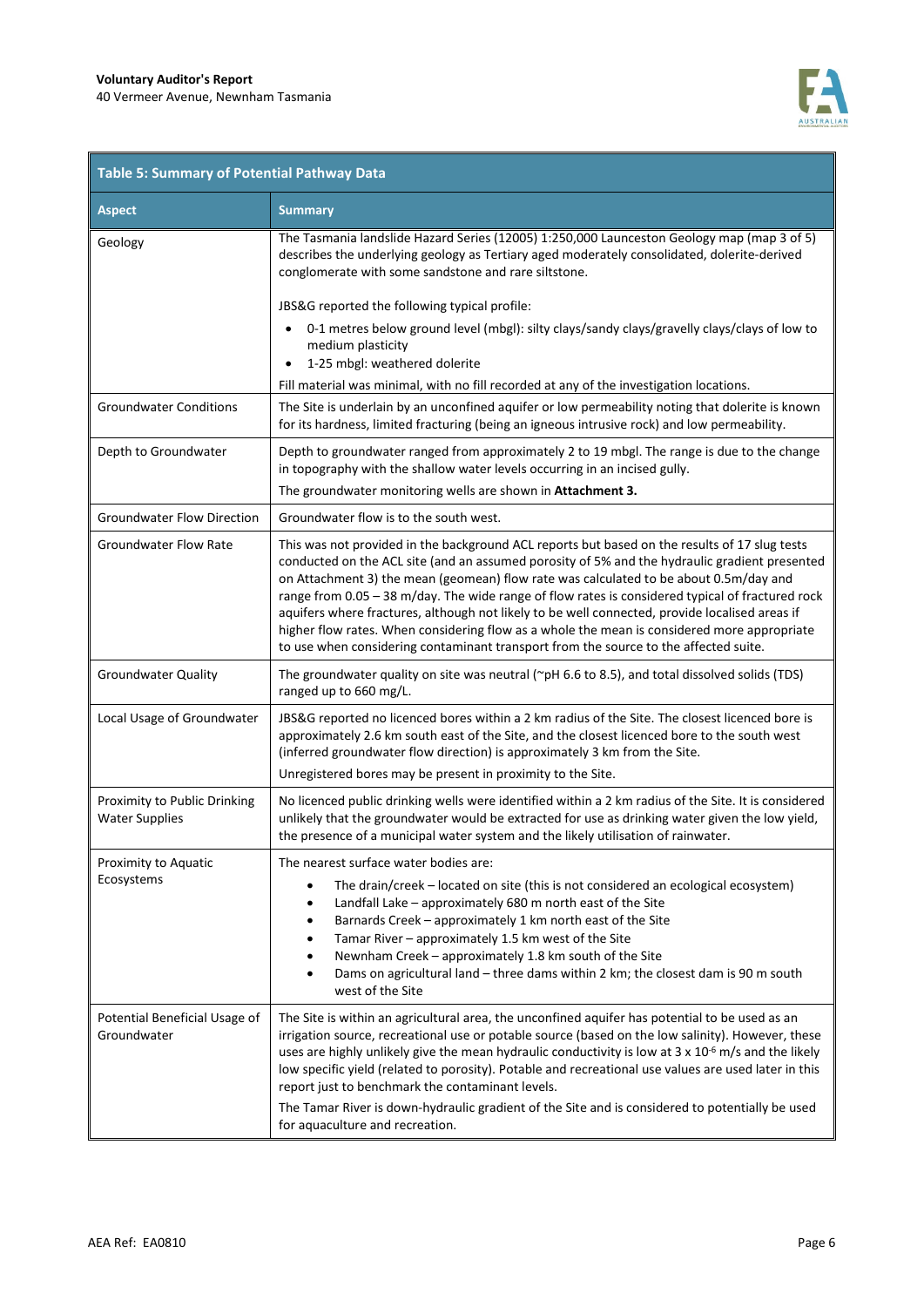

#### *Auditor's Opinion*

*The Auditor considers that:* 

- *The quality and completeness of the site history information is acceptable;*
- *The beneficial use of groundwater is unlikely, and*
- *Potential pathways and beneficial uses were generally well defined.*

### **4.3 Potential Receptors**

Potential receptors (human and ecological) included the following.

### **Human Health**

The following potential receptors were identified by JBS&G:

- Future excavation/maintenance workers (including development workers);
- Future residents and visitors;
- Off-site human receptors including residents; and
- Off-site human health receptors of groundwater are unlikely.

### **Ecological**

The following potential receptors were identified by JBS&G:

- Current and future on-site vegetation; and
- Aquatic ecology of the Tamar River.

#### *Auditor's Opinion*

*The Auditor considers that:* 

- *The quality and completeness of the investigations completed are sufficient; and*
- *Potential receptors were well defined.*

## **4.4 Conceptual Site Model**

A conceptual site model (CSM) was developed to assess the risks to human health and the environment from contaminants of concern identified on site. The components of the CSM are discussed as follows.

JBS&G (ESA) report included the source/pathway/receptor elements (**Sections 4.1 to 4.3** above). A CSM was provided in a table format (see **Table 6** below) and diagrammatic CSM figure was provided and is reproduced as **Attachment 8**.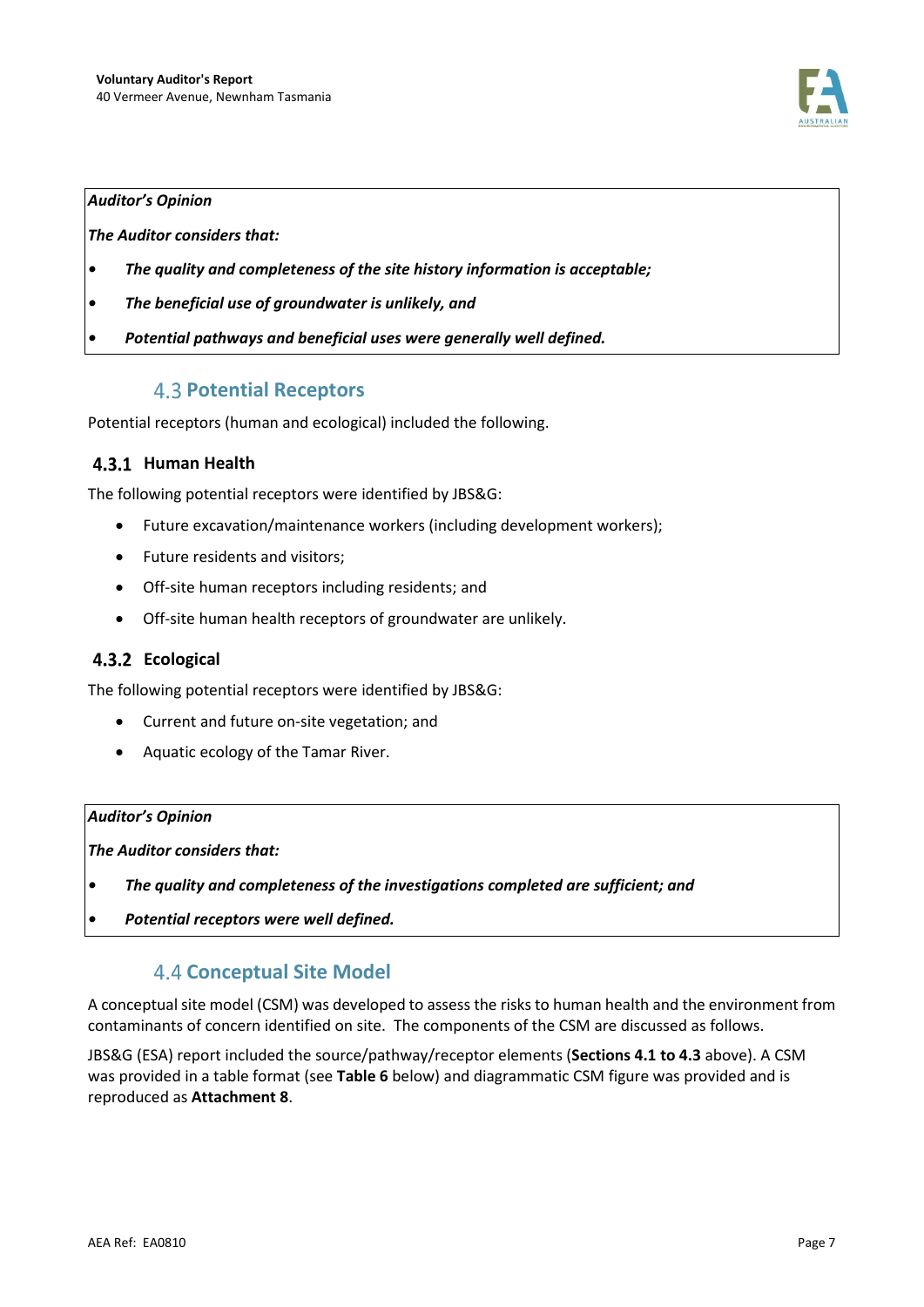

| <b>Table 6: Conceptual Site Model</b>                                    |                                                                                                                                                                                                                                                                                                                    |                                                                                                                                                                                                                                                                                                                             |  |
|--------------------------------------------------------------------------|--------------------------------------------------------------------------------------------------------------------------------------------------------------------------------------------------------------------------------------------------------------------------------------------------------------------|-----------------------------------------------------------------------------------------------------------------------------------------------------------------------------------------------------------------------------------------------------------------------------------------------------------------------------|--|
| <b>Source</b>                                                            | Pathway                                                                                                                                                                                                                                                                                                            | <b>Receptor</b>                                                                                                                                                                                                                                                                                                             |  |
| TCE (and associated CEs) in<br>groundwater from the<br>adjacent ACL site | Migration of groundwater from the adjacent<br>ACL site, which is up-hydraulic gradient of<br>the Site.<br>The Consultant also noted that migration via<br>surface water/flooding into a major drain at<br>the ACL site could explain the pattern of<br>contamination at the Site in combination<br>with the above. | <b>Human Receptors:</b><br>Current land use – site workers (i.e. farmers)<br>Proposed future residential use – residents,<br>recreational site users, construction workers<br>and sub-surface maintenance workers.<br>Off-site groundwater beneficial uses - unlikely<br>Ecological receptors:<br>On site – Flora and fauna |  |
|                                                                          |                                                                                                                                                                                                                                                                                                                    | Off site – freshwater ecosystems                                                                                                                                                                                                                                                                                            |  |

#### *Auditor's Opinion*

*The Auditor considers that:* 

- *The contaminants of concern and receptors were well defined;*
- *The contaminants of concern adequately reflect likely off-site sources, and*

*• The pattern of contamination is likely due to combination of surface water flow in drains at the ACL site as well as traditional groundwater migration.*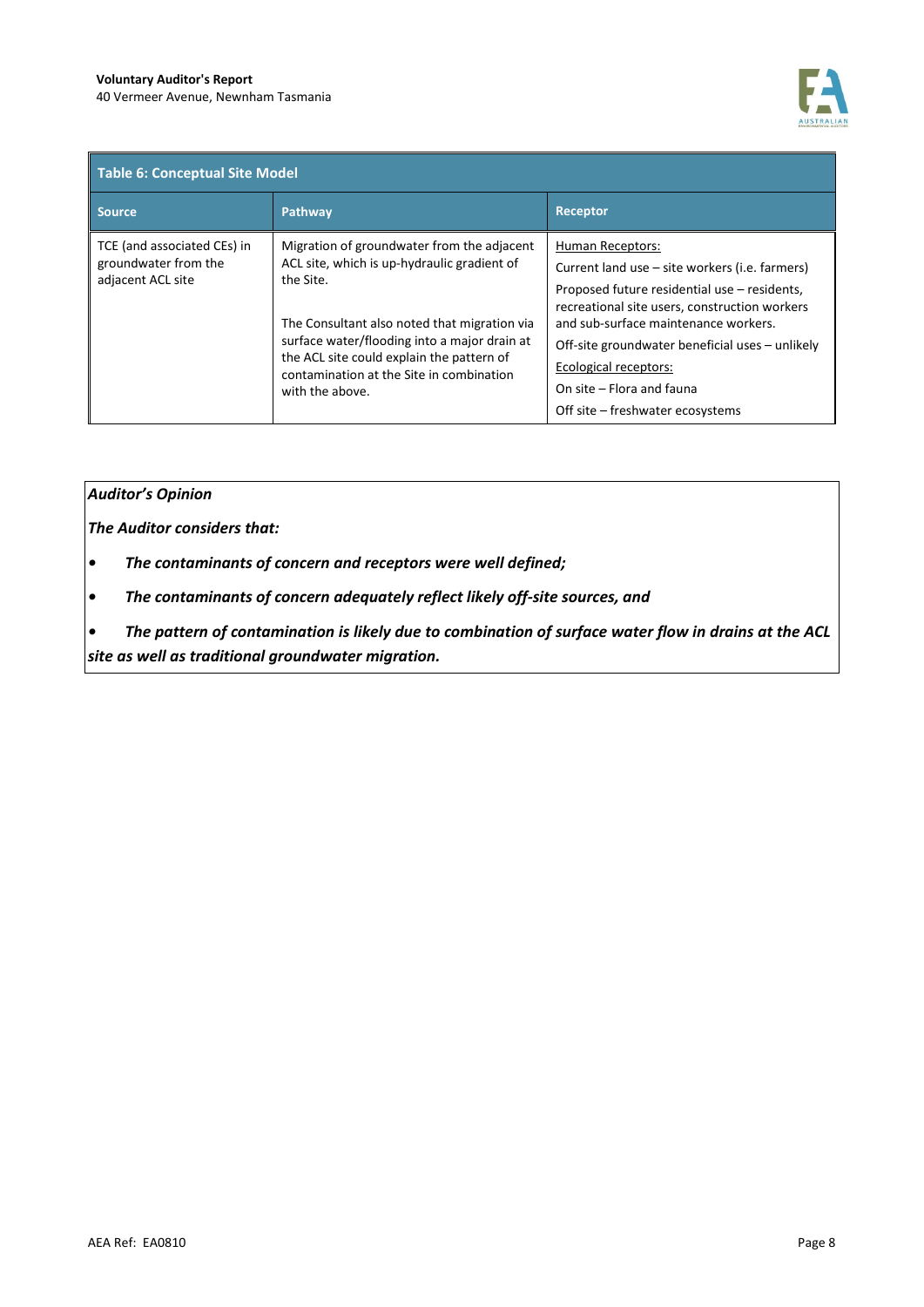

## **5. Basis for Adoption of Assessment Criteria**

EPA Tasmania refer to the National Environmental Protection (Assessment of Site Contamination) Measure (ASC NEPM) as the primary reference for assessment levels.

## **Groundwater Criteria**

The groundwater criteria adopted by JBS&G are detailed in **Table 7** below. Some of the source documents have since been updated so the most recent reference is shown.

| <b>Table 7: Groundwater Criteria</b>                                                 |                                  |                           |                                 |  |
|--------------------------------------------------------------------------------------|----------------------------------|---------------------------|---------------------------------|--|
| <b>Groundwater Criteria</b>                                                          | <b>Source</b>                    | <b>Criteria selected?</b> | <b>Consultant Justification</b> |  |
| <b>Ecological</b>                                                                    |                                  |                           |                                 |  |
| Fresh Water Guidelines (FWG)                                                         | ANZG (2018)                      | $Y - FWG$                 | Tamar River located 1.5 km west |  |
| <b>Human Health</b>                                                                  |                                  |                           |                                 |  |
| Recreation/Aesthetics (NHMRC)                                                        | <b>NHMRC</b><br>(2018)           | Υ                         | Tamar River located 1.5 km west |  |
| Recreation/Aesthetics (WHO)                                                          | WHO (2020)                       | Υ                         | Tamar River located 1.5 km west |  |
| Health Screening Levels for low density<br>residential – Vapour intrusion (HSL A VI) | <b>ASC NEPM</b><br>Schedule B(1) | Υ                         | Proposed residential land use   |  |
| Primary Industries - Aquaculture                                                     | ANZECC<br>(2000)                 | Υ                         | Tamar River located 1.5 km west |  |

*\* A revised TCE value of 8* µ*g/L is to be used based on WHO guidance 'Trichloroethene in drinking-water – Background document for development of WHO Guidelines for drinking-water quality', World Health Organisation 2020.*

### *Auditor's Opinion*

*The Auditor notes that the criteria adopted by JBS&G were considered suitable given that potable and irrigation use of groundwater is unlikely given the expected low yield of the aquifer.* 

## **5.2 Soil Vapour Criteria**

The soil vapour criteria adopted by JBS&G are detailed in **Table 8** below. Some of the source documents have since been updated so the most recent reference is shown.

| <b>Table 8: Soil Vapour Criteria</b>                                |                        |                           |                                 |
|---------------------------------------------------------------------|------------------------|---------------------------|---------------------------------|
| <b>Soil Criteria</b>                                                | <b>Reference</b>       | <b>Criteria selected?</b> | <b>Consultant Justification</b> |
| <b>Human Health</b>                                                 |                        |                           |                                 |
| Interim Health Investigation Levels for<br>VOC compounds (HIL A VI) | ASC NEPM Schedule B(1) |                           | Proposed residential land use   |
| Health Screening Levels for Vapour<br>Intrusion (HSL A)             | ASC NEPM Schedule B(1) |                           | Proposed residential land use   |
| US EPA RSLs (residential)                                           | RSLs (2018)            |                           | Proposed residential land use   |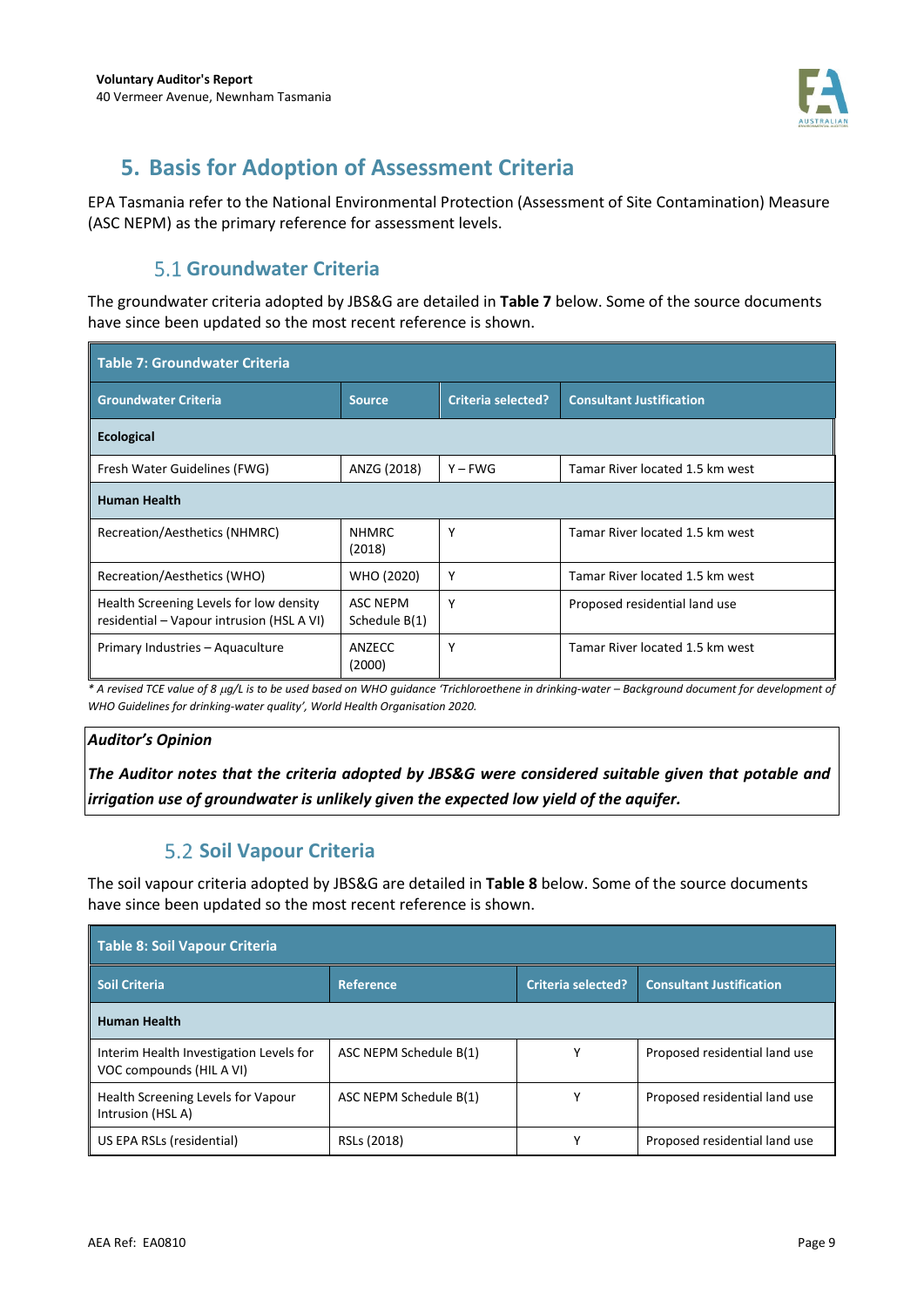

### *Auditor's Opinion*

*The Auditor notes that the criteria adopted by JBS&G were considered suitable.*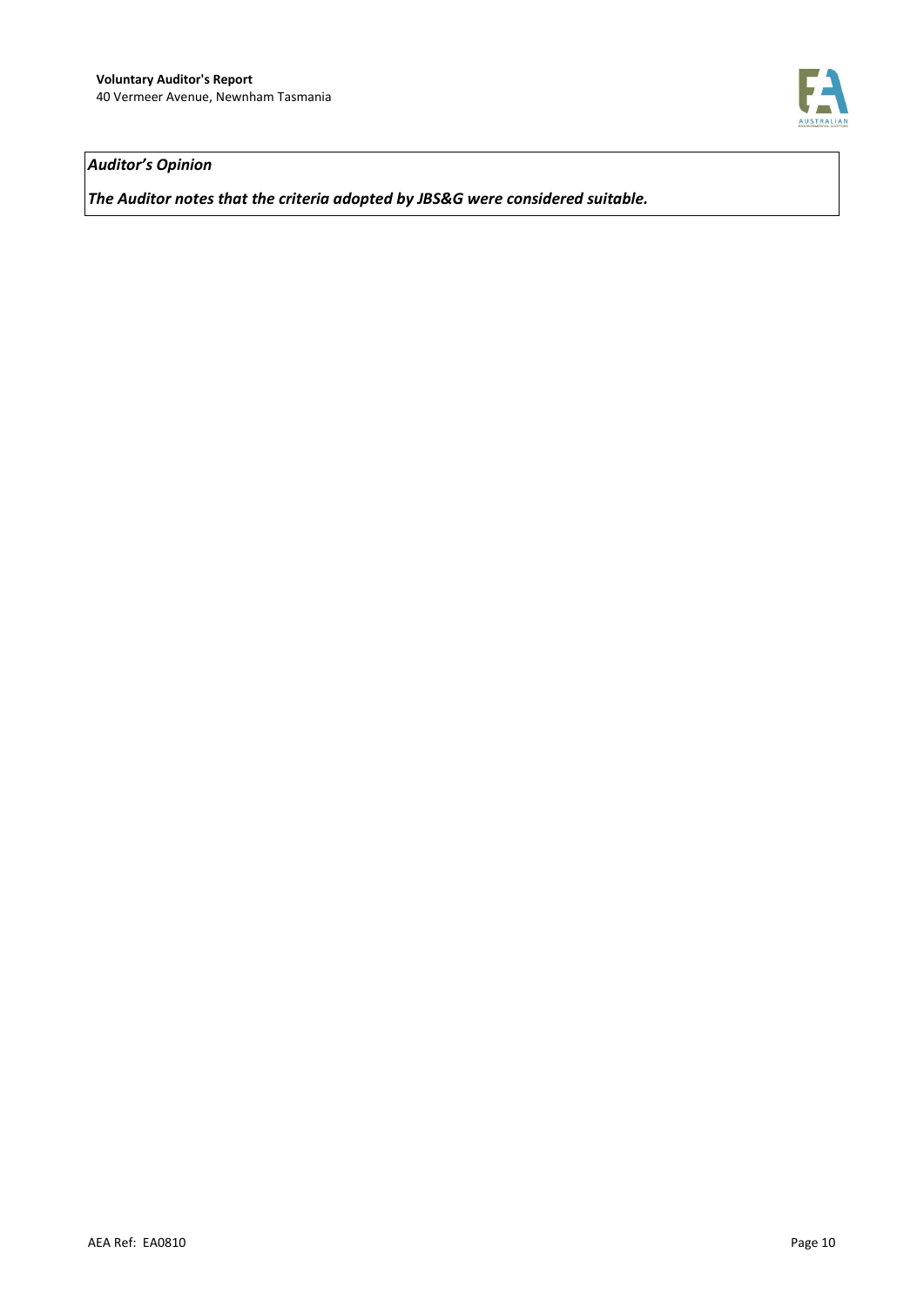

# **6. Groundwater Monitoring Review**

## **6.1 Summary of Works Completed**

Groundwater monitoring first commenced at the ACL site in 2006, during which time one well (MW09) was installed on the Audit site. Monitoring has been undertaken approximately annually between 2006 and 2017. In 2021 JBS&G installed eight new wells across the audit site to assess the nature and extent of the TCE plume onsite. Only the 2021 monitoring results, provided in JBS&Gs ESA report, have been reviewed.

| Table 9: Audited Site Assessments |                                                                                                                                                                                          |  |
|-----------------------------------|------------------------------------------------------------------------------------------------------------------------------------------------------------------------------------------|--|
| <b>Author and Event Date</b>      | <b>Works Completed</b>                                                                                                                                                                   |  |
| JBS&G, March 2021                 | Installation of eight groundwater wells (MW19 - MW26)<br>Sampling of 25 groundwater monitoring wells (MW01 - MW03, MW06 - MW26, INJ01)<br>located on site and off site (on the ACL site) |  |

Groundwater monitoring included:

- gauging depth to water;
- measurement of water quality parameters; and
- purging of wells and subsequent sampling of groundwater.

A summary of the sampling locations is shown in **Table 10**. The groundwater monitoring well network is shown in **Attachment 3**.

## **Groundwater Sampling Location and Analysis Review**

Monitoring well locations were selected to target the inferred extent of the CE plume and to provide sufficient characterisation of up, down and cross-hydraulic gradient groundwater conditions. Groundwater sample locations are presented in **Attachment 3**. The following table presents a summary of sampling locations.

| Table 10: Groundwater Monitoring Well Locations |                                         |  |
|-------------------------------------------------|-----------------------------------------|--|
| Site Location                                   | <b>Sample Locations</b>                 |  |
| Up-gradient (on the ACL site)                   | MW1, MW2, MW3, MW6, MW7, MW8, MW10-MW18 |  |
| Down-gradient (on the Audit Site)               | MW9, MW19-MW26                          |  |

A low flow pump was used to purge the groundwater wells, with the exception of MW01 (ACL site) and MW23 (Audit Site). Grab samples were collected from these wells as they were either low yielding or contained insufficient water for low flow sampling.

Samples collected from the monitoring wells were analysed for a broad screen which includes volatile chlorinated hydrocarbons, heavy metals, total recoverable hydrocarbons (TRH), polycyclic aromatic hydrocarbons (PAHs), volatile organic compounds (VOCs), ammonia, sulphate, major cations/anions, pH and TDS. Four wells located on the ACL site were also analysed for PFAS compounds. Insufficient water was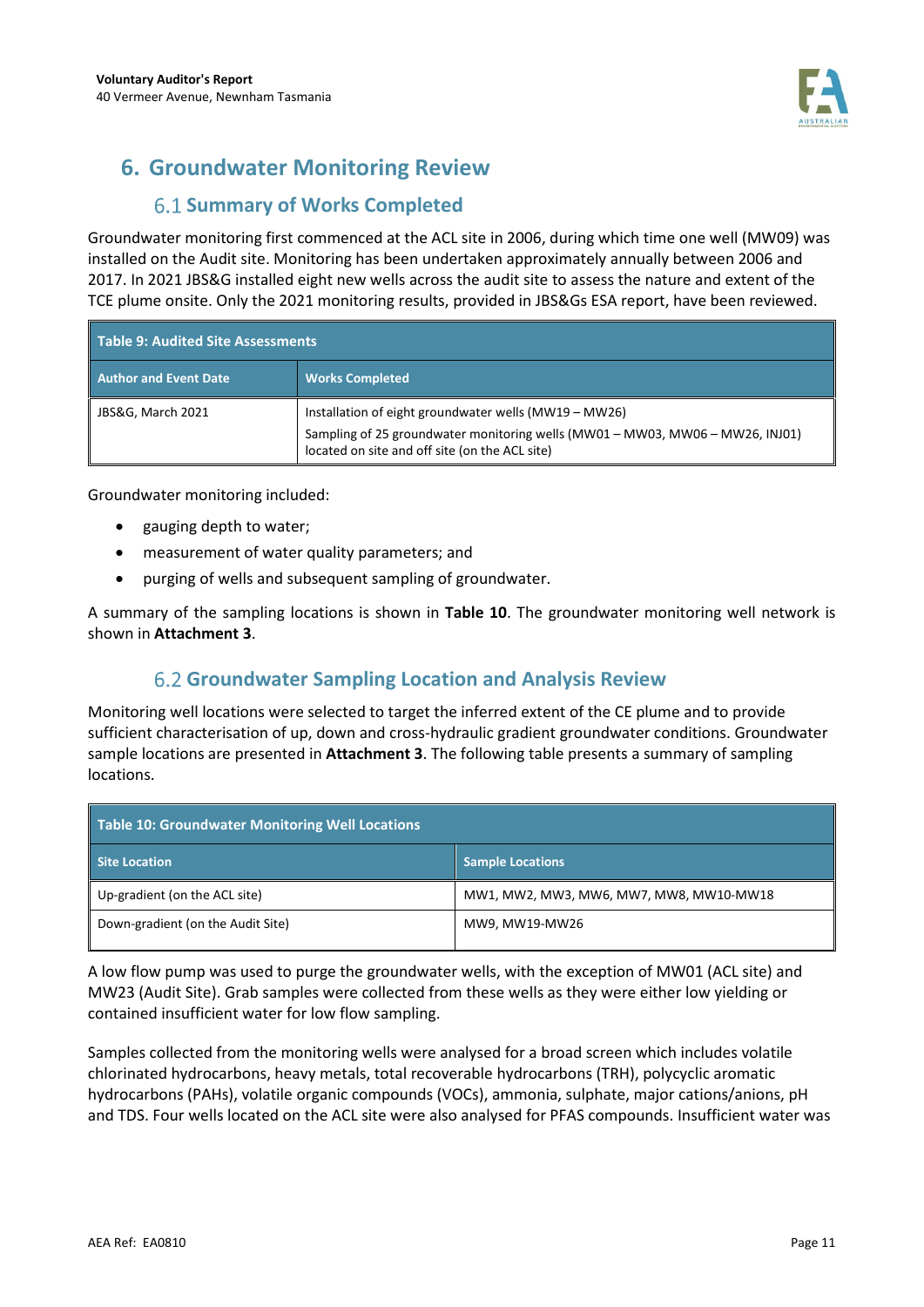

able to be recovered from MW23 for a broad screen analysis; as such only VOCs (the contaminants of concern) were analysed for this sample.

#### *Auditor's Opinion*

*The Auditor considers that:* 

- *Monitoring well locations were selected to target potential contamination sources, and to provide sufficient characterisation of the up, down and cross-gradient groundwater conditions;*
- *Monitoring wells were appropriately screened to determine the presence of light non-aqueous phase liquid (LNAPL); and*
- *The groundwater analysis suite adequately addresses the contaminants of concern.*

## **Groundwater Sampling Methodology Review**

The following table presents a summary of the groundwater sampling methodologies and the Auditor's comments.

| Table 11: Groundwater Monitoring Well Installation and Sampling Methodology Assessment                                                                                                                                                                                                                                                                                                                                                                       |                                                                                                                                                                            |  |
|--------------------------------------------------------------------------------------------------------------------------------------------------------------------------------------------------------------------------------------------------------------------------------------------------------------------------------------------------------------------------------------------------------------------------------------------------------------|----------------------------------------------------------------------------------------------------------------------------------------------------------------------------|--|
| <b>Methodology</b>                                                                                                                                                                                                                                                                                                                                                                                                                                           | <b>Auditor's Comments</b>                                                                                                                                                  |  |
| Data Quality Objectives (DQOs). The seven step DQO approach was<br>provided in the SAQP.<br>Site-specific information (i.e. the site-specific problems and goals, site<br>definition etc.) were incorporated.                                                                                                                                                                                                                                                | The provided DQOs are considered appropriate,<br>with site-specific information incorporated for this<br>stage of the investigation.                                       |  |
| Well Construction. All monitoring wells were installed using solid flight<br>auger followed by air hammer techniques through the weathered<br>dolerite. Construction was with 50 mm Class 18 uPVC casing with a<br>slotted section at the base of the monitoring well (the screen interval<br>varied between 4.5 and 7.5 m). The screen interval was backfilled with a<br>graded sand pack, and bentonite seal constructed above screen/casing<br>interface. | The monitoring well installation was considered<br>suitable.                                                                                                               |  |
| Well Survey. All new wells, excluding the previously installed wells, were<br>surveyed.                                                                                                                                                                                                                                                                                                                                                                      | The survey was appropriate.                                                                                                                                                |  |
| Well Development. All monitoring wells were developed within 24 hours<br>of construction.                                                                                                                                                                                                                                                                                                                                                                    | Well development was appropriate.                                                                                                                                          |  |
| Well Gauging. All monitoring wells were gauged using an interface probe.<br>Monitoring wells were additionally assessed to determine total depth.                                                                                                                                                                                                                                                                                                            | The well gauging method was appropriate.                                                                                                                                   |  |
| Well Purging and Sampling. Groundwater purging and sampling was<br>undertaken using low flow pump and bailer (MW01 and MW23 only).                                                                                                                                                                                                                                                                                                                           | The well purging method was considered<br>reasonable, noting that MW01 and MW23 were<br>unable to be sampled using low flow techniques<br>due to insufficient water/yield. |  |
| Decontamination - Groundwater. All re-usable sampling equipment was<br>decontaminated between samples.                                                                                                                                                                                                                                                                                                                                                       | The groundwater handling and decontamination<br>methods were appropriate.                                                                                                  |  |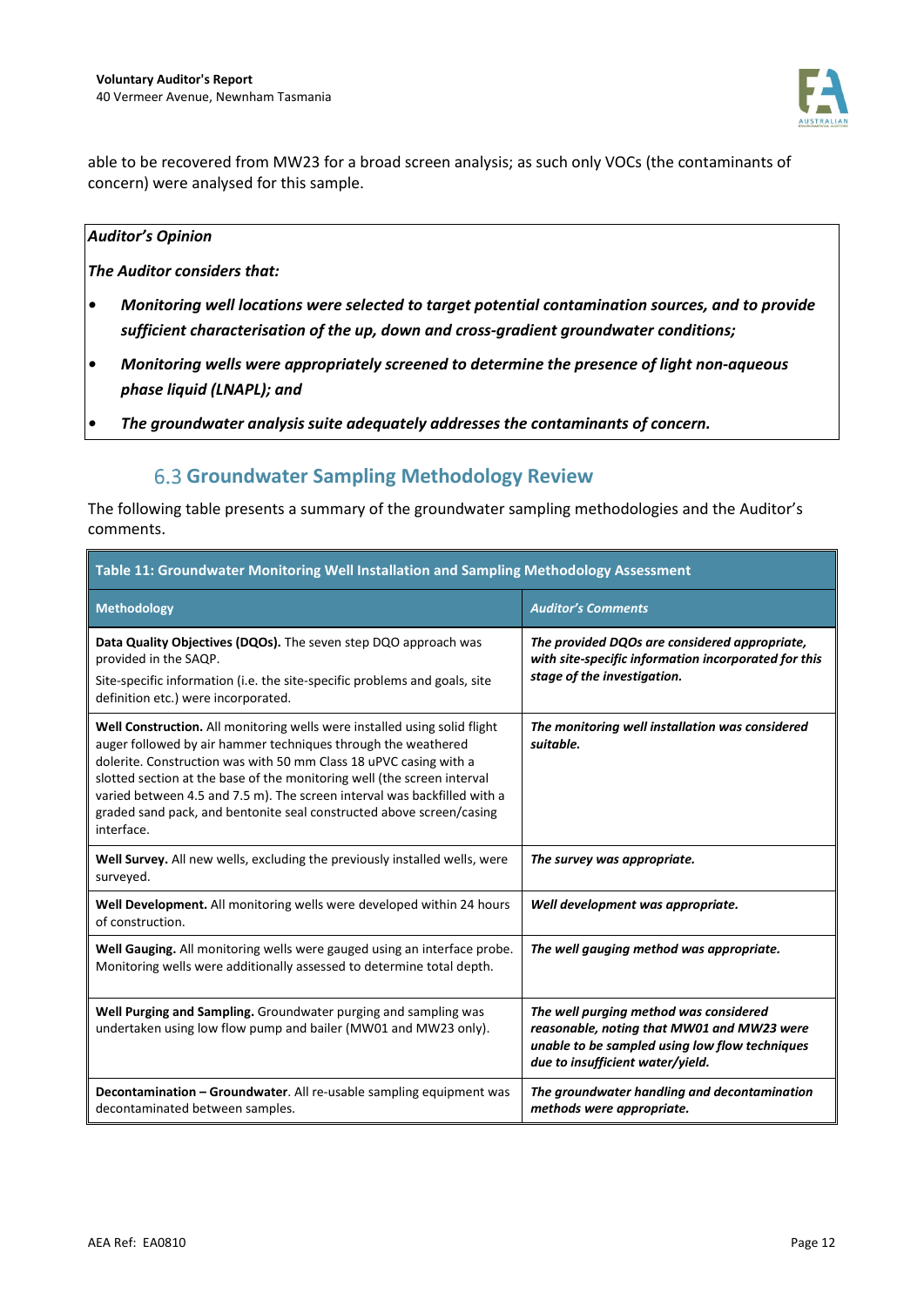

| Table 11: Groundwater Monitoring Well Installation and Sampling Methodology Assessment                                                                    |                                            |  |
|-----------------------------------------------------------------------------------------------------------------------------------------------------------|--------------------------------------------|--|
| <b>Methodology</b>                                                                                                                                        | <b>Auditor's Comments</b>                  |  |
| Sample Handling and Preservation. Samples were collected directly into<br>laboratory supplied containers with appropriate preservative where<br>required. | The preservation methods were appropriate. |  |
| Sample containers for each well were uniquely labelled, sealed and<br>placed on ice in an esky for transport to the analytical laboratory.                |                                            |  |

## **QA/QC Methodology**

The following table presents a summary of the sample quality assurance/quality control (QA/QC) methodologies and the respective auditor comments.

| Table 12: Groundwater QA/QC Assessment                                                                                                                                                                                                                                                                                                                                                                                              |                                                                                                                                                                 |  |  |
|-------------------------------------------------------------------------------------------------------------------------------------------------------------------------------------------------------------------------------------------------------------------------------------------------------------------------------------------------------------------------------------------------------------------------------------|-----------------------------------------------------------------------------------------------------------------------------------------------------------------|--|--|
| <b>Methodology</b>                                                                                                                                                                                                                                                                                                                                                                                                                  | <b>Auditor's Comments</b>                                                                                                                                       |  |  |
| Field QC Sampling & Analysis. Collection included:<br>Blind duplicates (intra laboratory) were collected at a rate of at least 1/20<br>samples for the assessment.<br>Split duplicates (inter laboratory) were collected at a rate of at least 1/20<br>samples for the assessment.<br>Rinsate and/or trip blanks and/or trip spikes were collected.                                                                                 | The field QC sampling methodology was<br>considered acceptable for the JBS&G works.                                                                             |  |  |
| Field QC Results & Data Acceptability. Detailed assessment of QA/QC was<br>conducted by JBS&G. Relative percent difference (RPDs) were generally less<br>than the laboratory limit of reporting (LOR) or returned RPDs within the<br>acceptable criteria of $0 - 50$ %, except in some isolated occurrences, which<br>can be attributed to matrix heterogeneity and where low concentrations can<br>produce misrepresentative RPDs. | The Auditor agrees that the RPDs are generally<br>satisfactory and that field QC and laboratory<br>results are reliable and acceptable.                         |  |  |
| Rinsate Blank Samples. Concentrations were less than the laboratory LOR.                                                                                                                                                                                                                                                                                                                                                            |                                                                                                                                                                 |  |  |
| Trip Blank Samples. Concentrations were less than the laboratory LOR.                                                                                                                                                                                                                                                                                                                                                               |                                                                                                                                                                 |  |  |
| Spike Blank Samples. Concentrations were between 70 and 130 % recovery.                                                                                                                                                                                                                                                                                                                                                             |                                                                                                                                                                 |  |  |
| Chain of Custody (CoC). The CoC documentation was complete and<br>appropriate.                                                                                                                                                                                                                                                                                                                                                      | The CoCs were appropriate and copies were<br>provided.                                                                                                          |  |  |
| NATA Registration. The laboratories were NATA accredited for all methods.                                                                                                                                                                                                                                                                                                                                                           | Certificates provided, NATA stamps confirmed.                                                                                                                   |  |  |
| Holding Times. Samples were extracted and analysed within recommended<br>holding times.                                                                                                                                                                                                                                                                                                                                             | Holding times were appropriate.                                                                                                                                 |  |  |
| Limit of Reporting (LOR). The LORs appropriate and generally consistent,<br>with the exception of some PAHs which exceeded the assessment criteria.<br>However PAHs were below the PQL in all samples analysed.                                                                                                                                                                                                                     | LORs were deemed appropriate.                                                                                                                                   |  |  |
| Laboratory QC Sampling. Samples included duplicates, surrogate spikes,<br>matrix spikes and laboratory control samples.                                                                                                                                                                                                                                                                                                             | Laboratory QC sampling is considered<br>appropriate.                                                                                                            |  |  |
| Laboratory QC Results. The results were within each of the laboratories'<br>acceptable range. Some minor non-conformances were noted across the<br>assessment phases and attributed to matrix heterogeneity or high<br>concentrations of analytes in individual samples.                                                                                                                                                            | The Laboratory QC data is considered<br>acceptable. The isolated non-conformances are<br>not considered to be indicative of significant<br>data quality issues. |  |  |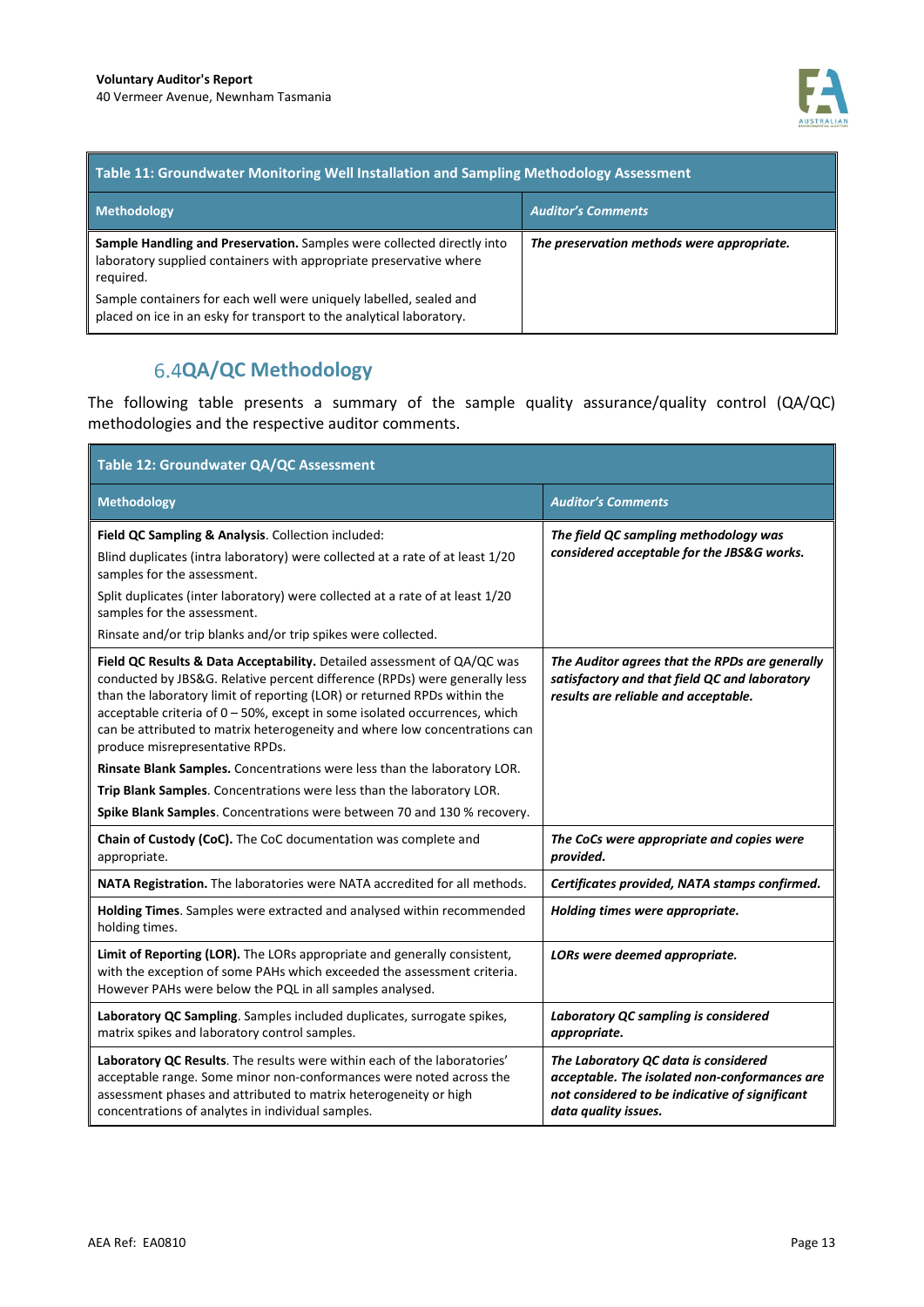

#### *Auditor's Opinion*

*Overall, the Auditor considers that the assessment scope adequately addresses contaminant delineation (areas and analytes) and that the methodologies and quality management implemented by JBS&G were appropriate for this specific site and generally compliant with DWER guidelines.* 

*It is noted that total delineation has not been achieved to the north and south west but considered that groundwater TCE impacts have been adequately covered to assess the risks.*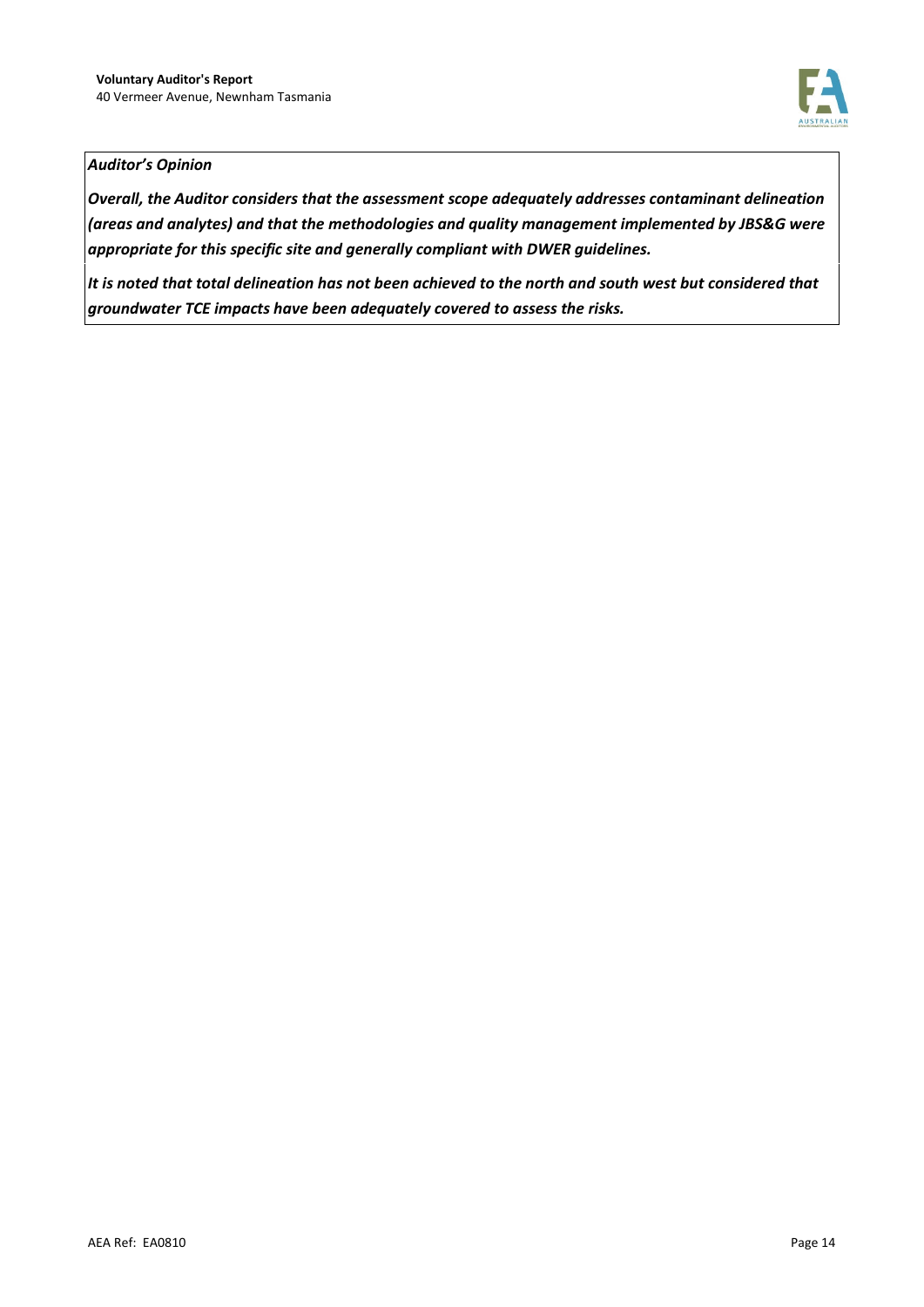

# **7. Soil Vapour Monitoring Review**

## **7.1 Summary of Works Completed**

#### Soil vapour sampling was undertaken as part of the JBS&G ESA works:

| Table 13: Audited Site Assessments |                                                                                                                                                                      |  |
|------------------------------------|----------------------------------------------------------------------------------------------------------------------------------------------------------------------|--|
| <b>Author and Event Date</b>       | <b>Works Completed</b>                                                                                                                                               |  |
| JBS&G, March 2021                  | Installation of 22 soil vapour bores (SVP60 - SVP81). The soil vapour bores were installed to<br>the depth of refusal on dolerite (ranged between 0.8 and 1.2 mbgl). |  |
|                                    | All soil vapour bores were sampled using a laboratory supplied Summa canister, and<br>analysed for VOCs (including CEs) and TRH.                                     |  |

The soil vapour bore network is shown in **Attachment 4**.

#### *Auditor's Opinion*

*The Auditor considers that:* 

- *Monitoring bore locations were selected to provide sufficient characterisation of soil vapour conditions across the Site; and*
- *The vapour analysis suite adequately addresses the contaminants of concern.*

## **7.2 Sampling Methodology Review**

**Table 14** summarises the review of the soil and vapour sampling methodologies, with the respective Auditor's comments.

| <b>Table 14: Soil Vapour Sampling Methodology Review</b>                                                                                                                                                                                       |                                                                                   |  |  |
|------------------------------------------------------------------------------------------------------------------------------------------------------------------------------------------------------------------------------------------------|-----------------------------------------------------------------------------------|--|--|
| <b>Methodology</b>                                                                                                                                                                                                                             | <b>Auditor's Comments</b>                                                         |  |  |
| Data Quality Objectives (DQOs). The seven step DQO approach was                                                                                                                                                                                | The provided DQOs are considered appropriate,                                     |  |  |
| provided in the SAQP.                                                                                                                                                                                                                          | with site-specific information incorporated for this                              |  |  |
| Site-specific information (i.e. the site-specific problems and goals, site<br>definition etc.) were incorporated.                                                                                                                              | stage of the investigation.                                                       |  |  |
| <b>Referenced Guidance.</b> Works were based on Assessment of Site<br>Contamination National Environmental Protection Measure (ASC NEPM,<br>NEPC 1999, amended 2013) and CRC Care Technical Report No. 13 - Field<br>Assessment of Gas (2009). | The use of these guidance documents for these<br>works is considered appropriate. |  |  |
| Vapour Bore Construction. Proposed construction details are provided in                                                                                                                                                                        | Construction of vapour bores is considered                                        |  |  |
| the SAQP and the ESA. Construction logs provided in ESA.                                                                                                                                                                                       | appropriate.                                                                      |  |  |
| Post Installation Equilibrations. Soil vapour bores were sampled                                                                                                                                                                               | All vapour bores were suitably equilibrated (>8                                   |  |  |
| approximately 5 days after installation.                                                                                                                                                                                                       | hours) prior to sampling.                                                         |  |  |
| Methodology                                                                                                                                                                                                                                    | Testing and sampling methodologies are                                            |  |  |
| <b>Vapour Ports (TO15).</b> Detailed in the SAQP and ESA, including purging,                                                                                                                                                                   | considered appropriate and in conformance with                                    |  |  |
| integrity testing and sampling has been provided.                                                                                                                                                                                              | CRC CARE (2013) vapour guidance requirements.                                     |  |  |

Ŧ.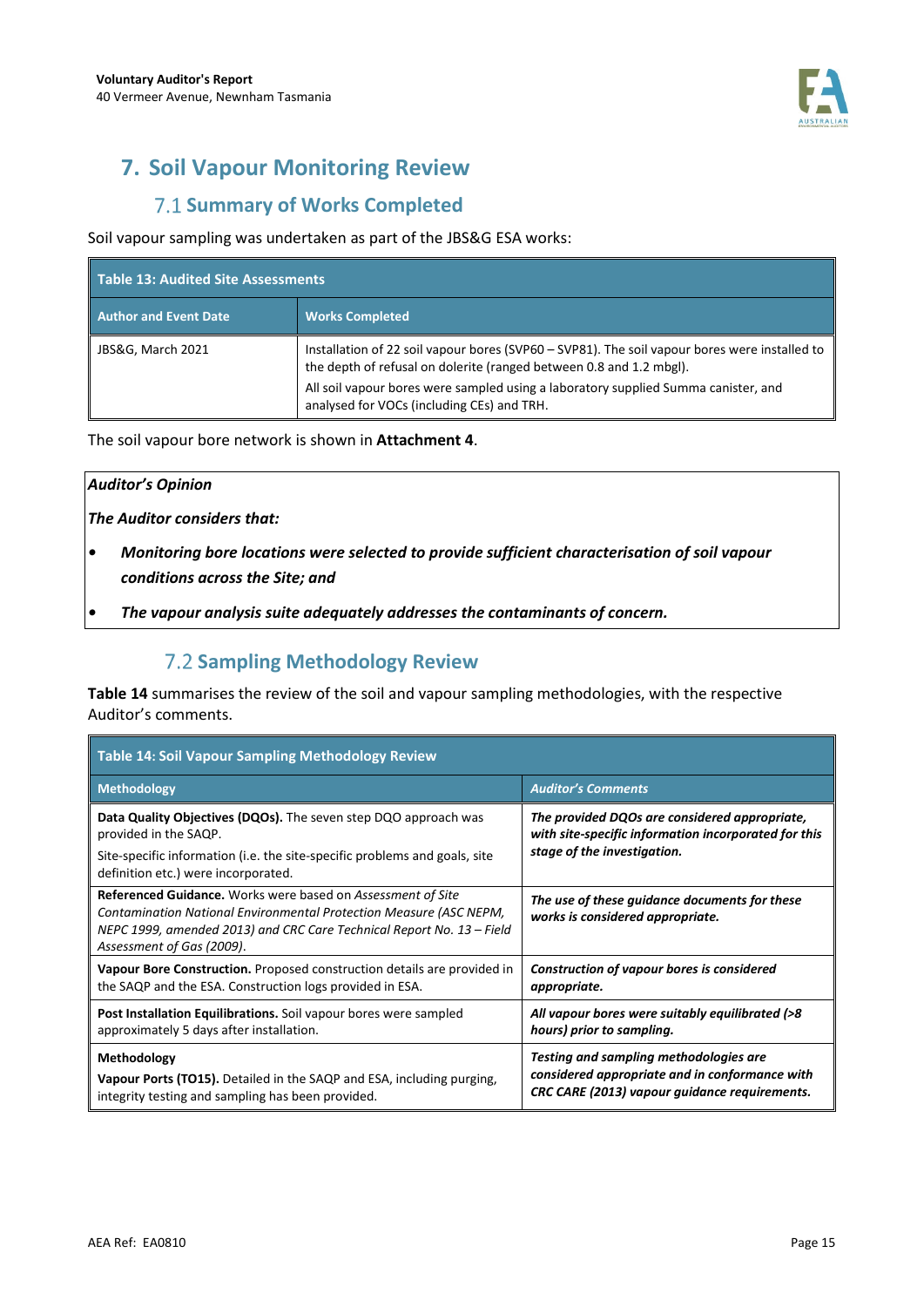

| <b>Table 14: Soil Vapour Sampling Methodology Review</b>                                                                                                                                                                  |                                                                                                                                                                                                                                                                                           |  |  |
|---------------------------------------------------------------------------------------------------------------------------------------------------------------------------------------------------------------------------|-------------------------------------------------------------------------------------------------------------------------------------------------------------------------------------------------------------------------------------------------------------------------------------------|--|--|
| <b>Methodology</b>                                                                                                                                                                                                        | <b>Auditor's Comments</b>                                                                                                                                                                                                                                                                 |  |  |
| <b>Equipment Calibration.</b> The Photo-ionisation Detector(PID) and Landfill<br>Gas Meter was calibrated prior to undertaking the field work. The<br>calibration certificates are provided in the appendices of the ESA. | The calibration methodology considered adequate<br>and certificates were provided.                                                                                                                                                                                                        |  |  |
| Sampling Frequency: One on-site soil vapour event has been completed<br>in March 2021 which included 22 on-site primary vapour samples.                                                                                   | Consistent with Box 5.9 of CRC Care Technical<br>Report 23 (CRC Care, 2013), additional rounds of<br>soil vapour sampling and analysis are not warranted<br>given that the Margin of Safety (MOS) values<br>calculated are greater than 10 for the primary<br>CoPCs (Refer Section 11.2). |  |  |

#### *Auditor's Evaluation – Section 7 Site Investigation Review*

*Overall, the Auditor considers that sufficient investigations have been undertaken to adequately assess soil vapour concentrations and associated risks.* 

*In addition, the methodologies and QA/QC selected were appropriate for this specific site and are generally compliant with CRC Care and ASC NEPM Guidelines.*

## **QA/QC Methodologies**

**Table 15** presents a summary of the sample quality assurance/quality control (QA/QC) methodologies and the respective Auditor's comments.

| Table 15: QA/QC Review                                                                                                                                                                                                                                                                                                                                                                                                                                                                                                                                                                                               |                                                                                                                                                                                                                                                                      |  |  |
|----------------------------------------------------------------------------------------------------------------------------------------------------------------------------------------------------------------------------------------------------------------------------------------------------------------------------------------------------------------------------------------------------------------------------------------------------------------------------------------------------------------------------------------------------------------------------------------------------------------------|----------------------------------------------------------------------------------------------------------------------------------------------------------------------------------------------------------------------------------------------------------------------|--|--|
| <b>Methodology</b>                                                                                                                                                                                                                                                                                                                                                                                                                                                                                                                                                                                                   | <b>Auditor's Comments</b>                                                                                                                                                                                                                                            |  |  |
| <b>QC Sampling and Analysis</b><br>Field QA/QC for vapour sampling included: Two intra-laboratory<br>duplicates (Dup01 and Dup02) of SVP63 and SVP77 respectively.<br>Two inter-laboratory duplicates (Split01 and Spilt02) of SVP73 and SVP79<br>respectively.<br>The inter-laboratory duplicates were only analysed for a limited suite<br>(chlorinated alkenes) compared to the complete TO-15. This is<br>considered acceptable because the Contaminants of Concern (COC) are<br>chlorinated alkenes.<br>Canister pressures and isopropanol concentrations were included as part<br>of the leak test assessment. | The type and rate of QC sampling was generally<br>considered acceptable and largely compliant with<br>quidelines.                                                                                                                                                    |  |  |
| Field QC Results and Data Acceptability:<br><b>Soil and Vapour:</b> The relative percent difference (RPD) values for soil<br>vapour duplicates are provided in the ESA.<br>Concentrations of some solvents and MAHs were above the<br>recommended 30% RPD. JBS&G considered that the elevated RPDs were<br>attributed to the relatively low concentrations reported.                                                                                                                                                                                                                                                 | The primary sample should be adopted unless the<br>calculated RPD is exceeded and then the highest<br>concentration should be adopted. Because these<br>duplicate concentrations were not above adopted<br>quidelines, this was not considered to be<br>significant. |  |  |
| Chain of Custody (CoC). CoC documentation was provided with sample<br>numbers, description, sample date and they were signed by the persons<br>accepting custody of the samples.                                                                                                                                                                                                                                                                                                                                                                                                                                     | The CoCs were appropriate and copies were<br>provided.                                                                                                                                                                                                               |  |  |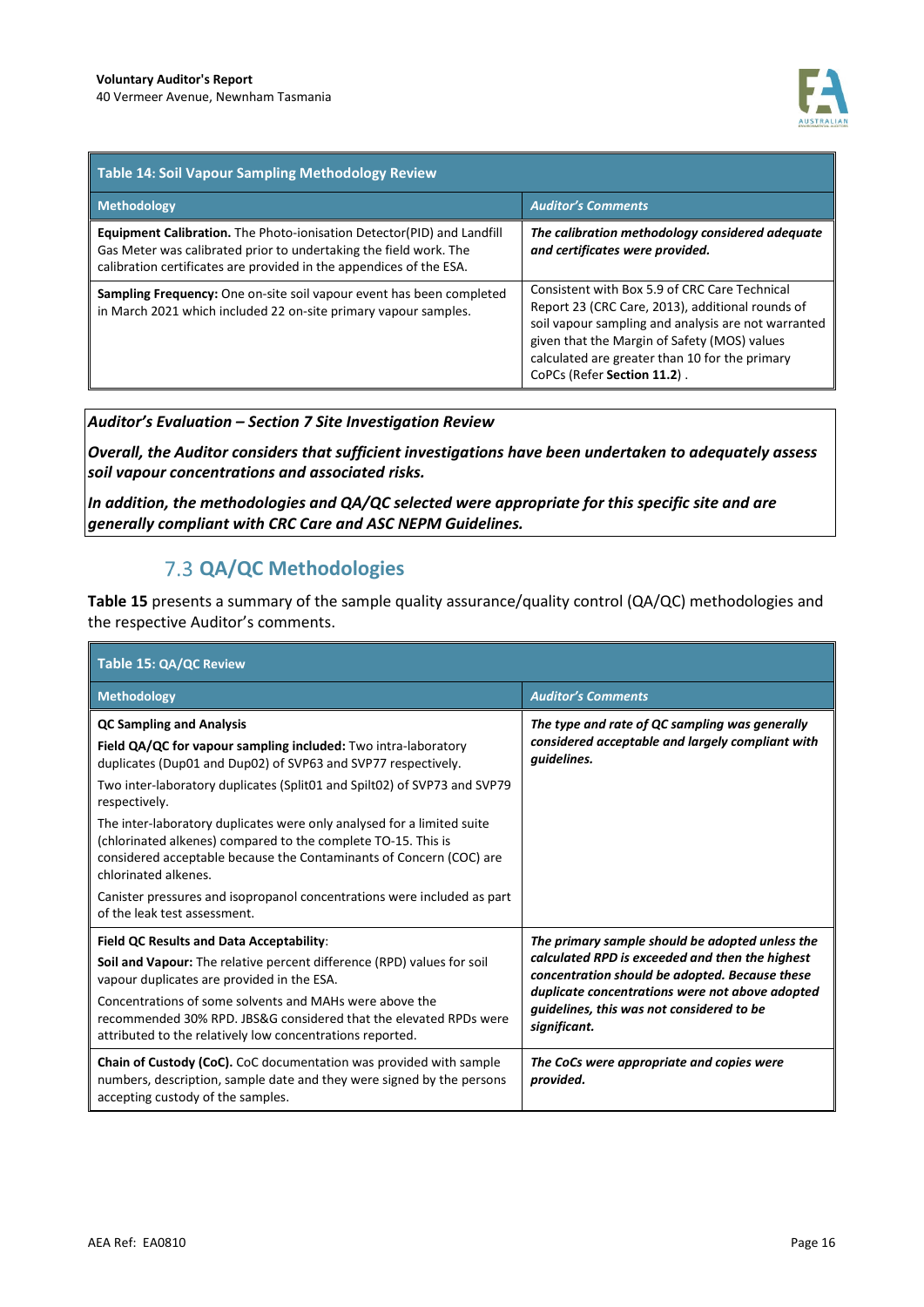

| Table 15: QA/QC Review                                                                                                                                                                                                                                                                                             |                                                                                                                                                                                       |
|--------------------------------------------------------------------------------------------------------------------------------------------------------------------------------------------------------------------------------------------------------------------------------------------------------------------|---------------------------------------------------------------------------------------------------------------------------------------------------------------------------------------|
| <b>Methodology</b>                                                                                                                                                                                                                                                                                                 | <b>Auditor's Comments</b>                                                                                                                                                             |
| NATA Registration. The primary (Eurofins) and QC laboratories<br>(EnviroLab) used by the Consultant are National Association of Testing<br>Authorities (NATA) accredited.                                                                                                                                          | Certificates were provided, NATA stamps<br>confirmed.                                                                                                                                 |
| <b>Holding Times.</b> Laboratory certificates with holding times were not<br>provided in the ESA.                                                                                                                                                                                                                  | As indicated in laboratory certificates, holding<br>times were appropriate.                                                                                                           |
| Laboratory QC Sampling Methodology. Matrix spikes, surrogate<br>recoveries, laboratory control samples (LCS), blanks and internal<br>duplicates were completed.                                                                                                                                                    | Laboratory QC sampling methodologies are<br>considered appropriate.                                                                                                                   |
| Laboratory LORs and QC Results. The standard LORs were below the<br>adopted Tier 1 screening levels, as required by the Data Quality<br>lindicators (DQI's), with the exception of 1,1,2-trichloroethane,<br>hexachlorobutadiene and 1,2-dibromomethane.                                                           | The phenomena whereby high concentrations<br>requires the laboratory to dilute samples, which<br>then elevates the LORs, is well known.<br>Laboratory QC data is otherwise considered |
| JBS&G consider that this is unlikely to affect the outcomes of the<br>assessment as these chemicals are not expected to be present at the<br>elevated concentrations at the Site. It is noted that the LORs were raised<br>as a result of the presence of high concentrations of other chemicals in<br>the sample. | acceptable.                                                                                                                                                                           |
| No laboratory QC outliers were reported; all spike recoveries and<br>duplicate RPDs within acceptable range.                                                                                                                                                                                                       |                                                                                                                                                                                       |
| <b>Consultant OC Conclusions. JBS&amp;G concluded that the data obtained</b><br>was considered representative of site conditions and suitable for use.                                                                                                                                                             | Based on above, the Auditor confirms that the<br>laboratory results are reliable and acceptable.                                                                                      |

*Auditor's Evaluation – Section 7 Site Investigation Review* 

*Overall, the Auditor considers that the sampling scope has adequately addressed the DQOs and provided adequate contaminant delineation (areas and analytes).* 

*In addition, the methodologies and QA/QC selected were appropriate for this specific site and are generally compliant with CRC Care and ASC NEPM Guidelines.*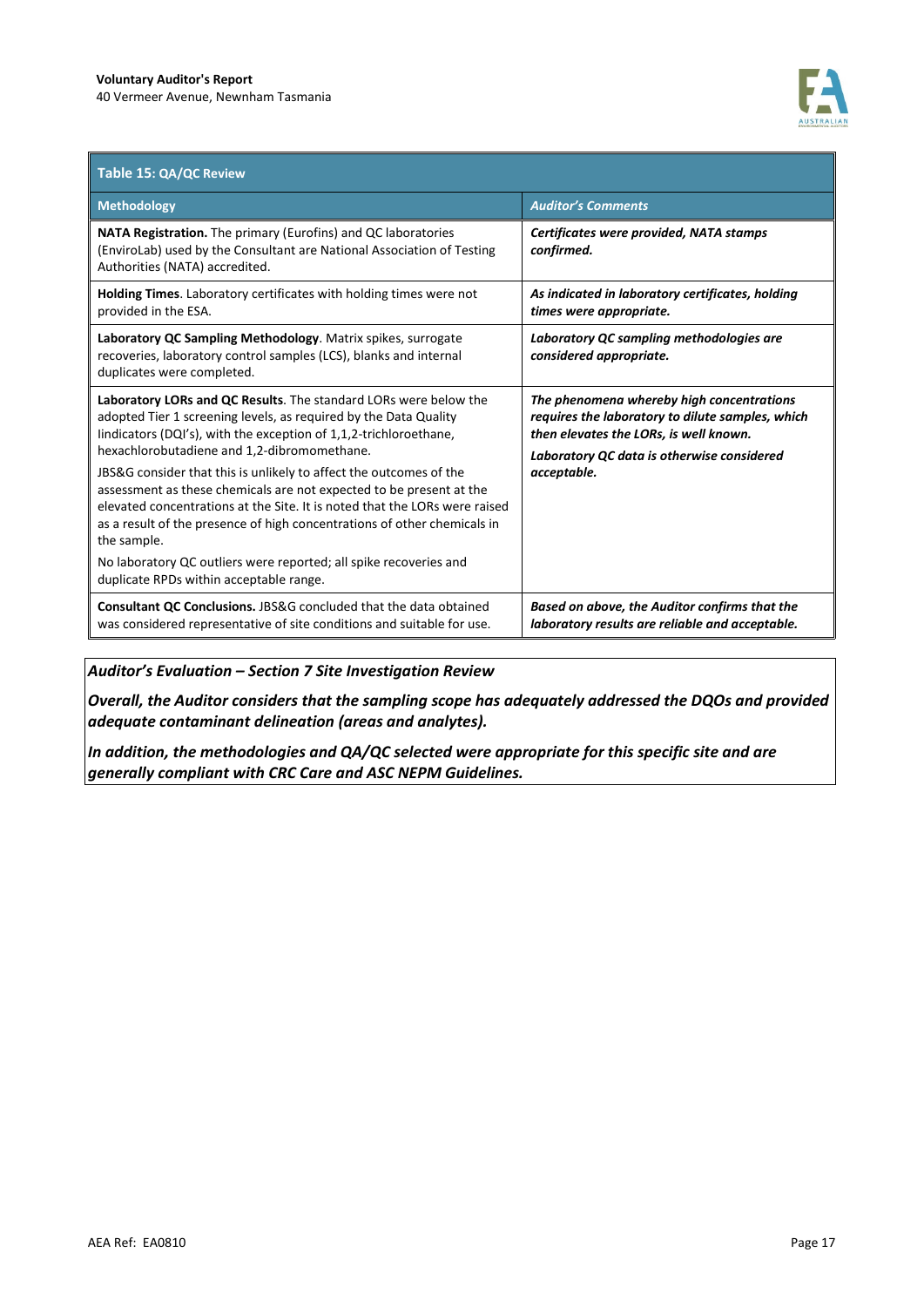

## **8. Tier 1 Risk Assessment**

## **Groundwater Analytical Results**

The following table summarises the groundwater analytical results from 2006 to 2021 monitoring for the Audit site. A figure showing TCE concentrations across the site is provided as **Attachment 6**.

| Table 16: On-site Groundwater Results Exceeding Tier 1 Criteria |                                  |                                                                                                                                |                         |                          |  |
|-----------------------------------------------------------------|----------------------------------|--------------------------------------------------------------------------------------------------------------------------------|-------------------------|--------------------------|--|
| <b>Sample ID Exceeding</b><br><b>Tier 1 Criteria</b>            | Criteria(mg/L)                   | 2006 - 2017 results<br><b>March 2021 results</b><br>exceeding Tier 1 criteria<br>exceeding Tier 1 criteria<br>(mg/L)<br>(mg/L) |                         | <b>Outcome</b>           |  |
|                                                                 | WHO (0.008) potable <sup>1</sup> | TCE (maximum of 0.21)                                                                                                          | TCE (0.33)              |                          |  |
| MW9                                                             | WHO (0.08) recreation            | TCE (maximum of 0.21)                                                                                                          | TCE (0.33)              | See                      |  |
|                                                                 | FWG (0.33)                       | TCE (maximum of 0.21)                                                                                                          | TCE (0.33)              | <b>Section 12</b>        |  |
|                                                                 | FWG (0.008)                      | Not previously analysed                                                                                                        | Zinc (0.009)            |                          |  |
|                                                                 | WHO (0.008) potable              | Not installed until 2021                                                                                                       | TCE (0.12)              | See<br><b>Section 12</b> |  |
| MW19                                                            | WHO (0.08) recreation            | Not installed until 2021                                                                                                       | TCE (0.12)              |                          |  |
|                                                                 | FWG (0.008)                      | Not installed until 2021                                                                                                       | Zinc (0.014)            |                          |  |
|                                                                 | WHO (0.008) potable              | Not installed until 2021                                                                                                       | TCE (0.11)              |                          |  |
| MW20                                                            | WHO (0.08) recreation            | Not installed until 2021                                                                                                       | TCE (0.11)              | See                      |  |
|                                                                 | FWG (0.0014)                     |                                                                                                                                | Copper (0.003)          | Section 12               |  |
|                                                                 | FWG (0.008)                      | Not installed until 2021                                                                                                       | Zinc (0.039)            |                          |  |
| MW21                                                            | WHO (0.008) potable              | Not installed until 2021                                                                                                       | TCE (0.013)             |                          |  |
|                                                                 | WHO (0.08) recreation            | Not installed until 2021                                                                                                       | None                    | See                      |  |
|                                                                 | FWG (0.0014)                     | Not installed until 2021                                                                                                       | Copper (0.002)          | <b>Section 12</b>        |  |
|                                                                 | FWG (0.008)                      |                                                                                                                                | Zinc (0.021)            |                          |  |
| <b>MW22</b>                                                     | WHO (0.008) potable              | Not installed until 2021                                                                                                       | TCE (0.12)              | See                      |  |
|                                                                 | FWG (0.0014)                     | Not installed until 2021                                                                                                       | Copper (0.002)          | <b>Section 12</b>        |  |
| MW23                                                            | WHO (0.008) potable              | Not installed until 2021                                                                                                       | None                    | <b>NA</b>                |  |
| <b>MW24</b>                                                     | WHO (0.008) potable              | Not installed until 2021                                                                                                       | None                    |                          |  |
|                                                                 | FWG (0.001)                      |                                                                                                                                | Chromium III+VI (0.002) | See                      |  |
|                                                                 | FWG (0.0014)                     | Not installed until 2021                                                                                                       | Copper (0.003)          | <b>Section 12</b>        |  |
|                                                                 | FWG (0.011)                      |                                                                                                                                | Nickle (0.022)          |                          |  |
|                                                                 | FWG (0.008)                      |                                                                                                                                | Zinc (0.035)            |                          |  |

<sup>&</sup>lt;sup>1</sup> Included for reference purposes only as not considered a realistic beneficial use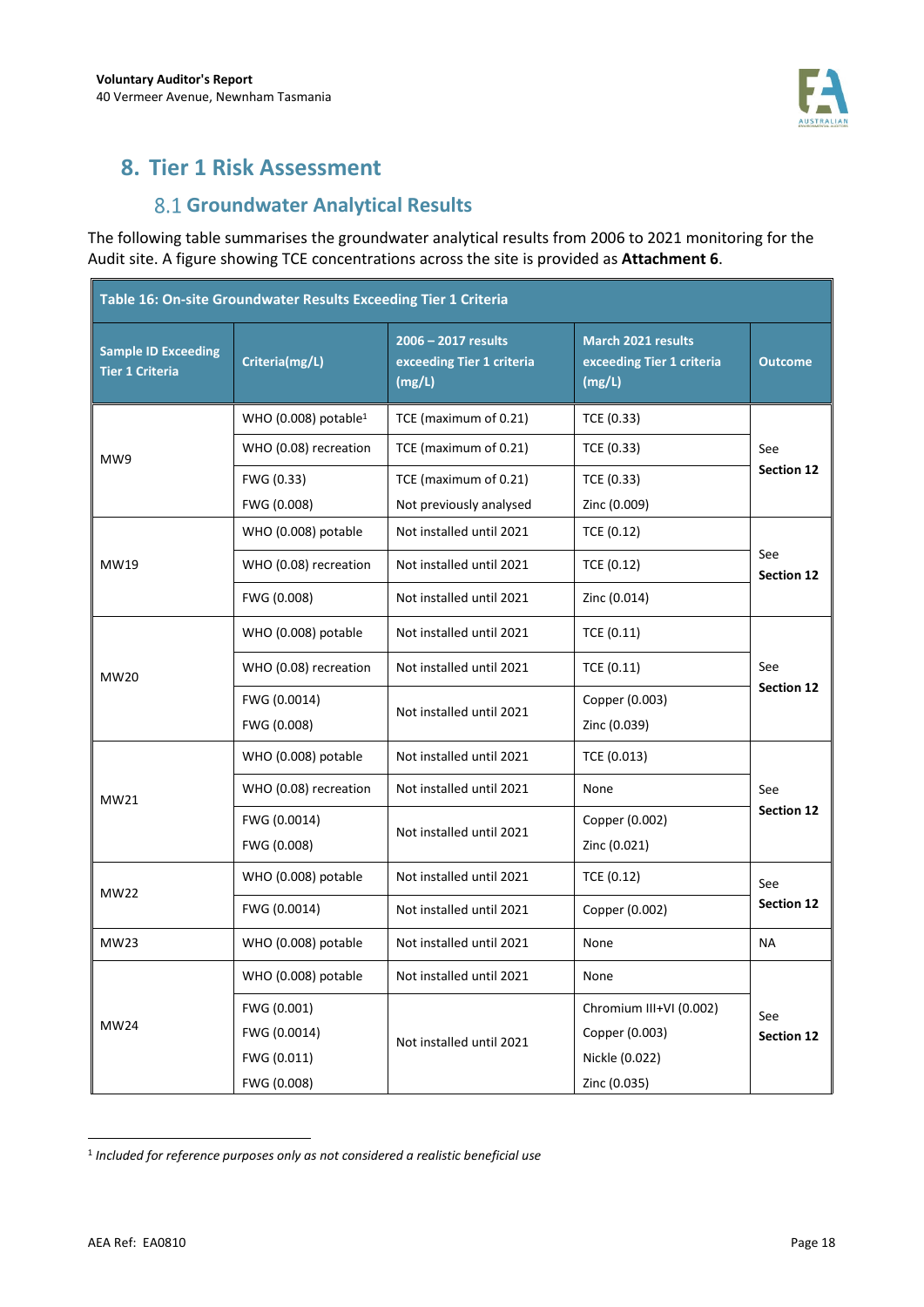

| Table 16: On-site Groundwater Results Exceeding Tier 1 Criteria |                                                           |                                                            |                                                                             |                          |  |
|-----------------------------------------------------------------|-----------------------------------------------------------|------------------------------------------------------------|-----------------------------------------------------------------------------|--------------------------|--|
| <b>Sample ID Exceeding</b><br><b>Tier 1 Criteria</b>            | Criteria(mg/L)                                            | 2006 - 2017 results<br>exceeding Tier 1 criteria<br>(mg/L) | <b>March 2021 results</b><br>exceeding Tier 1 criteria<br>(mg/L)            | <b>Outcome</b>           |  |
|                                                                 | WHO (0.008) potable                                       | Not installed until 2021                                   | None                                                                        |                          |  |
| MW25                                                            | FWG (0.001)<br>FWG (0.0014)<br>FWG (0.011)<br>FWG (0.008) | Not installed until 2021                                   | Chromium III+VI (0.002)<br>Copper (0.005)<br>Nickle (0.022)<br>Zinc (0.084) | See<br><b>Section 12</b> |  |
| MW26                                                            | WHO (0.008) potable                                       | Not installed until 2021                                   | None                                                                        |                          |  |

Anthropogenic compounds; toluene, cis-1.2-DCE, 1.1-DCE, TRH F1 and PFAS compounds (PFOA, PFOS, PFHxS) were detected in the on-site wells (MW9, MW19 - MW26 in March 2021) though the concentrations were below criteria.

#### *Auditor's Opinion*

*The Auditor considers that:* 

- *Groundwater results indicate some minor metals impacts above FWG near the drain and elevated TCE concentrations across the Site; and*
- *The groundwater results are representative of the migration of the TCE plume from the ACL site to the Audit Site.*

## **8.2 Soil Vapour Analytical Results**

The following table summarises the soil vapour analytical results from the 2021 monitoring for the Audit Site. A figure showing TCE concentrations across the Site is provided as **Attachment 7**.

| Table 17: Soil Vapour Results Exceeding Tier 1 Criteria |                               |                                                                            |                |
|---------------------------------------------------------|-------------------------------|----------------------------------------------------------------------------|----------------|
| Sample ID Exceeding Tier 1 Criteria                     | Criteria (µg/m <sup>3</sup> ) | March 2021 results exceeding<br>Tier 1 criteria ( $\mu$ g/m <sup>3</sup> ) | <b>Outcome</b> |
| SVP60                                                   | NEPM Interim HIL A            | None                                                                       | <b>NA</b>      |
| SVP61                                                   | NEPM Interim HIL A            | None                                                                       | <b>NA</b>      |
| SVP <sub>62</sub>                                       | NEPM Interim HIL A            | None                                                                       | <b>NA</b>      |
| SVP63                                                   | NEPM Interim HIL A            | None                                                                       | <b>NA</b>      |
| SVP64                                                   | NEPM Interim HIL A            | None                                                                       | <b>NA</b>      |
| SVP64                                                   | NEPM Interim HIL A            | None                                                                       | <b>NA</b>      |
| SVP65                                                   | NEPM Interim HIL A            | None                                                                       | <b>NA</b>      |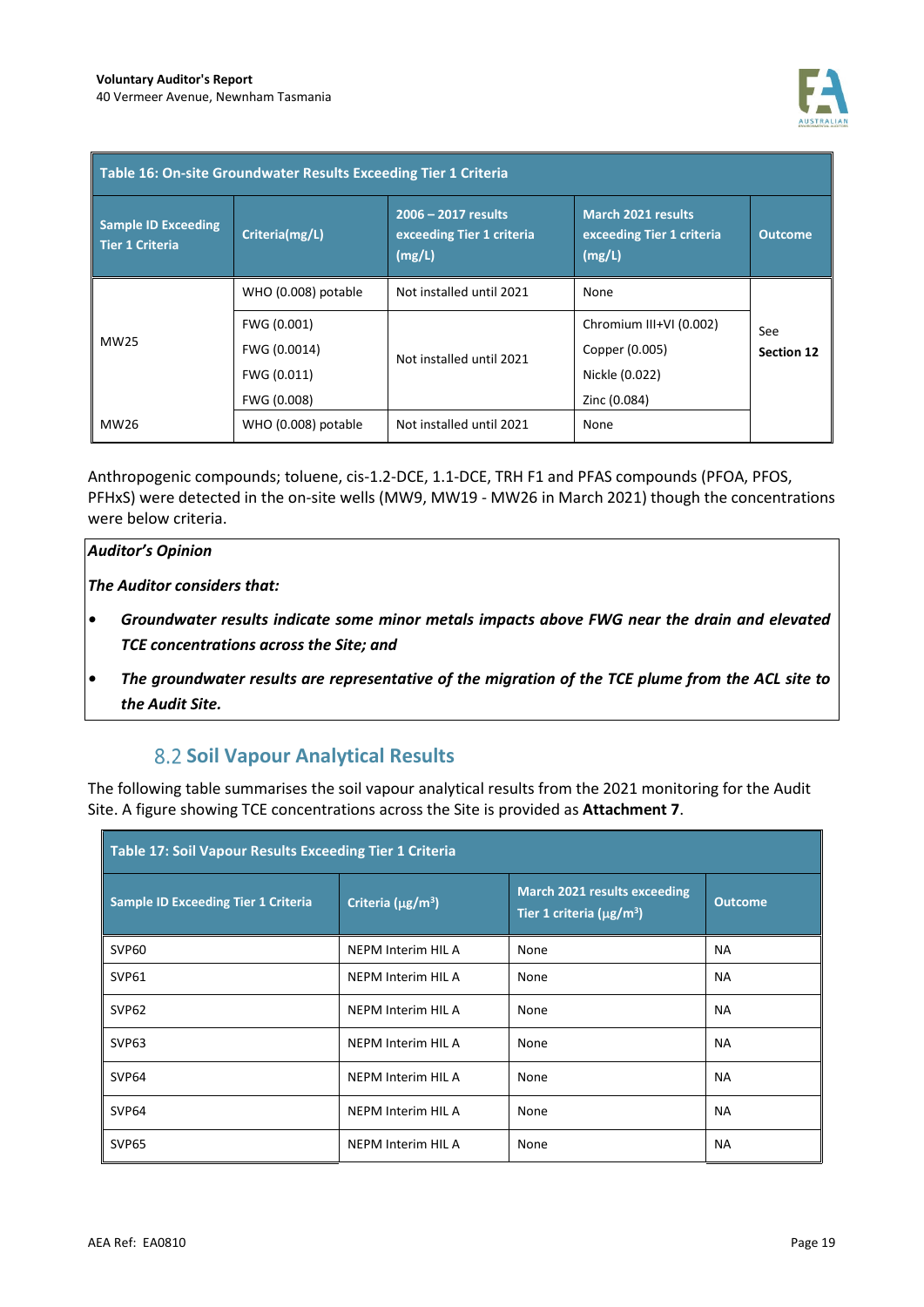

| Table 17: Soil Vapour Results Exceeding Tier 1 Criteria |                                                    |                                                                                   |                |
|---------------------------------------------------------|----------------------------------------------------|-----------------------------------------------------------------------------------|----------------|
| <b>Sample ID Exceeding Tier 1 Criteria</b>              | Criteria (µg/m <sup>3</sup> )                      | <b>March 2021 results exceeding</b><br>Tier 1 criteria ( $\mu$ g/m <sup>3</sup> ) | <b>Outcome</b> |
| SVP66                                                   | NEPM Interim HIL A                                 | None                                                                              | <b>NA</b>      |
| SVP67                                                   | <b>NEPM Interim HIL A</b>                          | None                                                                              | <b>NA</b>      |
| SVP68                                                   | NEPM Interim HIL A (20)                            | <b>TCE (37)</b>                                                                   | See Section 12 |
| SVP69                                                   | <b>NEPM Interim HIL A</b>                          | None                                                                              | <b>NA</b>      |
| SVP70                                                   | <b>NEPM Interim HIL A</b>                          | None                                                                              | <b>NA</b>      |
| <b>SVP71</b>                                            | NEPM Interim HIL A (20)                            | TCE (310)                                                                         | See Section 12 |
| SVP72                                                   | NEPM Interim HIL A                                 | None                                                                              | <b>NA</b>      |
| SVP73                                                   | NEPM Interim HIL A                                 | None                                                                              | <b>NA</b>      |
| <b>SVP74</b>                                            | NEPM Interim HIL A                                 | None                                                                              | <b>NA</b>      |
| <b>SVP75</b>                                            | NEPM Interim HIL A                                 | None                                                                              | <b>NA</b>      |
| <b>SVP76</b>                                            | NEPM Interim HIL A                                 | None                                                                              | <b>NA</b>      |
| <b>SVP77</b>                                            | NEPM Interim HIL A                                 | None                                                                              | <b>NA</b>      |
| <b>SVP78</b>                                            | <b>NEPM Interim HIL A</b>                          | None                                                                              | <b>NA</b>      |
| <b>SVP79</b>                                            | NEPM Interim HIL A                                 | None                                                                              | <b>NA</b>      |
| <b>SVP80</b>                                            | <b>NEPM Interim HIL A</b>                          | None                                                                              | <b>NA</b>      |
| <b>SVP81</b>                                            | US EPA RSL (residential)<br>non-carcinogenic (630) | 1,2,4-trimethylbenzene (920)                                                      | See Section 12 |

Anthropogenic compounds; TRH, BTEX, solvents (1-mehtyl-4 ethylbenzene, heptane, hexane, acetone), 1,3,5-trimethylbenzene, 2,2,4-trimethylbenene, cyclohexane and chloroform were detected in some of the on-site soil vapour bores though the concentrations were below criteria.

#### *Auditor's Opinion*

*The Auditor considers that:* 

- *The presence of TCE in soil vapour correlates with the presence of TCE in groundwater beneath the Site. Soil vapour concentrations are highest where the depth to groundwater is lower near the drain (i.e. depth to groundwater at SVP68/71 was estimated to be approximately 3.6 m based on the topography and depth to water at the closest groundwater well, MW22); and*
- *The soil vapour results are representative of the attenuation of vapours from TCE impacted groundwater which has migrated from the ACL onto the Audit Site.*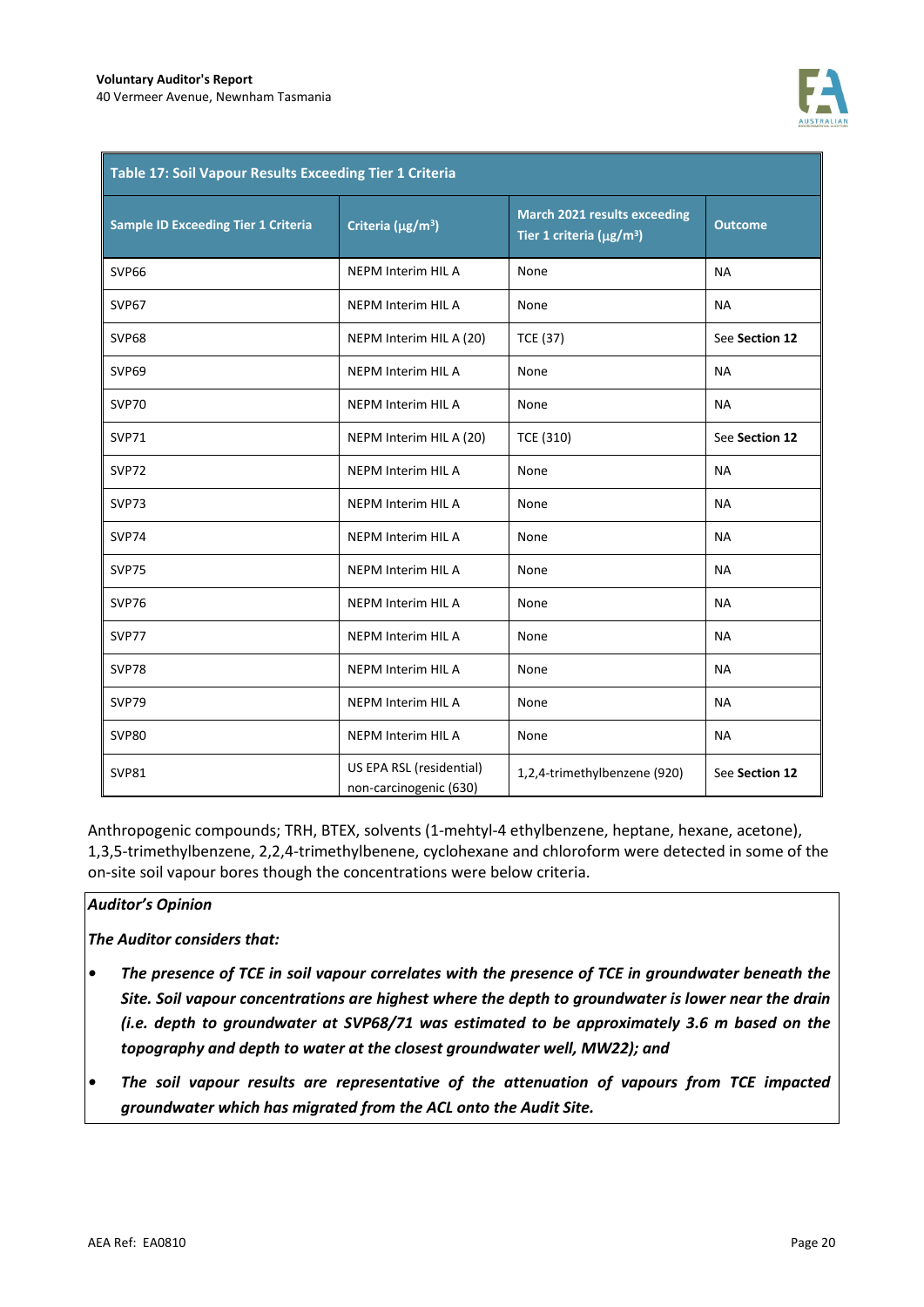

# **9. Pattern of Groundwater and Soil Vapour Impacts**

The auditor considers that the presence of elevated TCE concentration in groundwater and soil vapour are associated with contaminated groundwater which has migrated from the ACL site.

The source of the contamination is thought to primarily be Plant 4 on the ACL site (Refer **Attachment 4**) and traditional contaminant migration will normally show a consistent distribution of the contaminant reducing with distance from the source. However, the ad-hoc nature of the TCE concentrations (Refer **Attachment 6**) cannot be wholly explained by this and the extent of the TCE impacts plume (> 450 – 500m) is hard to reconcile given the expected overall low permeability of the aquifer.

It is therefore considered likely that as well as entering the aquifer at Plant 4 on the ACL site, it is likely that at some time there has been a surface water flooding event that resulted in diffuse spreading of TCE along the main drain on the ACL site (refer **Attachment 9**) which later has migrated vertically to the groundwater some distance from the original source. It is noted that the shallow soil profile has been logged to contain gravel which could aid in the spread of the subsurface water prior to reaching the true groundwater level which is generally around 19m depth away from the incised drainage features.

The limited elevated TCE soil vapour concentrations are located above the highest groundwater concentrations and shallowest depth to groundwater which is consistent with classic vapour migration via Henrys Law and thus is well understood.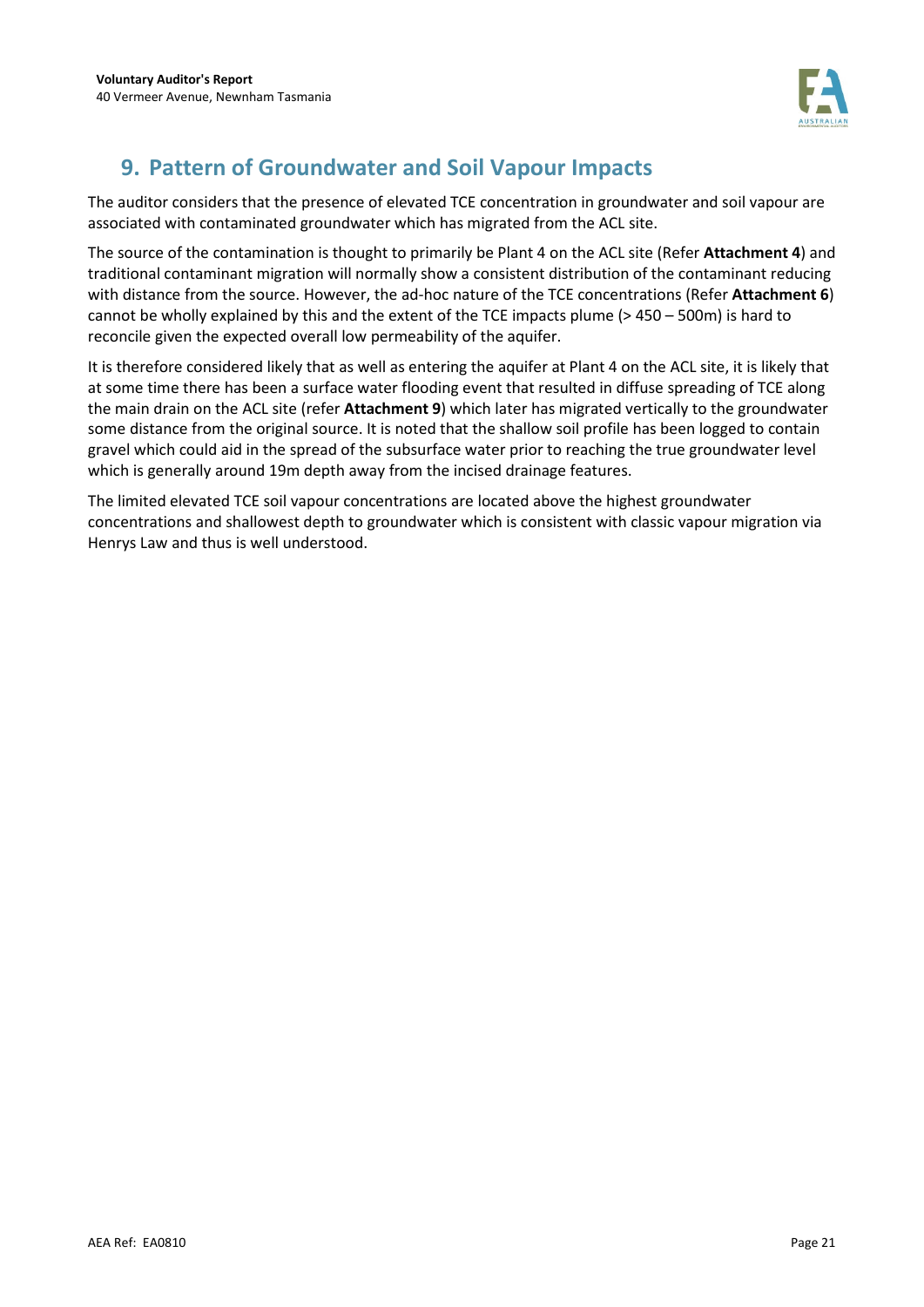

# **10. Community Consultation Review**

No off-site activities were undertaken, other than on the ACL site which were notified prior to commencing works. At this stage no off-site impacts have been identified. Therefore, no community consultation activities were required at that time.

### *Auditor's Opinion*

*The Auditor considers that the extent of community consultation was acceptable.*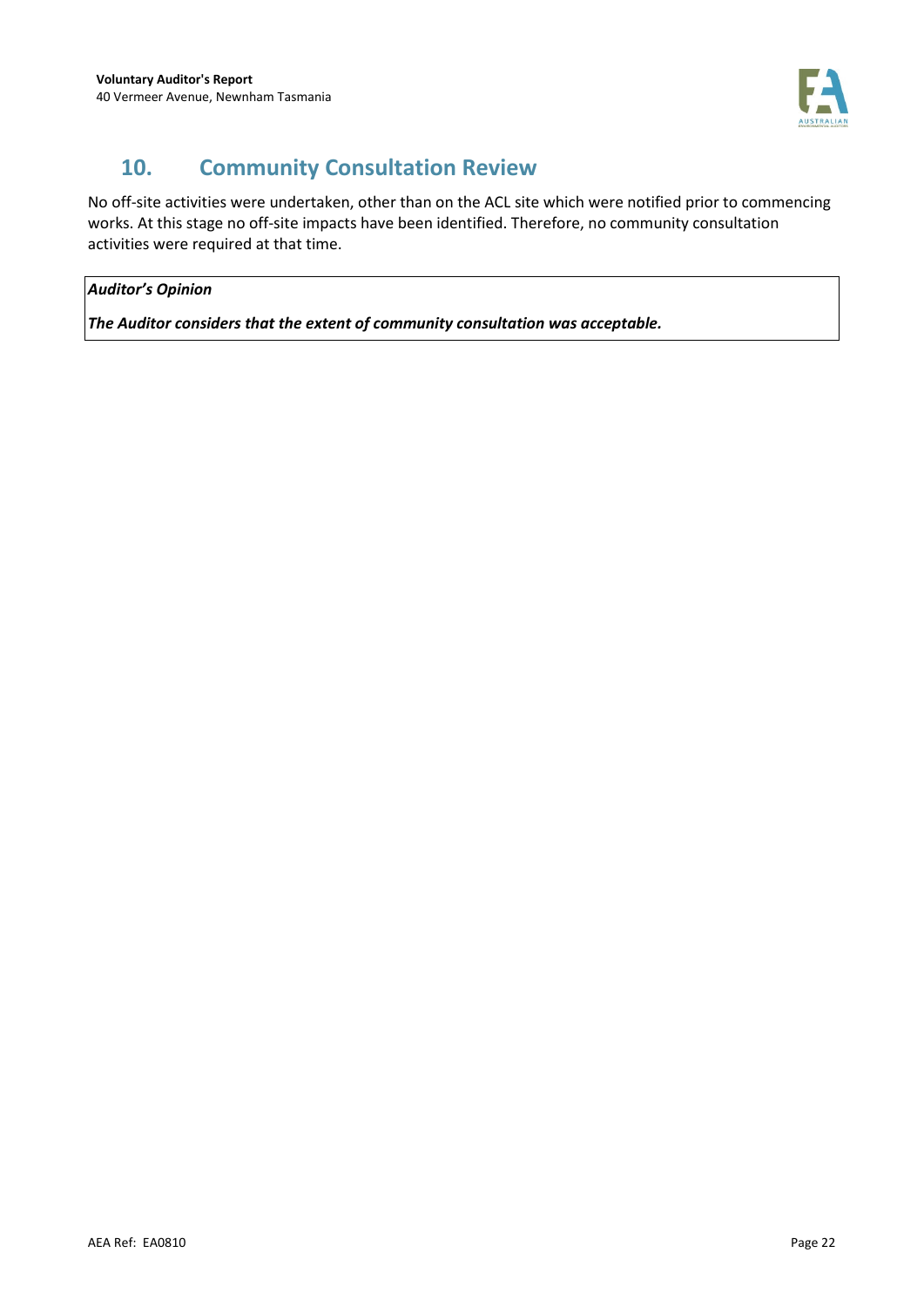

# **11. Additional Risk Assessment Review**

As per EPA Tasmania guidelines, if Tier 1 assessment levels are exceeded, then further investigation (Tier 2 simple risk assessment) is required to determine whether the identified substances of concern pose a risk in the existing or proposed site setting, and to determine the scale and urgency of further action if appropriate.

Based on the Tier 1 risk assessment detailed in **Sections 7, 8 and 9**, further human health risk assessment was completed for impacts identified, as detailed below.

JBS&G provided a CSM in Section 7 of the ESA, showing the potential for a source, pathway and receptor linkage to be present, associated with elevated concentrations of TCE in soil vapour onsite above tier 1 criteria for future residents, construction workers and subsurface maintenance workers.

The risk assessment was limited to assessment of onsite contamination and risks. Potential linkages associated with off-site receptors should be assessed as part of further assessment of the ACL site, which is considered to be the source of contamination.

## **Qualitative Human Health Risk Assessment – Groundwater Impacts**

Concentrations of TCE exceed WHO guidelines for potable and recreational use. Neither of these receptors are considered to be present on site:

- Recreation the closest down-hydraulic gradient surface water receptor is considered to be the Tamar River (1.5 km west of the Site); and
- Extraction of groundwater (potable, irrigation, recreation or industrial) considered unlikely due to the low yield of the unconfined aquifer, absence of current operational bores within 2 km of the Site and presence of a municipal water supply system.

Therefore, the potential for a source, pathway and receptor linkage to be present on site (other than via the inhalation pathway) is considered to be unlikely. In the event that extraction of groundwater for a beneficial use is proposed, then the groundwater would need to be tested for suitability.

### *Auditor's Opinion*

*It is the Auditor's opinion that risk associated with groundwater conditions has been satisfactorily assessed and Site groundwater conditions do not pose an unacceptable risk to human health.* 

## **Quantitative Human Health Risk Assessment – Soil Vapour Impacts**

Concentrations of TCE exceed ASC NEPM Interim HIL A at two locations, and concentrations of 1,2,4 trimethylbenzene exceeded US EPA RSLs at one location. A risk assessment was undertaken by JBS&G to assess the vapour intrusion risk to human health for a more sensitive residential land use. The results are presented below: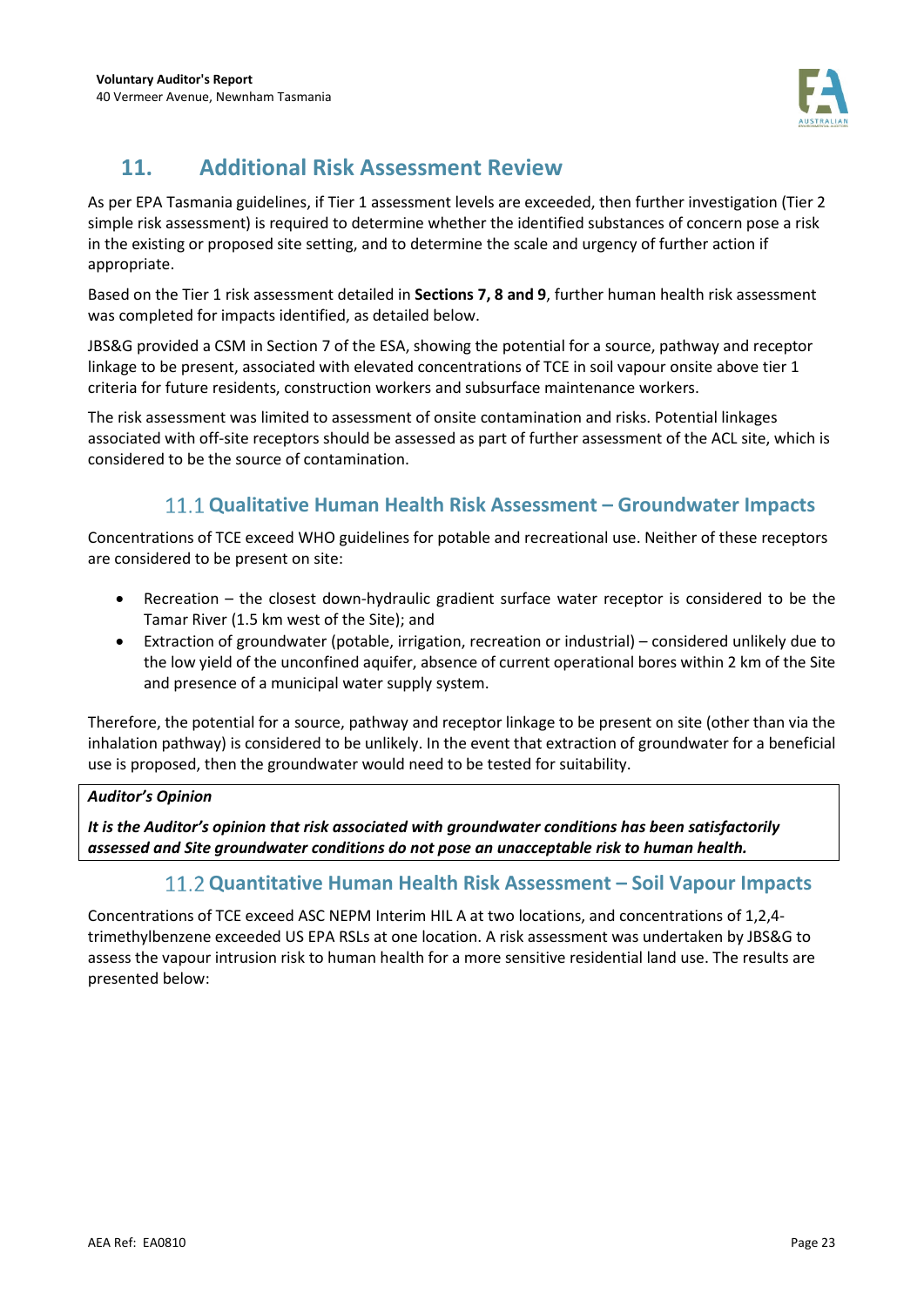

#### Table 9.11: Summary of ILCR Calculations (Carcinogenic Endpoints)

| <b>Exposure Scenario</b>                             | <b>TCE</b>    | <b>Acceptable ILCR</b> |
|------------------------------------------------------|---------------|------------------------|
| Residential dwelling                                 | $1.1*10^{-7}$ | $1*10^{-5}$            |
| (slab on grade, no basement)                         |               |                        |
| Subsurface maintenance trench / excavation to 1 mbgl | $2.3*10-8$    | $1*10^{-5}$            |

#### Table 9.12: Summary of HI Calculations (Non-carcinogenic Endpoints)

| Chemical                                             | TCE           | $1,2,4$ -TMB  | <b>Total HI</b> | <b>Acceptable HI</b> |
|------------------------------------------------------|---------------|---------------|-----------------|----------------------|
| Residential dwelling<br>(slab on grade, no basement) | $3.0*10-2$    | $1.5*10^{-3}$ | $3.1*10-2$      | 1.0                  |
| Subsurface maintenance trench / excavation to 1 mbgl | $7.4*10^{-3}$ | $2.9*10-6$    | $7.4*10^{-3}$   | 1.0                  |

JBS&G found that there were no unacceptable risks identified for current site users (farmers) or potential future site users (residents in slab on grade dwellings, construction workers and subsurface maintenance/ construction workers in subsurface maintenance trenches to a depth of 1 mbgl) on the basis of the data collected in the ESA. It is noted that the margin of safety in the risk levels is quite significant being between 90 and 322 for residential use and 135 and 435 for maintenance workers.

Habitable basements were not included in the analysis as the depths where vapour was sampled was not deep enough to assess the risk. However, it is noted that the presence of shallow and competent bedrock renders this an unlikely future scenario and given the levels of vapour found, the risk for this use is unlikely to be significant.

Noting that HHRA are based on current levels of TCE vapour it a Plume Stability Assessment (PSA) is required to predict the likely potential future concentrations at the source and Vermeer Avenue site. This will allow the future risks to be assessed. Given the factor of safety determined from the current HHRA it is considered unlikely that future risks will be significant but the PSA will should quantify this and provide a TCE trigger level to assess future concentrations against.

Note that the following works are recommended to support these findings:

- One additional round of soil vapour and groundwater assessment at the Vermeer Avenue Site.
- An assessment of plume stability is undertaken including the derivation of TCE trigger levels, and
- No extraction of groundwater for any beneficial use, without adequate testing to confirm its suitability

The Auditor requested his expert, from EP Risk to review the human health risk assessment with consideration of Appendix E of the NSW EPA Contaminated Land Management Guidelines for the NSW Site Audit Scheme (2017). A copy review is provided in **Appendix C**.

#### *Auditor's Opinion*

*It is the Auditor's opinion that human health risk associated with soil vapour conditions has been satisfactorily assessed with current site conditions posing no risk to human health.* 

### **Qualitative Ecological Risk Assessment – Groundwater Impacts**

Concentrations of metals (chromium III+VI, copper, nickel and zinc) exceed ANZG guidelines for freshwater ecosystems. No freshwater receptors are considered to be present on site:

• Freshwater ecosystems – the closest down-hydraulic gradient surface water receptor is considered to be the Tamar River (1.5 km west of the Site).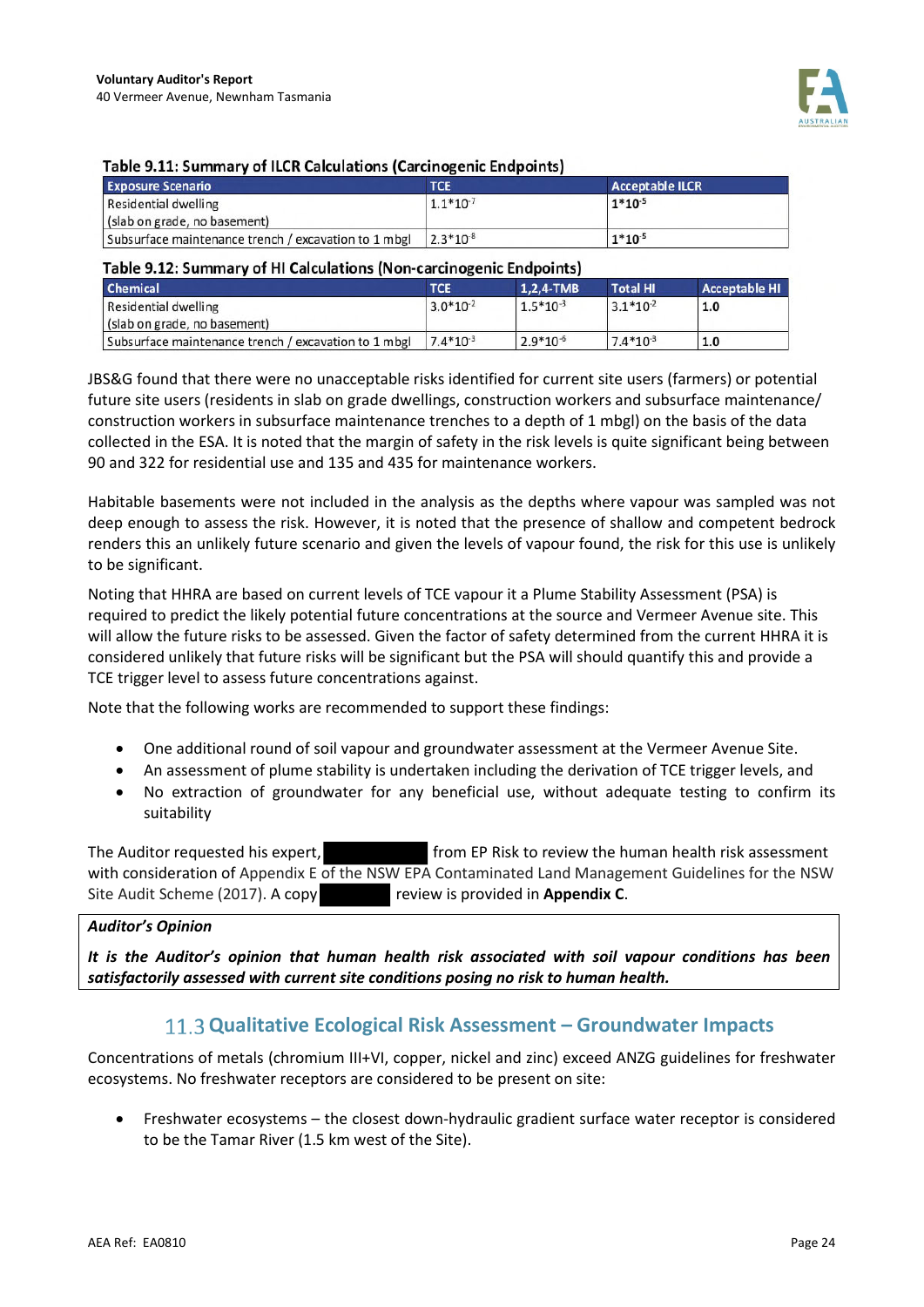

Therefore, the potential for a source, pathway and receptor linkage to be present on site is considered to be unlikely. In the unlikely event that extraction of groundwater for a beneficial use is proposed, then it would need to be tested for suitability.

#### *Auditor's Opinion*

*It is the Auditor's opinion that ecological risk associated with groundwater conditions has been satisfactorily assessed with current site conditions posing no risk to ecological receptors.*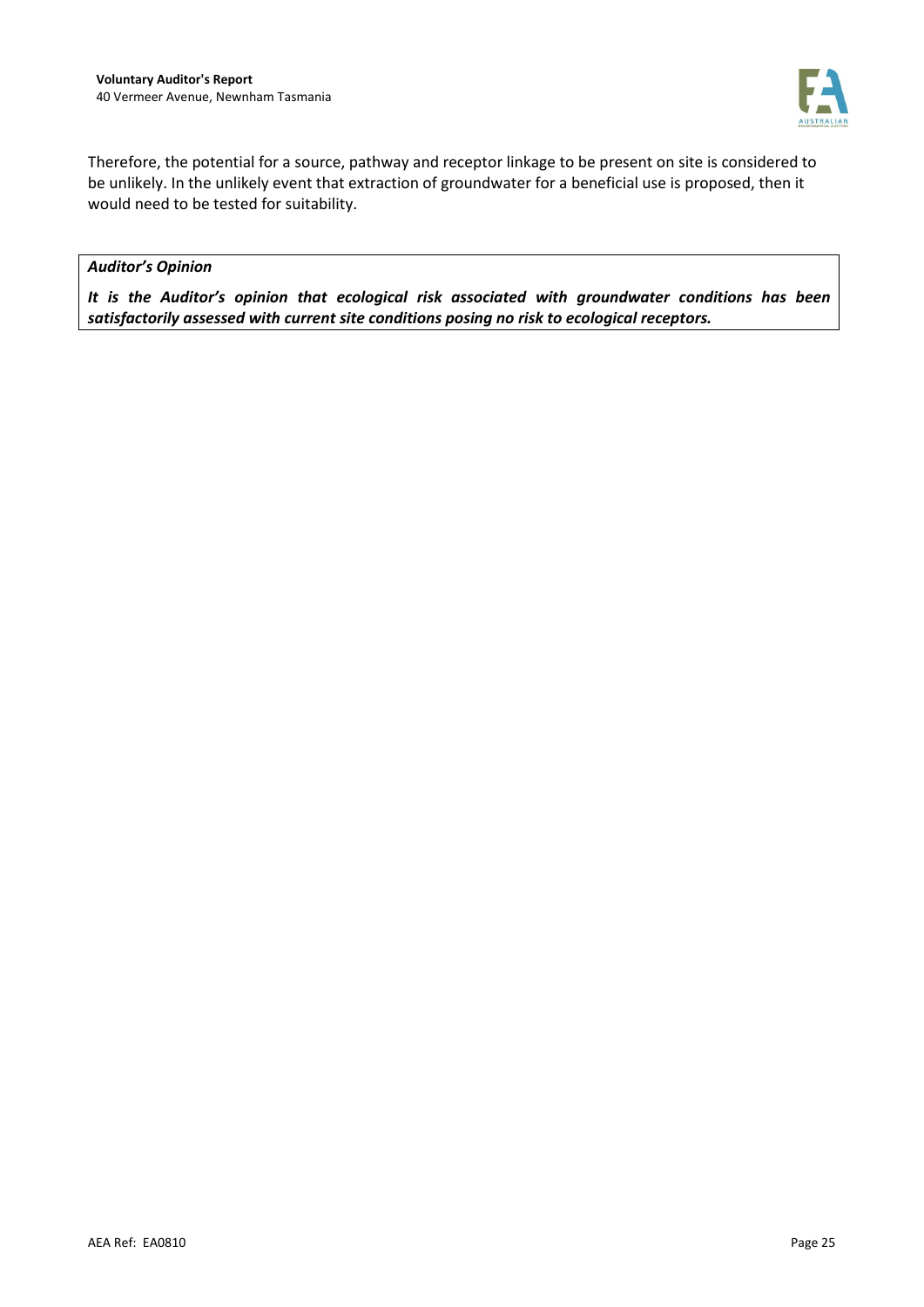

# **12. Parcel-Specific Information**

The following table presents parcel-specific information with regard to key compliance details as defined under Section 3.3.2 of DWER's Contaminated Sites Guideline *Requirements for Mandatory Auditors Reports*  (DER 2016a).

| <b>Table 18: Parcel-Specific Information</b>                                                                                                                     |                                                                                                                                                                                                                                |  |  |
|------------------------------------------------------------------------------------------------------------------------------------------------------------------|--------------------------------------------------------------------------------------------------------------------------------------------------------------------------------------------------------------------------------|--|--|
| <b>Information</b>                                                                                                                                               | <b>Auditor's Comment</b>                                                                                                                                                                                                       |  |  |
|                                                                                                                                                                  | Audit Site40 Vermeer Avenue, Newnham Tasmania                                                                                                                                                                                  |  |  |
| Contamination status and whether the contamination<br>poses or potentially poses a risk of harm to public<br>health, the environment or any environmental value. | The Auditor considers that the Site does not pose a risk of harm to<br>human health or the environment, subject to the following<br>assumptions and recommendations as outlined in Section 11                                  |  |  |
| Assessment as to whether the condition of the Site is<br>impacting surrounding land and/or land uses.                                                            | Scope of works was limited to assessing on-site contamination and<br>risks.                                                                                                                                                    |  |  |
| Assessment as to whether any further investigation is<br>required, recommended or necessary.                                                                     | Further assessment is required, as outlined in Section 11.2.                                                                                                                                                                   |  |  |
| Assessment as to whether any remediation or risk<br>mitigation/management measures are required at the<br>Site.                                                  | The plume stability assessment will determine if remediation<br>and/or risk mitigation/management measures are required at the<br>source site (ACL). Note this is considered to be unlikely based on the<br>available results. |  |  |
| Suitability or appropriateness of a management plan.                                                                                                             | None required.                                                                                                                                                                                                                 |  |  |
| Evaluation of the suitability of the Site (parcel-specific<br>where relevant) for the proposed land uses.                                                        | The Site is suitable for current (farming) and future low density<br>residential use based on current soil vapour and groundwater<br>levels.                                                                                   |  |  |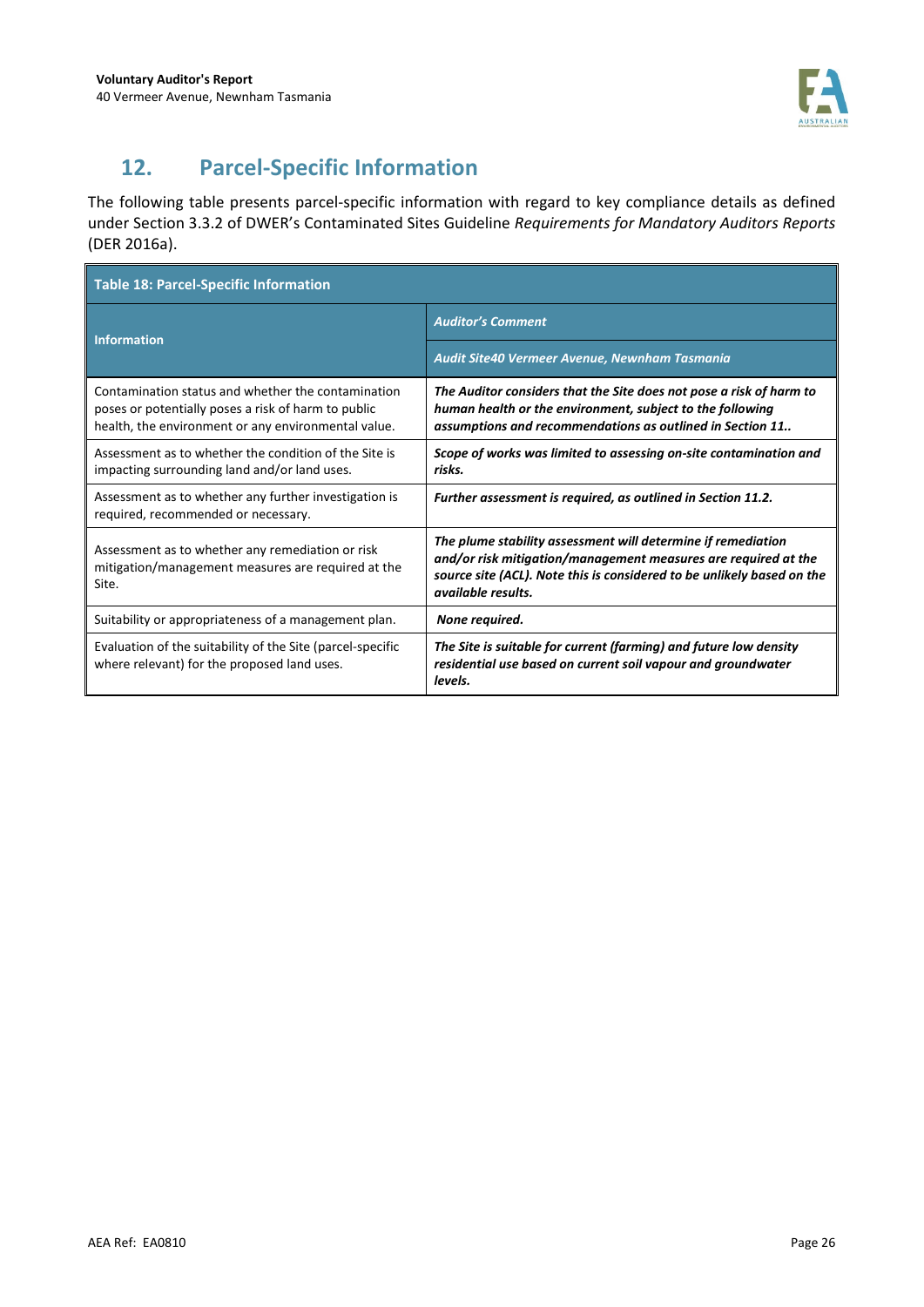

# **13. Auditor's Conclusions and Recommendations**

## **13.1 Conclusions**

In 2021 an ESA was conducted which included groundwater and soil vapour investigations at the Site to assess the risk to current (agricultural) and future site users (residential), from chlorinated ethenes migrating via groundwater from the adjacent source site (ACL) site. The works included the installation of nine groundwater wells and thirteen soil vapour probes and were conducted as the results of an EPA Tasmania Investigation Notice on the Site (IN 10534/1 dated 7 January 2021).

Based on the results of the ESA, the auditor does not consider that there is any beneficial use of groundwater on site due to the expected low yield of the aquifer. For benchmarking purposes however, concentrations of the main contaminant of concern i.e. TCE were compared to human health criteria for potable and recreational use.

In summary:

- Elevated concentrations of TCE in groundwater and soil vapour are present on site as a result of the migration of the TCE groundwater plume from the adjacent ACL site. Due to the low risk posed by these concentrations the site is not identified as a 'contaminated site' as per the Environmental Management and Pollution Control Act 1994;
- Groundwater concentrations of TCE exceeding human health criteria for potable and recreational use were identified, although withdrawal of groundwater is unlikely given the expected low yield, no abstraction is recommended without prior testing of the water to confirm suitability; and
- Current soil vapour concentrations of TCE and 1,2,4-trimethylbenzene were found **not to present** a risk to current (agricultural) and potential site users (any residential land use) with a high margin of safety. Less sensitive uses such as commercial or industrial are also permitted. It is noted that habitable basement use has not been considered however the presence of shallow and competent bedrock renders this an unlikely future scenario, and given the levels of vapour found, the risk for this use is unlikely to be significant.

| Table 19: Auditor Conclusions and Recommendations for 40 Vermeer Avenue, Newnham Tasmania                                                                          |                        |                                                                                    |                              |                      |                  |
|--------------------------------------------------------------------------------------------------------------------------------------------------------------------|------------------------|------------------------------------------------------------------------------------|------------------------------|----------------------|------------------|
| <b>Current Nature and Extent of Contamination</b>                                                                                                                  |                        |                                                                                    |                              |                      |                  |
| <b>Land Parcel</b>                                                                                                                                                 | Soil                   | Groundwater                                                                        | <b>Soil</b><br><b>Vapour</b> | <b>Surface Water</b> | <b>Sediments</b> |
| 40 Vermeer Avenue,<br>Newnham Tasmania<br>(volume/folio: 106901/1                                                                                                  | Not applicable<br>(NA) | Copper, chromium, nickel, zinc ><br><b>FWG</b><br>TCE > potable and recreation WHO | None                         | <b>NA</b>            | <b>NA</b>        |
| <b>Suitability for use</b>                                                                                                                                         |                        |                                                                                    |                              |                      |                  |
| The Site is considered suitable for any land use including low density residential as defined in the<br>40 Vermeer Avenue,<br>Newnham Tasmania<br>risk assessment. |                        |                                                                                    |                              |                      |                  |
| Restrictions on Use {for C-RR, R-RU, C-RU}                                                                                                                         |                        |                                                                                    |                              |                      |                  |

## **13.2 Summary of Suitability and Restrictions**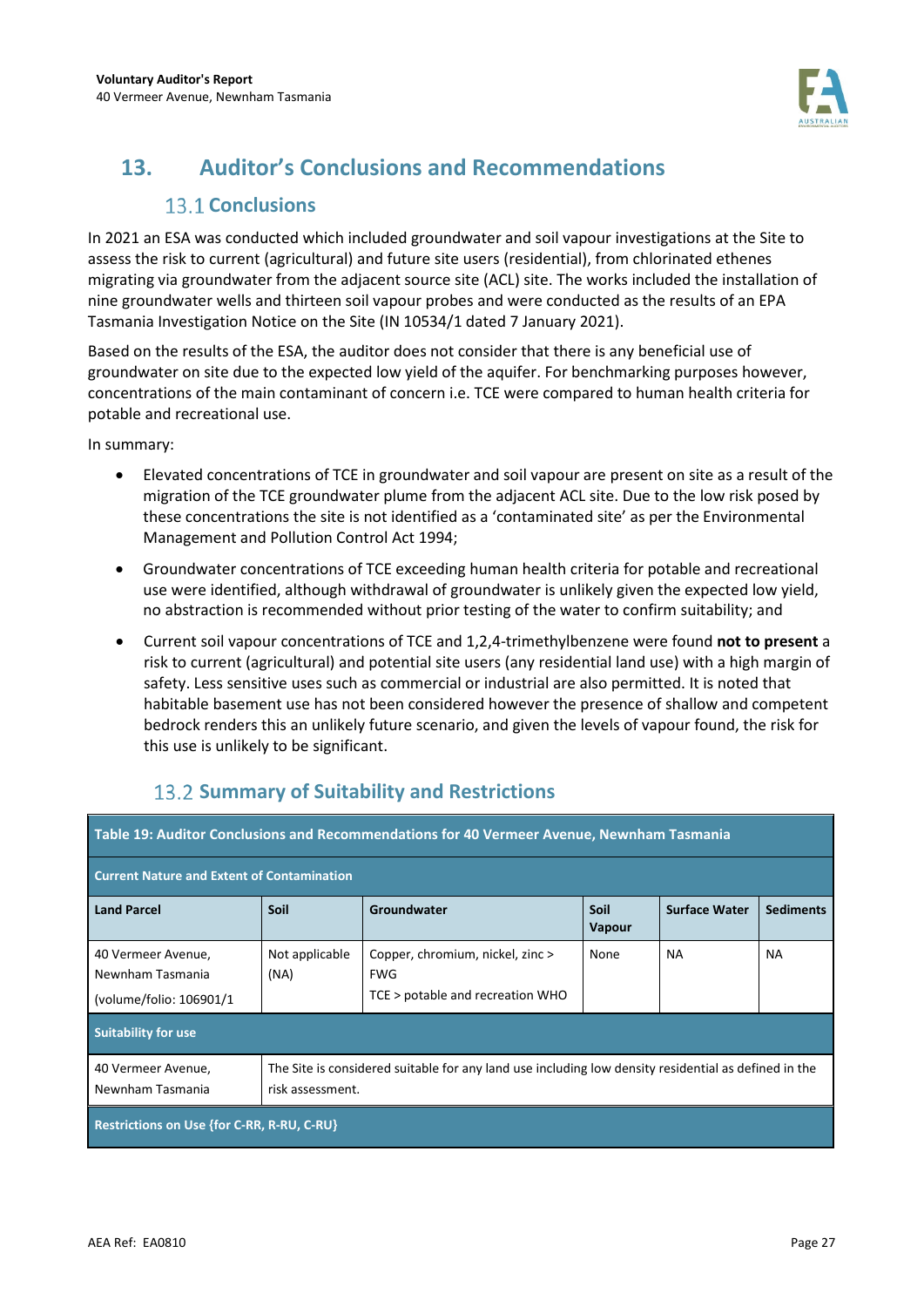

| Newnham Tasmania |
|------------------|
|------------------|

### **13.3 Auditor Recommendations**

The Auditor recommends that:

- One additional round of soil vapour and groundwater assessment at the Vermeer Avenue Site.
- An assessment of plume stability is undertaken including the derivation of TCE trigger levels, and
- No extraction of groundwater for any beneficial use is undertaken, without adequate testing to confirm suitability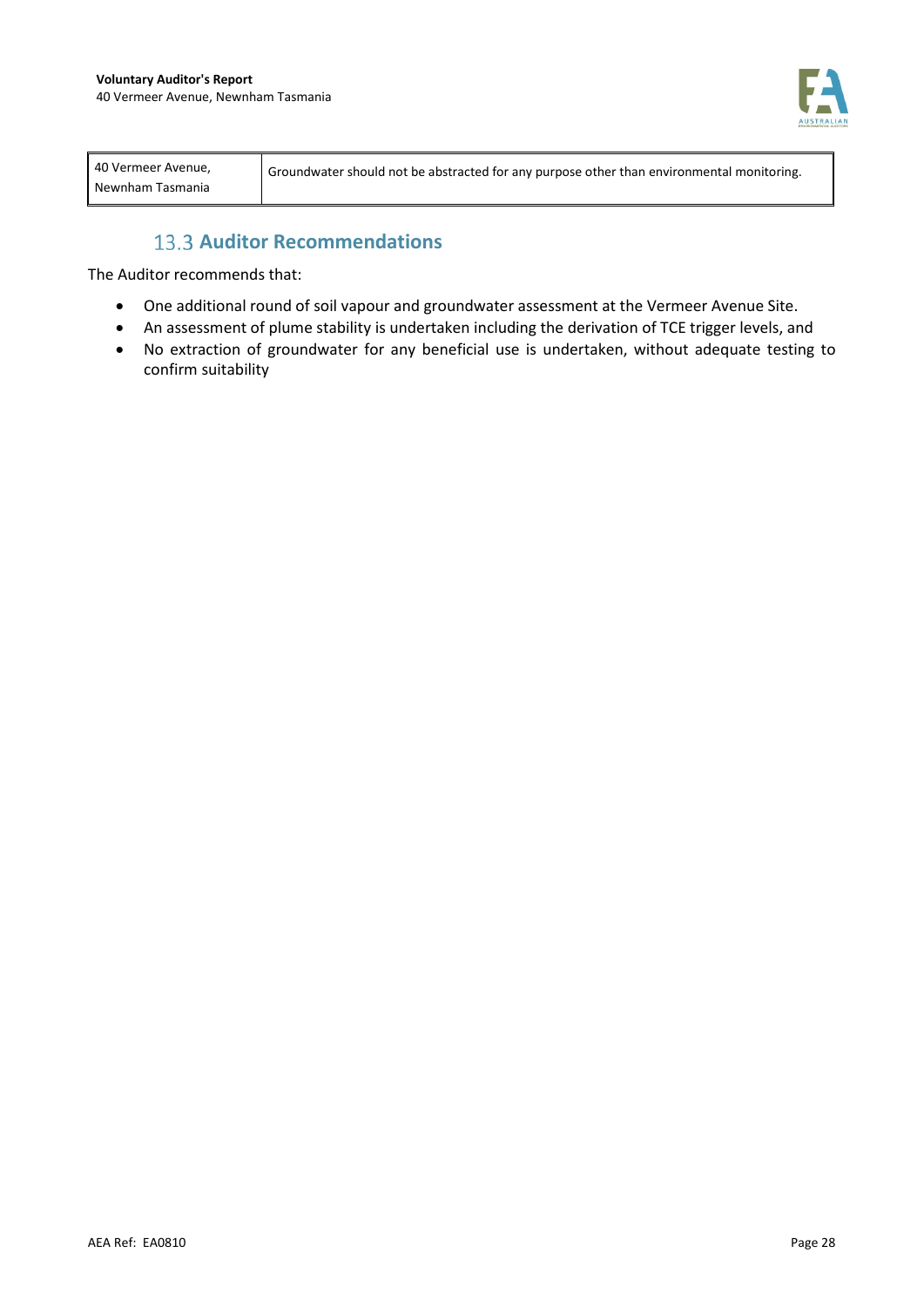

# **14. Compliance with Investigation Notice**

The EPA Tasmania Investigation Notice on the Site (IN 10534/1 dated 7 January 2021) and covering letter required that the ESA address a number of issues and these are summarised in the following table along with our reference of where this can be found in the audit report.

| Table 20: Auditors Opinion on Compliance with the Investigation Notice                                                                                                                                                                                                        |                                                                                                                             |  |  |  |
|-------------------------------------------------------------------------------------------------------------------------------------------------------------------------------------------------------------------------------------------------------------------------------|-----------------------------------------------------------------------------------------------------------------------------|--|--|--|
| IN 10534/1 Requirements                                                                                                                                                                                                                                                       | <b>Auditor's Comment</b>                                                                                                    |  |  |  |
| An Environmental Site Assessment (ESA) must be completed                                                                                                                                                                                                                      | <b>Refer to Appendix D</b>                                                                                                  |  |  |  |
| The ESA must determine, with respect to the area of land, whether chlorinated<br>ethenes originating in, on or under the pollutant source land have resulted or will<br>result in any portion of the area of land being a contaminated site.                                  | Refer to Section 13.1                                                                                                       |  |  |  |
| The scope of the ESA must include whether an actual adverse effect on the health<br>or safety of human beings that is not negligible and/or an actual adverse effect on<br>the environment which is not negligible is occurring or is likely to occur taking into<br>account: |                                                                                                                             |  |  |  |
| Current and intended land use(s) including residential use. The ESA<br>$\bullet$<br>must include but not be limited to vapour risk posed by chlorinated<br>ethenes in groundwater and direct contact with groundwater; and                                                    | <b>Refer to Section 11</b>                                                                                                  |  |  |  |
| Environmental values of groundwater and the use of groundwater<br>$\bullet$<br>(taking into consideration suitability for current and realistic future<br>uses).                                                                                                              | <b>Refer to Section 11</b>                                                                                                  |  |  |  |
| The ESA must include a conceptual site model.                                                                                                                                                                                                                                 | <b>Refer to Section 4 and Attachment 8</b>                                                                                  |  |  |  |
| The CSM must include consideration of how variations in the following, may impact<br>potential receptors:                                                                                                                                                                     |                                                                                                                             |  |  |  |
| Chlorinated ethene concentrations in groundwater.<br>$\bullet$                                                                                                                                                                                                                | <b>Refer to Section 8</b>                                                                                                   |  |  |  |
| Geology, including thickness of the clay layer above the groundwater                                                                                                                                                                                                          | <b>Refer to Section 4.2</b>                                                                                                 |  |  |  |
| Depth to groundwater                                                                                                                                                                                                                                                          | <b>Refer to Section 4.2</b>                                                                                                 |  |  |  |
| Where the CSM identifies a source-pathway-receptor linkage, an<br>٠<br>assessment of the level of risk to human health and the environment.<br>To address this requirement direct measurements of vapour<br>concentrations will be necessary                                  | Refer to Section 4.2 and 11                                                                                                 |  |  |  |
| A statement as to whether an unacceptable risk to a receptor has been identified in<br>the CSM                                                                                                                                                                                | Refer to Section 13.1                                                                                                       |  |  |  |
| A statement as to whether any portion of the area of land is a contaminated site                                                                                                                                                                                              | Refer to Section 13.1                                                                                                       |  |  |  |
| An assessment of the adequacy of the management measures in place to manage<br>any risks identified to human health and the environment                                                                                                                                       | Refer to Section 11 noting that no<br>management measures are required<br>aside from limiting extraction of<br>groundwater. |  |  |  |
| Where the existing management measures are assessed to be adequate to manage<br>such risk(s) to an acceptable level, the reasons for this assessment must be stated.                                                                                                          | Not applicable as no existing<br>management measures are in place                                                           |  |  |  |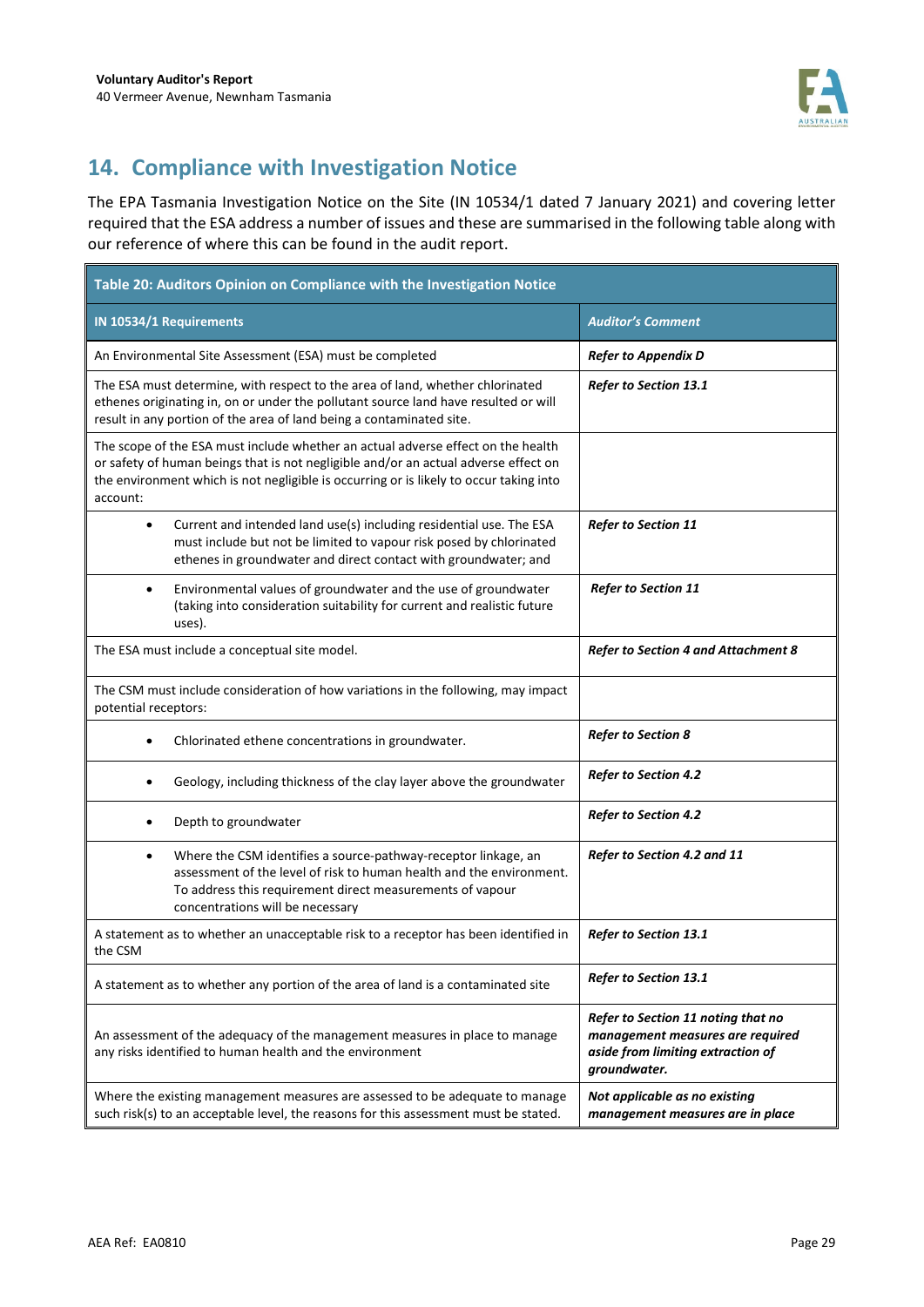

The ESA and audit report are considered to address the requirements of the Investigation Notice IN10534/1.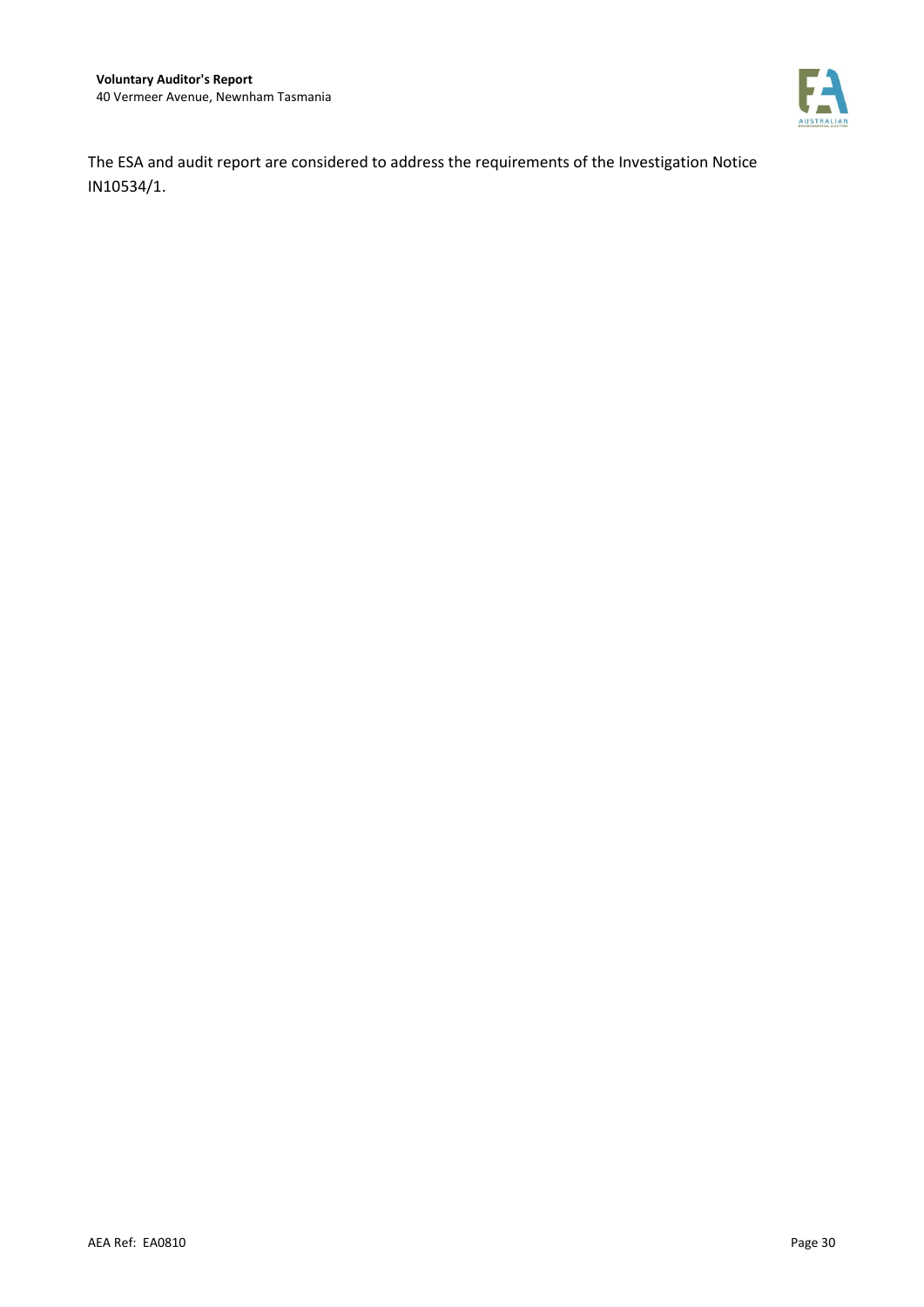

## **15. Bibliography**

The following documents have either been referred to in this report or the document is noted as being relevant for obtaining further information.

ANZECC (2000) Australian and New Zealand Environment and Conservation Council (ANZECC) and Agriculture and Resource Management Council of Australia and New Zealand (ARMCANZ), Australian and New Zealand Guidelines for Marine and Freshwater.

ANZECC (Australian and New Zealand Environment and Conservation Council) (1996) Guidelines for the Laboratory Analysis of Contaminated Soils, Canberra.

AS4482.1 (2005) Australian Standard AS4482.1, Guide to the Sampling and Investigation of Potentially Contaminated Soils: Part 1 Non-Volatile and Semi Volatile Substances.

AS4482.2 (2005) Australian Standard AS4482.2, Guide to the Sampling and Investigation of Potentially Contaminated Soils: Part 2 Volatile Substances.

AS/NZS 4360 (2004) Australian and New Zealand Standard for Risk Management.

AS/NZS 5667.1 (1998) Australian/New Zealand Standard AS/NZS 5667.1, Water Quality –Sampling, Part 1: Guidance on the Design of Sampling Programs, Sampling Techniques and the Preservation and Handling of Samples.

AS/NZS 5667.11 (1998) Australian/New Zealand Standard (AS/NZS 5667.11), Water Quality –Sampling, Part 11: Guidance on Sampling of Groundwaters.

ASC NEPM (1999) National Environmental Protection (Assessment of Site Contamination) Measure (as amended 2013). National Environmental Protection Council (NEPC)

CIRIA (2007) Assessing Risks Posed by Hazardous Ground Gases to Buildings, Report C665. London.

CRC CARE (2013) 'Petroleum hydrocarbon vapour intrusion assessment: Australian guidance', CRC for Contamination Assessment and Remediation of the Environment, CRC CARE Technical Report no. 23,

NHMRC, NRMMMC (2011) Australian Drinking Water Guidelines Paper 6 National Water Quality Management Strategy. National Health and Medical Research Council, National Resource Management Ministerial Council, Commonwealth of Australia, Canberra.

NOHSC (National Occupational Health and Safety Commission) (1995) Adopted National Exposure Standards for Atmospheric WHO (2021) Petroleum Products in Drinking Water, World Health Organisation